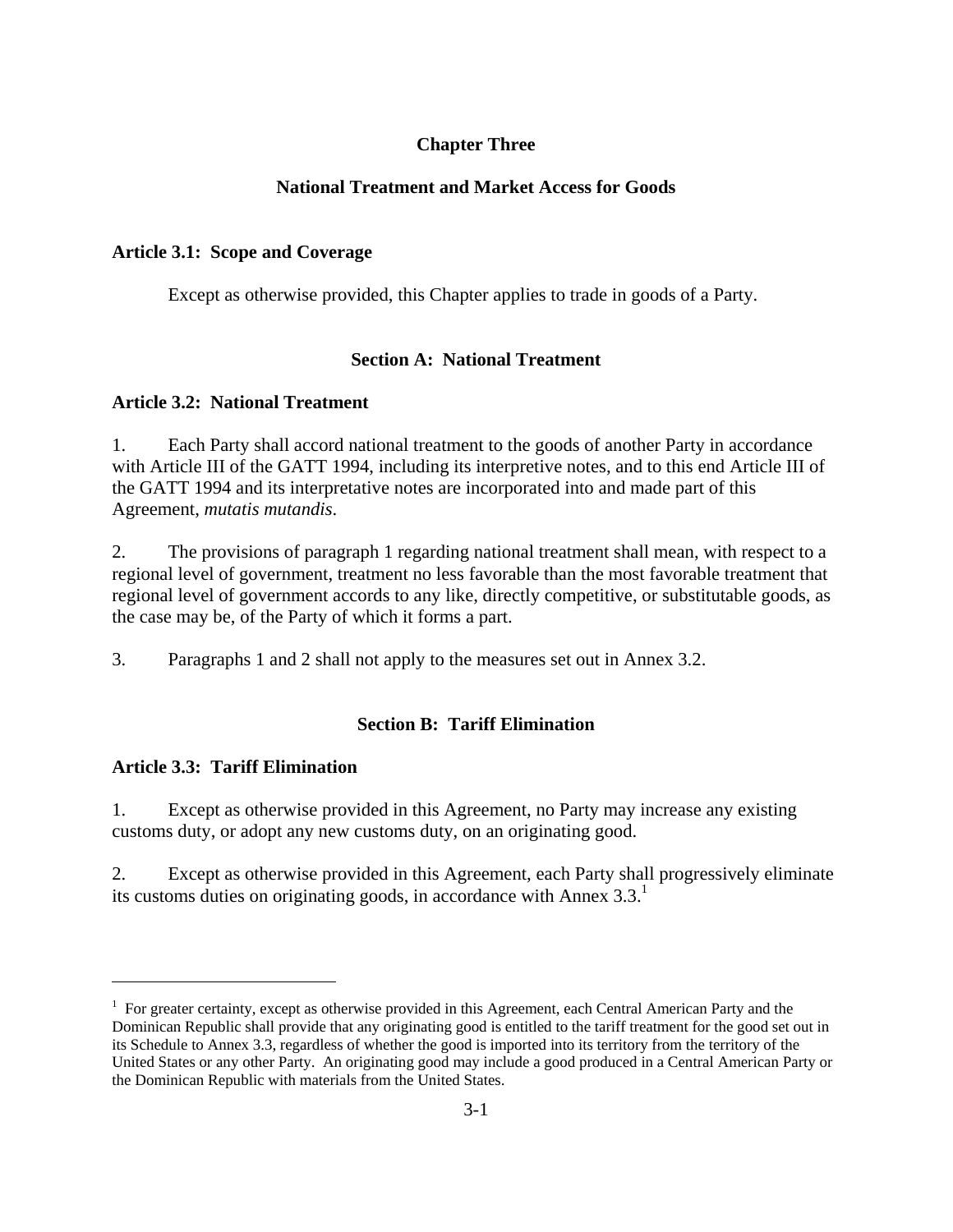3. For greater certainty, paragraph 2 shall not prevent a Central American Party from providing identical or more favorable tariff treatment to a good as provided for under the legal instruments of Central American integration, provided that the good meets the rules of origin under those instruments.

4. On the request of any Party, the Parties shall consult to consider accelerating the elimination of customs duties set out in their Schedules to Annex 3.3. Notwithstanding Article 19.1.3(b) (The Free Trade Commission), an agreement between two or more Parties to accelerate the elimination of a customs duty on a good shall supercede any duty rate or staging category determined pursuant to their Schedules to Annex 3.3 for such good when approved by each such Party in accordance with its applicable legal procedures. Promptly after two or more Parties conclude an agreement under this paragraph they shall notify the other Parties of the terms of that agreement.

5. For greater certainty, a Party may:

- (a) raise a customs duty back to the level established in its Schedule to Annex 3.3 following a unilateral reduction; or
- (b) maintain or increase a customs duty as authorized by the Dispute Settlement Body of the WTO.
- 6. Annex 3.3.6 applies to the Parties specified in that Annex.

#### **Section C: Special Regimes**

#### **Article 3.4: Waiver of Customs Duties**

1. No Party may adopt any new waiver of customs duties, or expand with respect to existing recipients or extend to any new recipient the application of an existing waiver of customs duties, where the waiver is conditioned, explicitly or implicitly, on the fulfillment of a performance requirement.

2. No Party may, explicitly or implicitly, condition on the fulfillment of a performance requirement the continuation of any existing waiver of customs duties.

3. Costa Rica, the Dominican Republic, El Salvador, and Guatemala may each maintain existing measures inconsistent with paragraphs 1 and 2, provided it maintains such measures in accordance with Article 27.4 of the SCM Agreement. Costa Rica, the Dominican Republic, El Salvador, and Guatemala may not maintain any such measures after December 31, 2009.

4. Nicaragua and Honduras may each maintain measures inconsistent with paragraphs 1 and 2 for such time as it is an Annex VII country for purposes of the SCM Agreement. Thereafter,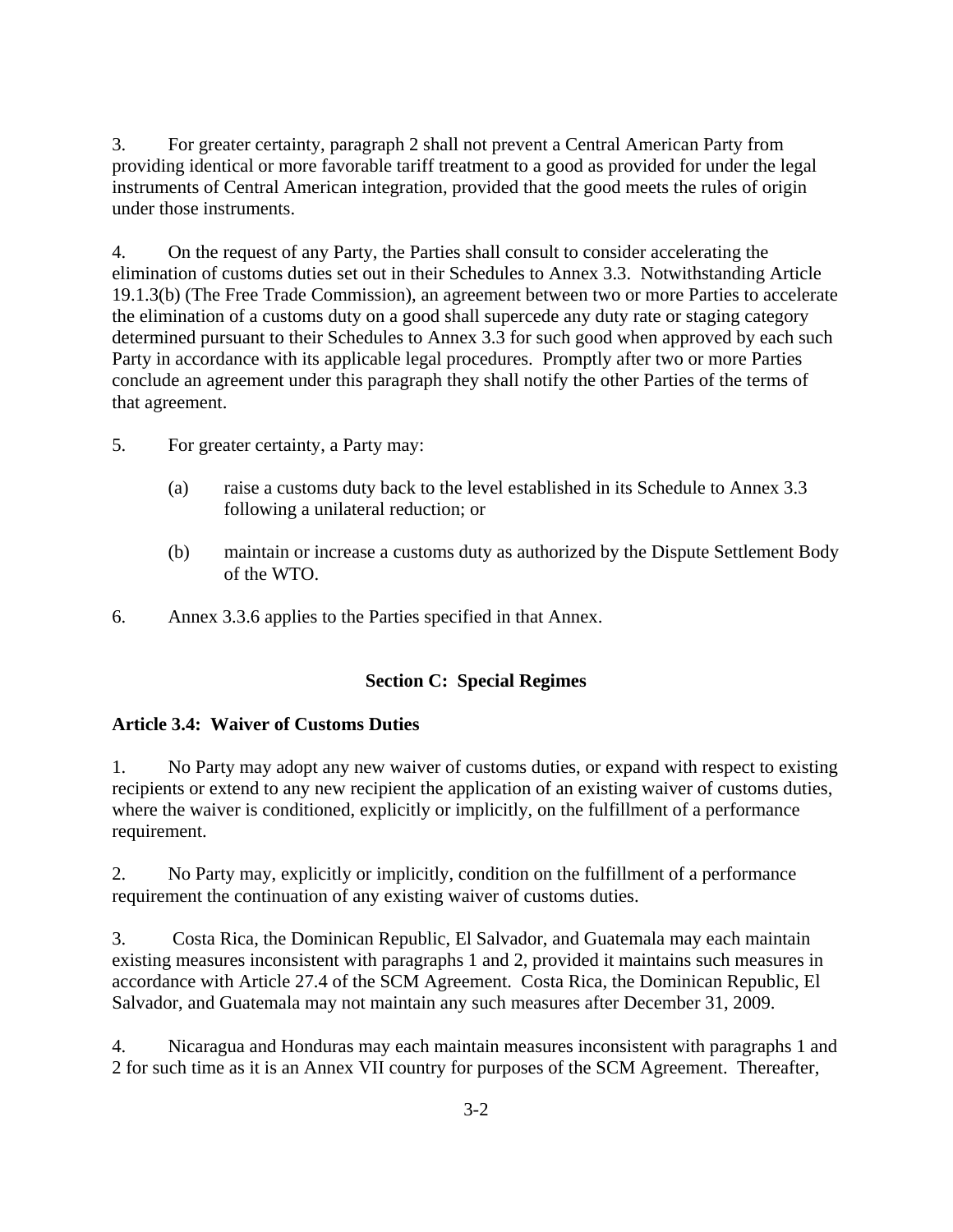Nicaragua and Honduras shall maintain any such measures in accordance with Article 27.4 of the SCM Agreement.

# **Article 3.5: Temporary Admission of Goods**

1. Each Party shall grant duty-free temporary admission for the following goods, regardless of their origin:

- (a) professional equipment, including equipment for the press or television, software and broadcasting and cinematographic equipment, necessary for carrying out the business activity, trade, or profession of a business person who qualifies for temporary entry pursuant to the laws of the importing Party;
- (b) goods intended for display or demonstration;
- (c) commercial samples and advertising films and recordings; and
- (d) goods admitted for sports purposes.

2. Each Party shall, at the request of the person concerned and for reasons its customs authority considers valid, extend the time limit for temporary admission beyond the period initially fixed.

3. No Party may condition the duty-free temporary admission of a good referred to in paragraph 1, other than to require that such good:

- (a) be used solely by or under the personal supervision of a national or resident of another Party in the exercise of the business activity, trade, profession, or sport of that person;
- (b) not be sold or leased while in its territory;
- (c) be accompanied by a security in an amount no greater than the charges that would otherwise be owed on entry or final importation, releasable on exportation of the good;
- (d) be capable of identification when exported;
- (e) be exported on the departure of the person referenced in subparagraph (a), or within such other period related to the purpose of the temporary admission as the Party may establish, or within one year, unless extended;
- (f) be admitted in no greater quantity than is reasonable for its intended use; and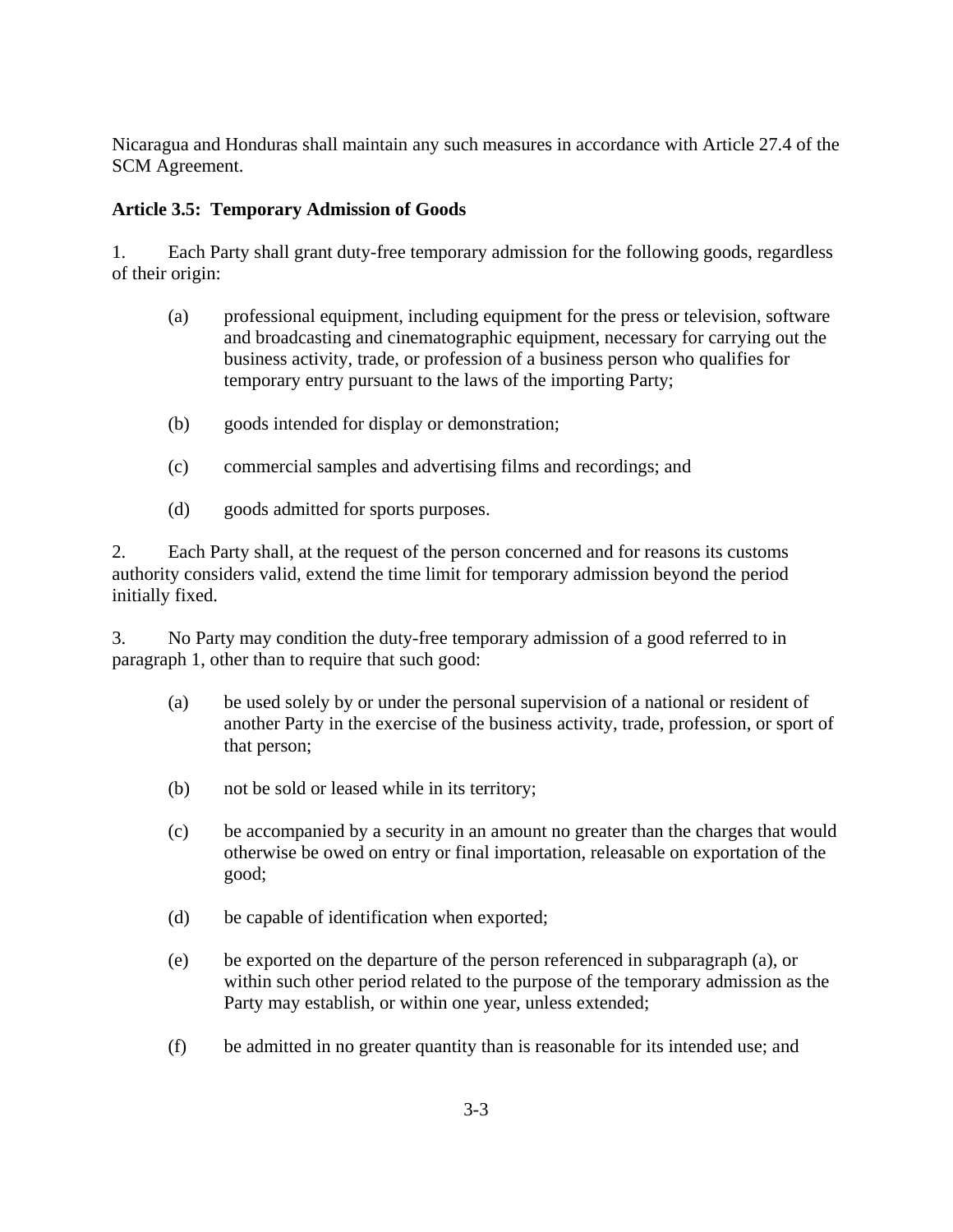(g) be otherwise admissible into the Party's territory under its law.

4. If any condition that a Party imposes under paragraph 3 has not been fulfilled, the Party may apply the customs duty and any other charge that would normally be owed on the good plus any other charges or penalties provided for under its law.

5. Each Party, through its customs authority, shall adopt procedures providing for the expeditious release of goods admitted under this Article. To the extent possible, such procedures shall provide that when such a good accompanies a national or resident of another Party who is seeking temporary entry, the good shall be released simultaneously with the entry of that national or resident.

6. Each Party shall permit a good temporarily admitted under this Article to be exported through a customs port other than that through which it was admitted.

7. Each Party shall provide that its customs authority or other competent authority shall relieve the importer or other person responsible for a good admitted under this Article from any liability for failure to export the good on presentation of satisfactory proof to the importing Party's customs authority that the good has been destroyed within the original period fixed for temporary admission or any lawful extension.

8. Subject to Chapters Ten (Investment) and Eleven (Cross-Border Trade in Services):

- (a) each Party shall allow a vehicle or container used in international traffic that enters its territory from the territory of another Party to exit its territory on any route that is reasonably related to the economic and prompt departure of such vehicle or container;
- (b) no Party may require any bond or impose any penalty or charge solely by reason of any difference between the port of entry and the port of departure of a vehicle or container;
- (c) no Party may condition the release of any obligation, including any bond, that it imposes in respect of the entry of a vehicle or container into its territory on its exit through any particular port of departure; and
- (d) no Party may require that the vehicle or carrier bringing a container from the territory of another Party into its territory be the same vehicle or carrier that takes such container to the territory of another Party.

9. For purposes of paragraph 8, **vehicle** means a truck, a truck tractor, tractor, trailer unit or trailer, a locomotive, or a railway car or other railroad equipment.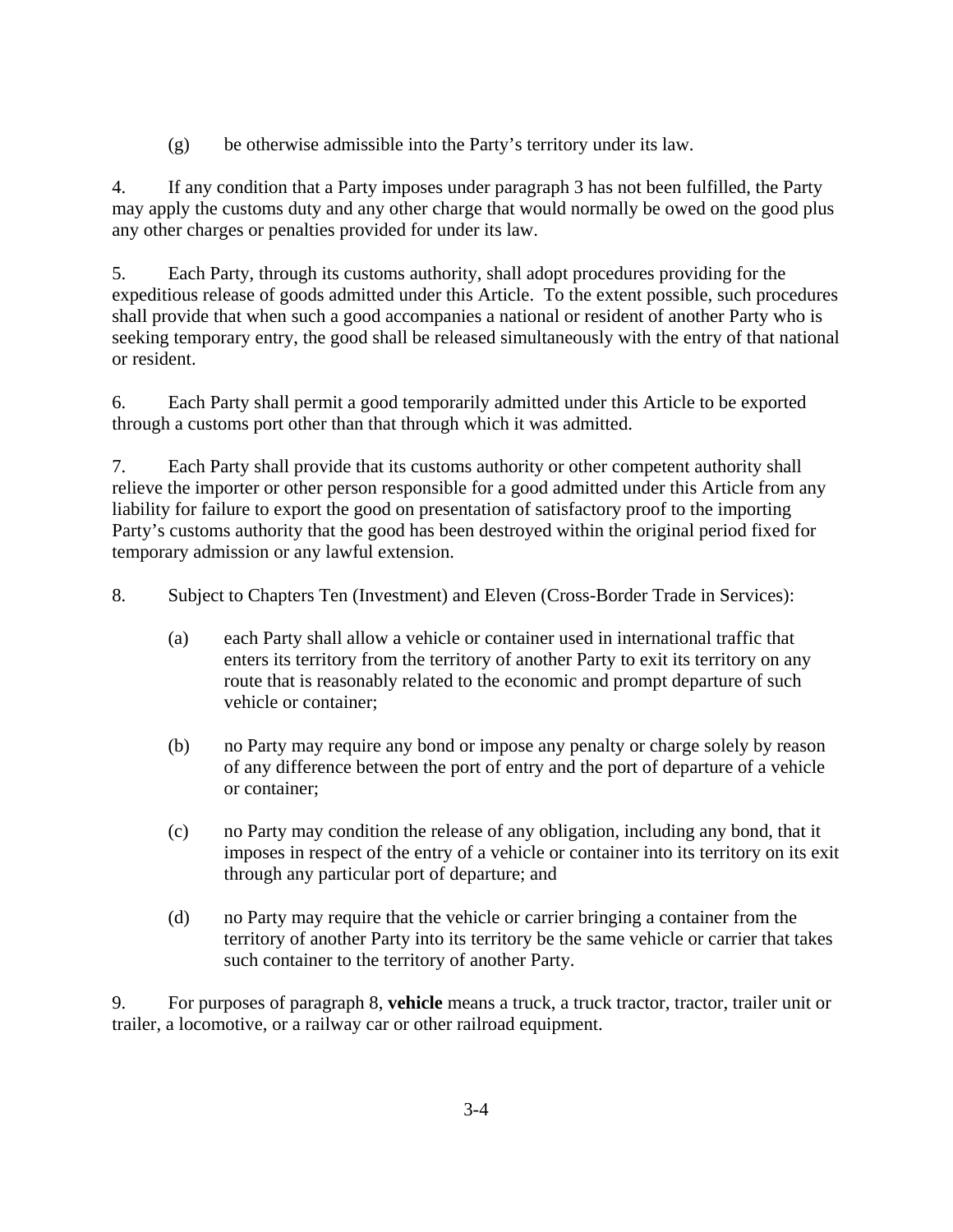#### **Article 3.6: Goods Re-entered after Repair or Alteration**

1. No Party may apply a customs duty to a good, regardless of its origin, that re-enters its territory after that good has been temporarily exported from its territory to the territory of another Party for repair or alteration, regardless of whether such repair or alteration could be performed in the territory of the Party from which the good was exported for repair or alteration.

2. No Party may apply a customs duty to a good, regardless of its origin, admitted temporarily from the territory of another Party for repair or alteration.

3. For purposes of this Article, **repair or alteration** does not include an operation or process that:

- (a) destroys a good's essential characteristics or creates a new or commercially different good; or
- (b) transforms an unfinished good into a finished good.

# **Article 3.7: Duty-Free Entry of Commercial Samples of Negligible Value and Printed Advertising Materials**

Each Party shall grant duty-free entry to commercial samples of negligible value and to printed advertising materials, imported from the territory of another Party, regardless of their origin, but may require that:

- (a) such samples be imported solely for the solicitation of orders for goods, or services provided from the territory, of another Party or a non-Party; or
- (b) such advertising materials be imported in packets that each contain no more than one copy of each such material and that neither such materials nor packets form part of a larger consignment.

# **Section D: Non-Tariff Measures**

#### **Article 3.8: Import and Export Restrictions**

1. Except as otherwise provided in this Agreement, no Party may adopt or maintain any prohibition or restriction on the importation of any good of another Party or on the exportation or sale for export of any good destined for the territory of another Party, except in accordance with Article XI of the GATT 1994 and its interpretative notes, and to this end Article XI of the GATT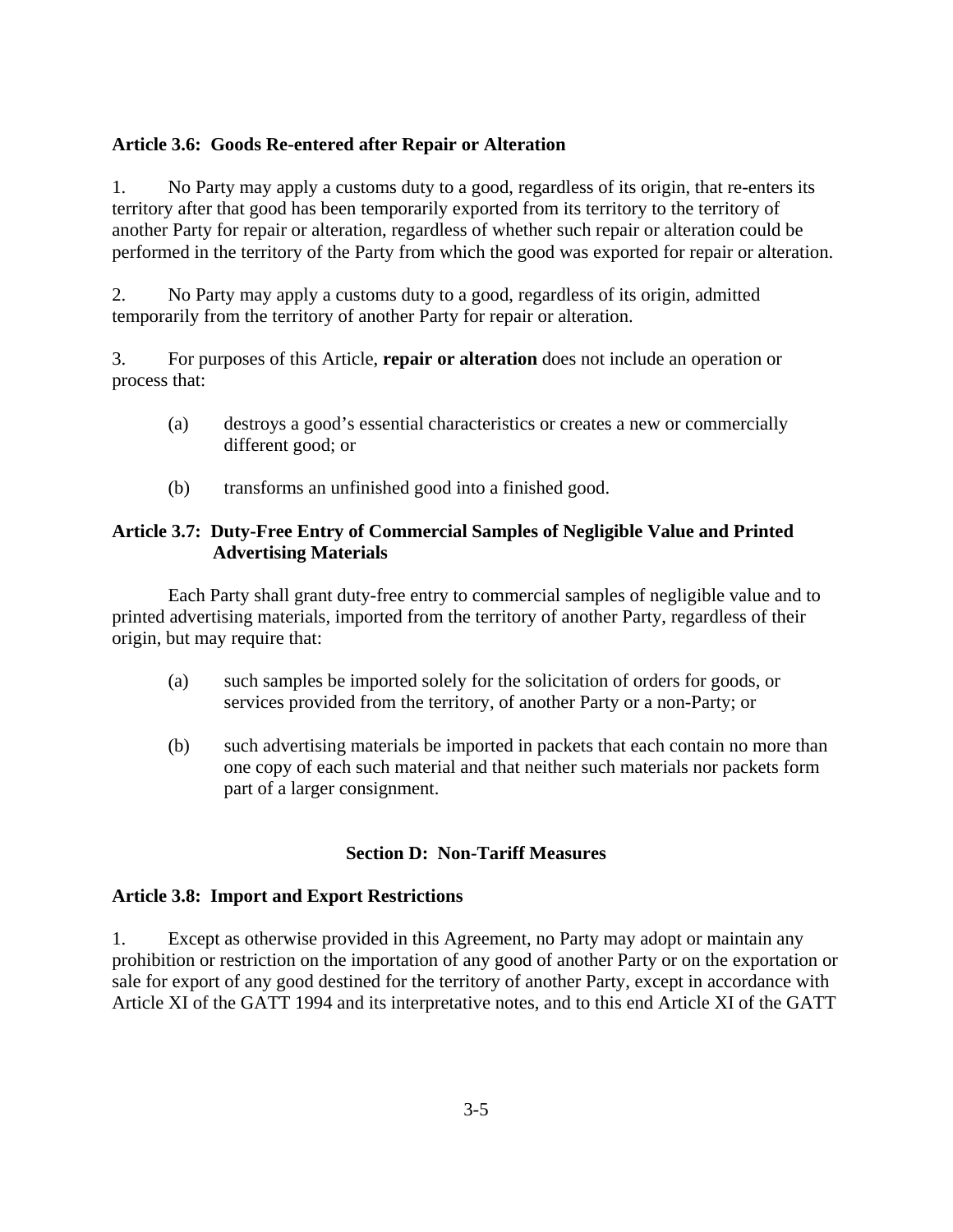1994 and its interpretative notes are incorporated into and made a part of this Agreement, *mutatis mutandis*. 2

2. The Parties understand that the GATT 1994 rights and obligations incorporated by paragraph 1 prohibit, in any circumstances in which any other form of restriction is prohibited, a Party from adopting or maintaining:

- (a) export and import price requirements, except as permitted in enforcement of countervailing and antidumping duty orders and undertakings;
- (b) import licensing conditioned on the fulfillment of a performance requirement, except as provided in a Party's Schedule to Annex 3.3; or
- (c) voluntary export restraints inconsistent with Article VI of the GATT 1994, as implemented under Article 18 of the SCM Agreement and Article 8.1 of the AD Agreement.

3. In the event that a Party adopts or maintains a prohibition or restriction on the importation from or exportation to a non-Party of a good, nothing in this Agreement shall be construed to prevent the Party from:

- (a) limiting or prohibiting the importation from the territory of another Party of such good of that non-Party; or
- (b) requiring as a condition of export of such good of the Party to the territory of another Party, that the good not be re-exported to the non-Party, directly or indirectly, without being consumed in the territory of the other Party.

4. In the event that a Party adopts or maintains a prohibition or restriction on the importation of a good from a non-Party, the Parties, on the request of any Party, shall consult with a view to avoiding undue interference with or distortion of pricing, marketing, or distribution arrangements in another Party.

5. Paragraphs 1 through 4 shall not apply to the measures set out in Annex 3.2.

6. Neither a Central American Party nor the Dominican Republic may, as a condition for engaging in importation or for the import of a good, require a person of another Party to establish or maintain a contractual or other relationship with a dealer in its territory.

7. Neither a Central American Party nor the Dominican Republic may remedy a violation or alleged violation of any law, regulation, or other measure regulating or otherwise relating to the

<sup>&</sup>lt;sup>2</sup> For greater certainty, this paragraph applies, *inter alia*, to prohibitions or restrictions on the importation of remanufactured goods.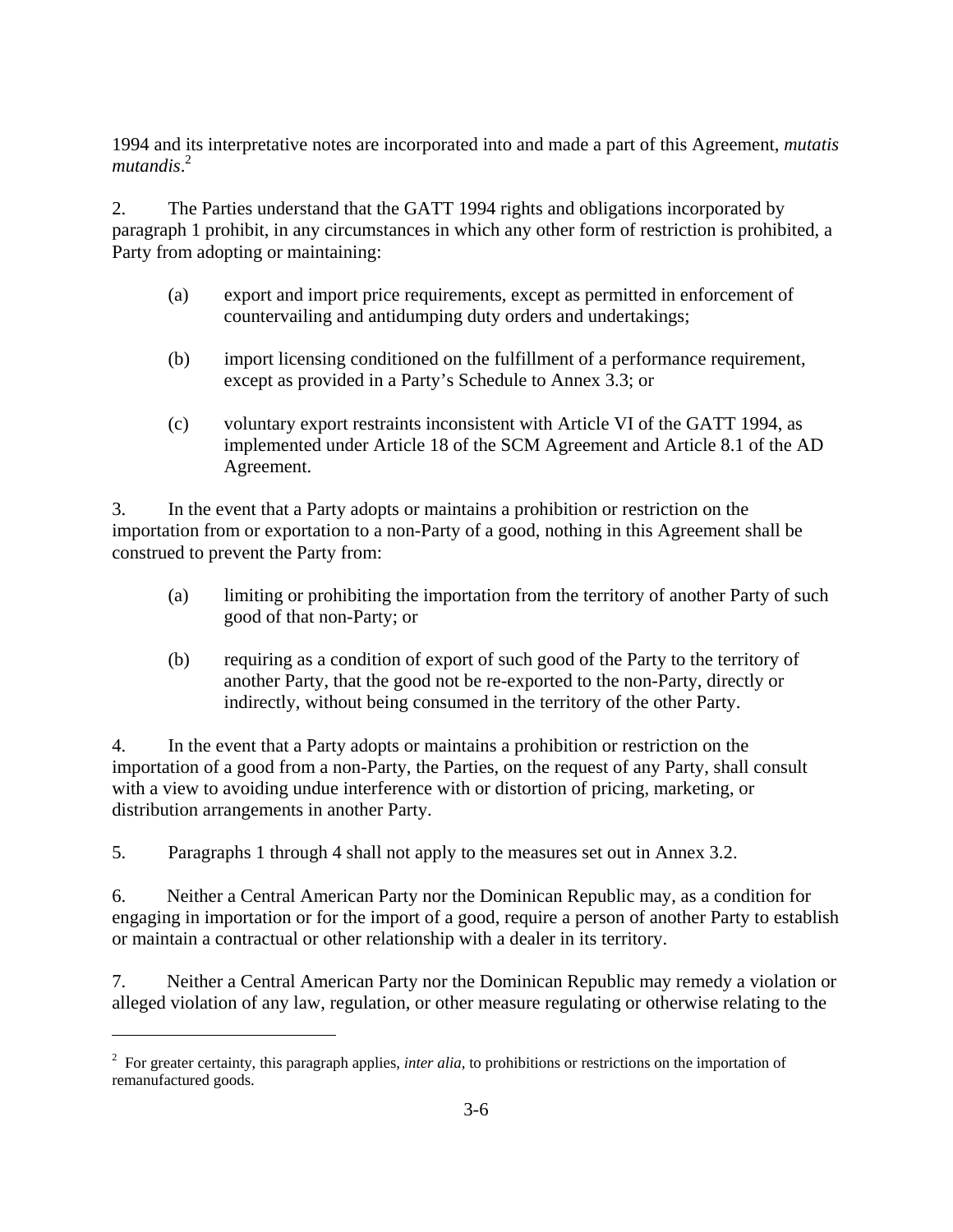relationship between any dealer in its territory and any person of another Party, by prohibiting or restricting the importation of any good of another Party.

8. For purposes of this Article:

**dealer** means a person of a Party who is responsible for the distribution, agency, concession, or representation in the territory of that Party of goods of another Party; and

**remedy** means to obtain redress or impose a penalty, including through a provisional, precautionary, or permanent measure.

# **Article 3.9: Import Licensing**

1. No Party may adopt or maintain a measure that is inconsistent with the Import Licensing Agreement.

2. Promptly after entry into force of this Agreement, each Party shall notify the other Parties of any existing import licensing procedures, and thereafter shall notify the other Parties of any new import licensing procedure and any modification to its existing import licensing procedures, within 60 days before it takes effect. A notification provided under this Article shall:

- (a) include the information specified in Article 5 of the Import Licensing Agreement; and
- (b) be without prejudice as to whether the import licensing procedure is consistent with this Agreement.

3. No Party may apply an import licensing procedure to a good of another Party unless it has provided notification in accordance with paragraph 2.

# **Article 3.10: Administrative Fees and Formalities**

1. Each Party shall ensure, in accordance with Article VIII:1 of the GATT 1994 and its interpretive notes, that all fees and charges of whatever character (other than customs duties, charges equivalent to an internal tax or other internal charge applied consistently with Article III:2 of the GATT 1994, and antidumping and countervailing duties) imposed on or in connection with importation or exportation are limited in amount to the approximate cost of services rendered and do not represent an indirect protection to domestic products or a taxation of imports or exports for fiscal purposes.

2. No Party may require consular transactions, including related fees and charges, in connection with the importation of any good of another Party.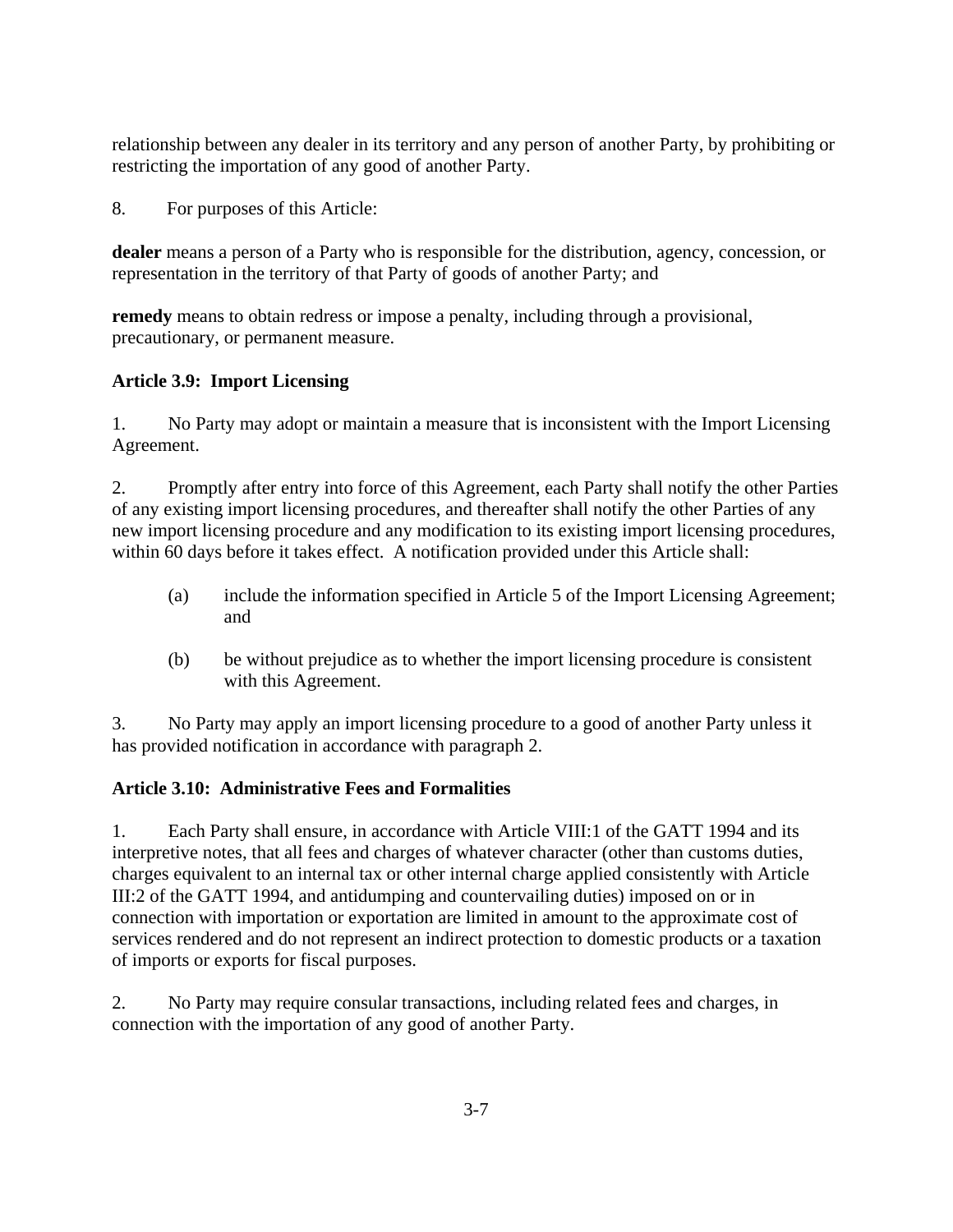3. Each Party shall make available and maintain through the Internet a current list of the fees and charges it imposes in connection with importation or exportation.

4. The United States shall eliminate its merchandise processing fee on originating goods.

### **Article 3.11: Export Taxes**

 Except as provided in Annex 3.11, no Party may adopt or maintain any duty, tax, or other charge on the export of any good to the territory of another Party, unless such duty, tax, or charge is adopted or maintained on any such good:

- (a) when exported to the territories of all other Parties; and
- (b) when destined for domestic consumption.

### **Section E: Other Measures**

### **Article 3.12: Distinctive Products**

1. Each Central American Party and the Dominican Republic shall recognize Bourbon Whiskey and Tennessee Whiskey, which is a straight Bourbon Whiskey authorized to be produced only in the State of Tennessee, as distinctive products of the United States. Accordingly, those Parties shall not permit the sale of any product as Bourbon Whiskey or Tennessee Whiskey, unless it has been manufactured in the United States in accordance with the laws and regulations of the United States governing the manufacture of Bourbon Whiskey and Tennessee Whiskey.

2. At the request of a Party, the Committee on Trade in Goods shall consider whether to recommend that the Parties amend the Agreement to designate a good as a distinctive product for purposes of this Article.

# **Section F: Agriculture**

#### **Article 3.13: Administration and Implementation of Tariff-Rate Quotas**

1. Each Party shall implement and administer the tariff-rate quotas for agricultural goods set out in Appendix I or, if applicable, Appendix II or III to its Schedule to Annex 3.3 (hereafter "TRQs") in accordance with Article XIII of the GATT 1994, including its interpretive notes, and the Import Licensing Agreement.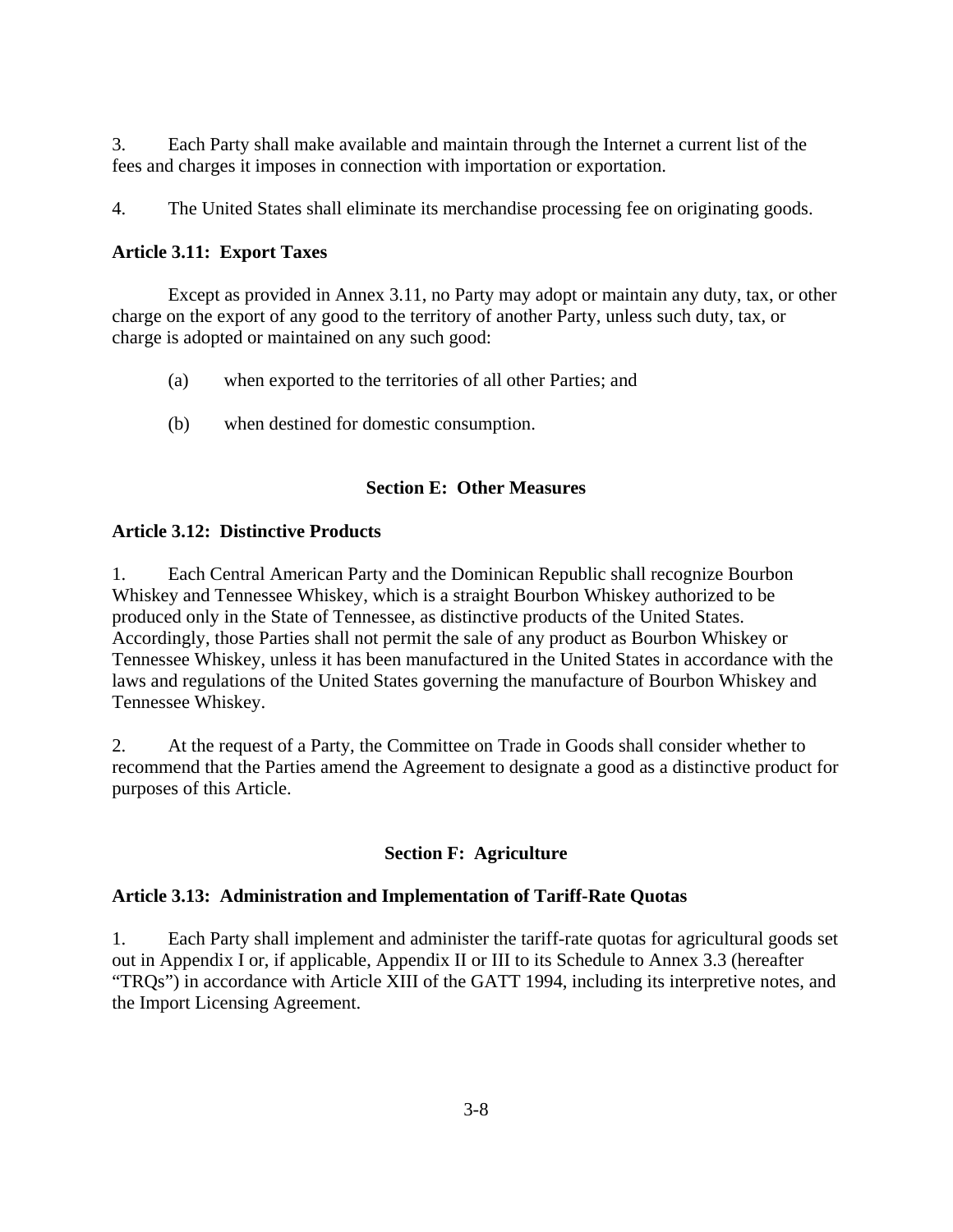- 2. Each Party shall ensure that:
	- (a) its procedures for administering its TRQs are transparent, made available to the public, timely, nondiscriminatory, responsive to market conditions, minimally burdensome to trade, and reflect end user preferences;
	- (b) any person of a Party that fulfills the Party's legal and administrative requirements shall be eligible to apply and to be considered for an import license or quota allocation under the Party's TRQs;
	- (c) it does not allocate any portion of a quota to an industry association or nongovernmental organization, except as otherwise provided in this Agreement;
	- (d) solely government authorities administer its TRQs, except as otherwise provided in this Agreement; and
	- (e) it allocates quotas under its TRQs in commercially viable shipping quantities and, to the maximum extent possible, in the amounts that importers request.

3. Each Party shall strive to administer its TRQs in a manner that allows importers to fully utilize import quotas.

4. No Party may condition application for, or utilization of, import licenses or quota allocations under its TRQs on the re-export of an agricultural good.

5. No Party may count food aid or other non-commercial shipments in determining whether an import quota under its TRQs has been filled.

6. On request of any Party, an importing Party shall consult with the requesting Party regarding the administration of its TRQs.

# **Article 3.14: Agricultural Export Subsidies**

1. The Parties share the objective of the multilateral elimination of export subsidies for agricultural goods and shall work together toward an agreement in the WTO to eliminate those subsidies and prevent their reintroduction in any form.

2. Except as provided in paragraph 3, no Party may introduce or maintain any export subsidy on any agricultural good destined for the territory of another Party.

3. Where an exporting Party considers that a non-Party is exporting an agricultural good to the territory of another Party with the benefit of export subsidies, the importing Party shall, on written request of the exporting Party, consult with the exporting Party with a view to agreeing on specific measures that the importing Party may adopt to counter the effect of such subsidized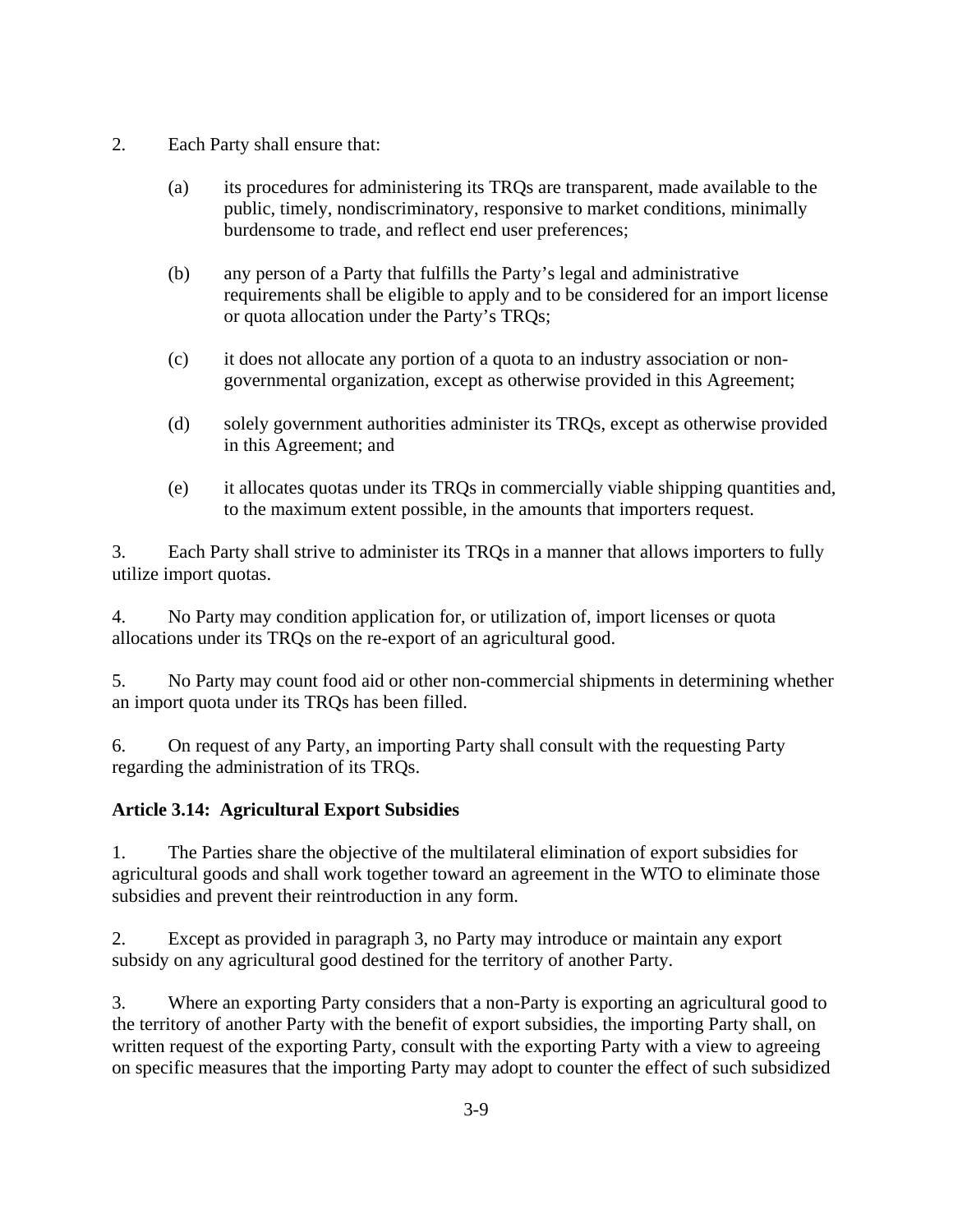imports. If the importing Party adopts the agreed-on measures, the exporting Party shall refrain from applying any subsidy to its exports of the good to the territory of the importing Party. If the importing Party does not adopt the agreed-on measures, the exporting Party may apply an export subsidy on its exports of the good to the territory of the importing Party only to the extent necessary to counter the trade-distorting effect of subsidized exports of the good from the non-Party to the importing Party's territory.

# **Article 3.15: Agricultural Safeguard Measures**

1. Notwithstanding Article 3.3, each Party may apply a measure in the form of an additional import duty on an agricultural good listed in that Party's Schedule to Annex 3.15, provided that the conditions in paragraphs 2 through 7 are met. The sum of any such additional import duty and any other customs duty on such good shall not exceed the lesser of:

- (a) the prevailing most-favored-nation (MFN) applied rate of duty; or
- (b) the MFN applied rate of duty in effect on the day immediately preceding the date of entry into force of this Agreement.

2. A Party may apply an agricultural safeguard measure during any calendar year if the quantity of imports of the good during such year exceeds the trigger level for that good set out in its Schedule to Annex 3.15.

3. The additional duty under paragraph 1 shall be set according to each Party's Schedule to Annex 3.15.

4. No Party may apply an agricultural safeguard measure and at the same time apply or maintain:

- (a) a safeguard measure under Chapter Eight (Trade Remedies); or
- (b) a measure under Article XIX of the GATT 1994 and the Safeguards Agreement;

with respect to the same good.

5. No Party may apply or maintain an agricultural safeguard measure:

- (a) on or after the date that a good is subject to duty-free treatment under the Party's Schedule to Annex 3.3; or
- (b) that increases the in-quota duty on a good subject to a TRQ.

6. Each Party shall implement an agricultural safeguard measure in a transparent manner. Within 60 days after applying a measure, a Party shall notify any Party whose good is subject to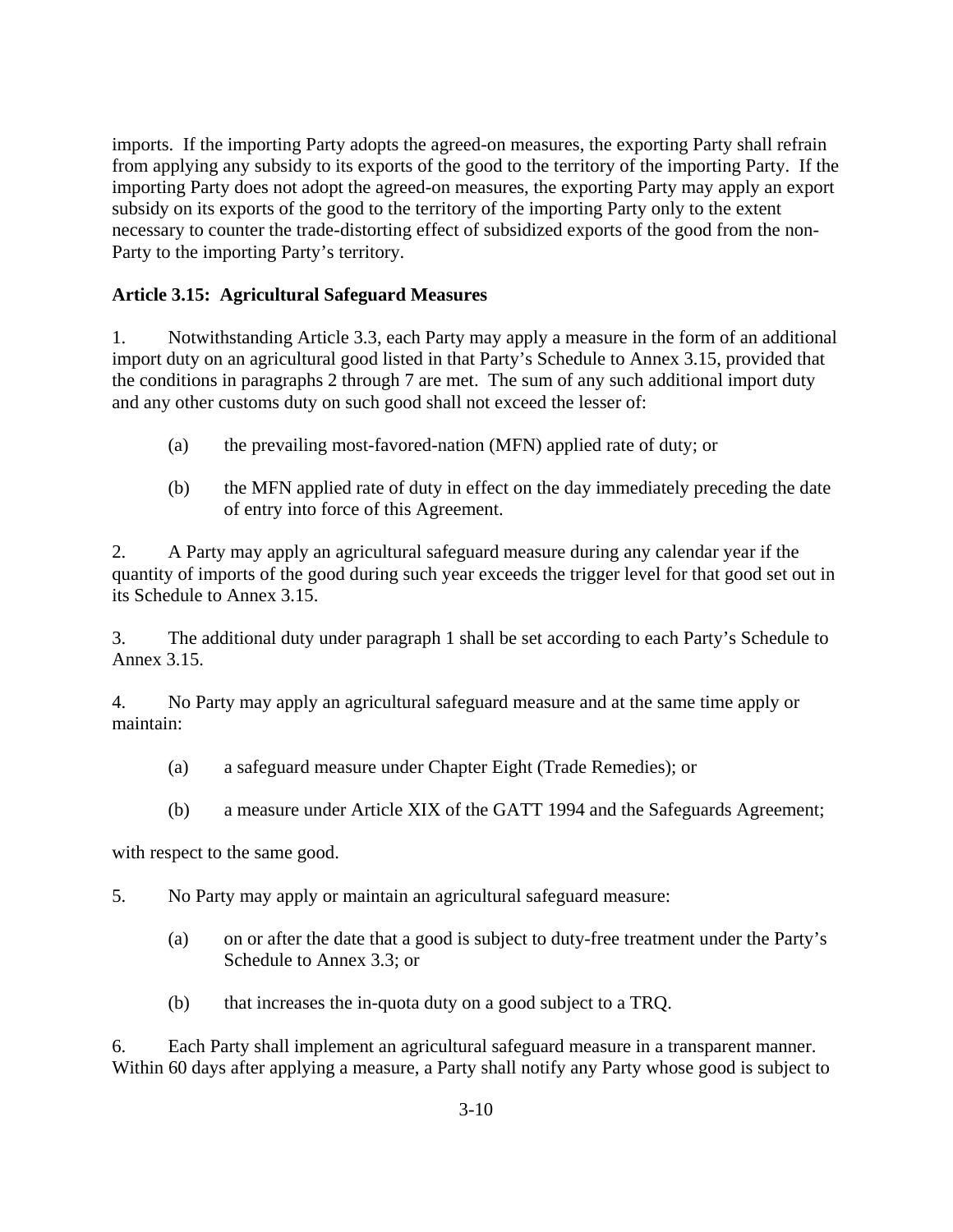the measure, in writing, and shall provide it relevant data concerning the measure. On request, the Party applying the measure shall consult with any Party whose good is subject to the measure regarding application of the measure.

7. A Party may maintain an agricultural safeguard measure only until the end of the calendar year in which the Party applies the measure.

8. The Commission and the Committee on Agricultural Trade may review the implementation and operation of this Article.

9. For purposes of this Article and Annex 3.15, **agricultural safeguard measure** means a measure described in paragraph 1.

# **Article 3.16: Sugar Compensation Mechanism**

1. In any year, the United States may, at its option, apply a mechanism that results in compensation to a Party's exporters of sugar goods in lieu of according duty-free treatment to some or all of the duty-free quantity of sugar goods established for that Party in Appendix I to the Schedule of the United States to Annex 3.3. Such compensation shall be equivalent to the estimated economic rents that the Party's exporters would have obtained on exports to the United States of any such amounts of sugar goods and shall be provided within 30 days after the United States exercises this option. The United States shall notify the Party at least 90 days before it exercises this option and, on request, shall enter into consultations with the Party regarding application of the mechanism.

2. For purposes of this Article, **sugar good** means a good provided for in the subheadings listed in subparagraph 3(c) of Appendix I to the Schedule of the United States to Annex 3.3.

# **Article 3.17: Consultations on Trade in Chicken**

 The Parties shall consult on, and review the implementation and operation of the Agreement as it relates to, trade in chicken in the ninth year after the date of entry into force of this Agreement.

# **Article 3.18: Agriculture Review Commission**

 The Parties shall establish an Agriculture Review Commission in the 14th year after the date of entry into force of this Agreement to review the implementation and operation of the Agreement as it relates to trade in agricultural goods. The Agriculture Review Commission shall evaluate the effects of trade liberalization under the Agreement, the operation of Article 3.15 and possible extension of agricultural safeguard measures under that Article, progress toward global agricultural trade reform in the WTO, and developments in world agricultural markets. The Agriculture Review Commission shall report its findings and any recommendations to the Commission.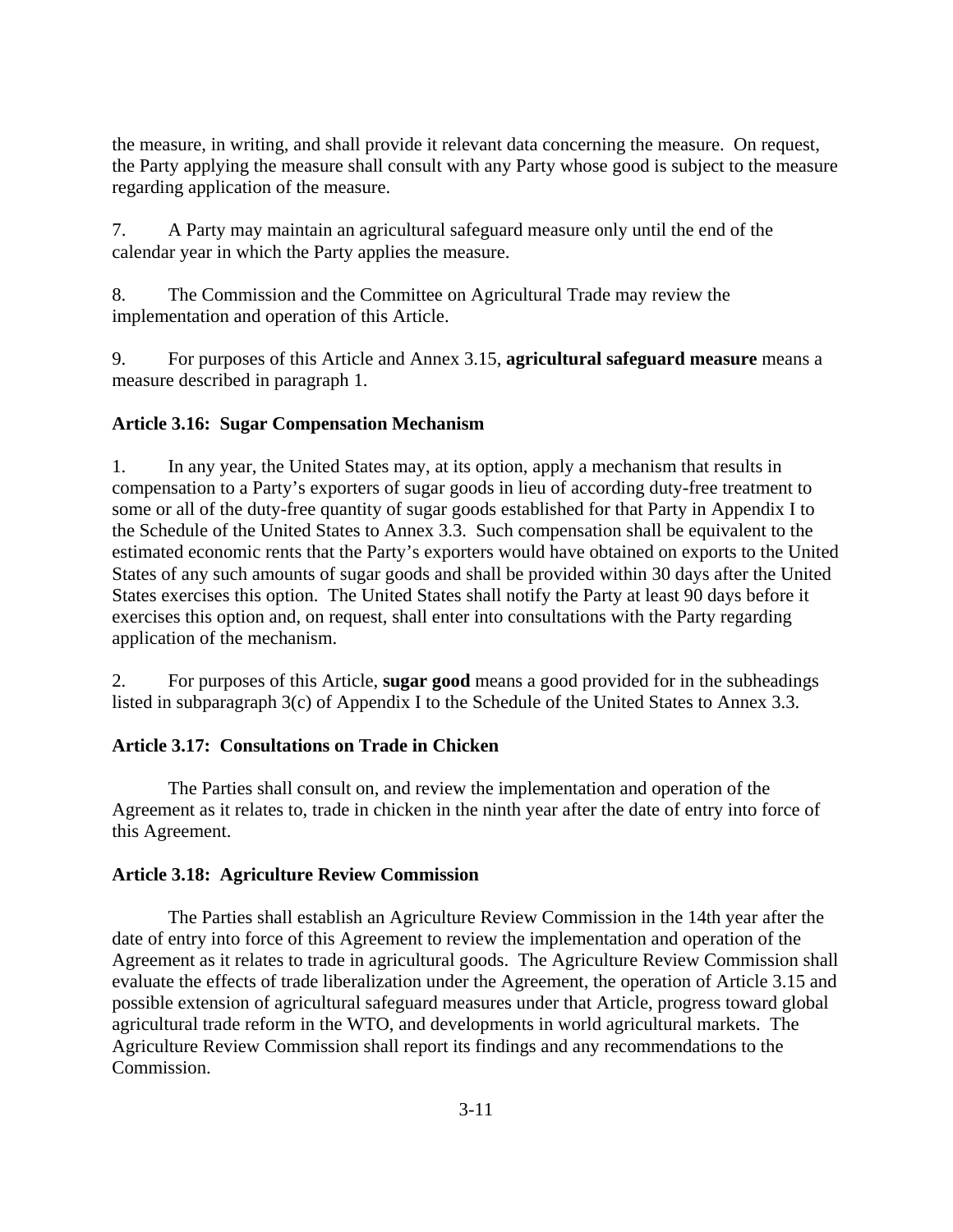# **Article 3.19: Committee on Agricultural Trade**

1. Not later than 90 days after the date of entry into force of this Agreement, the Parties shall establish a Committee on Agricultural Trade, comprising representatives of each Party.

- 2. The Committee shall provide a forum for:
	- (a) monitoring and promoting cooperation on the implementation and administration of this Section;
	- (b) consultation between the Parties on matters related to this Section in coordination with other committees, subcommittees, working groups, or other bodies established under this Agreement; and
	- (c) undertaking any additional work that the Commission may assign.

3. The Committee shall meet at least once a year unless it decides otherwise. Meetings of the Committee shall be chaired by the representatives of the Party hosting the meeting.

4. All decisions of the Committee shall be taken by consensus, unless the Committee otherwise decides.

# **Section G: Textiles and Apparel**

# **Article 3.20: Refund of Customs Duties**

1. On request of an importer, a Party shall refund any excess customs duties paid in connection with the importation into its territory of an originating textile or apparel good between January 1, 2004 and the date of entry into force of this Agreement for that Party. For purposes of applying this Article, the importing Party shall consider a good to be originating if the Party would have considered the good to be originating had it been imported into its territory on the date of entry into force of this Agreement for that Party.

2. Paragraph 1 shall not apply with respect to textile or apparel goods imported into, or imported from, the territory of a Party if it provides written notice to the other Parties by no later than 90 days before the date of entry into force of this Agreement for that Party that it will not comply with paragraph 1.

3. Notwithstanding paragraph 2, paragraph 1 shall apply with respect to textile or apparel goods imported from the territory of a Party if it provides written notice to the other Parties by no later than 90 days before the date of entry into force of this Agreement for that Party that it shall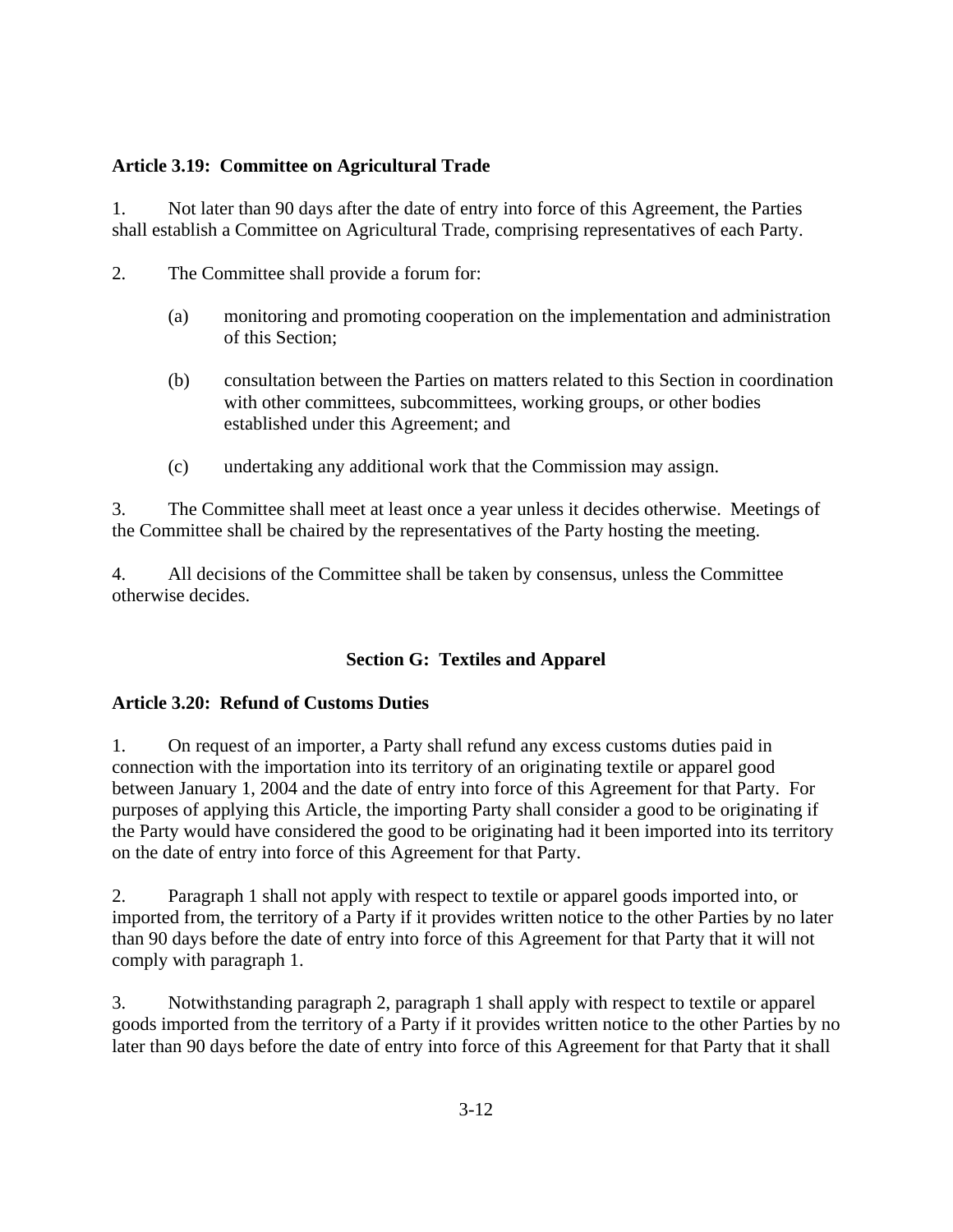provide a benefit for textile or apparel goods imported into its territory that the importing and exporting Parties have agreed is equivalent to the benefit provided in paragraph 1.

4. This Article shall not apply to a textile or apparel good that qualifies for preferential tariff treatment under Article 3.21, 3.27, or 3.28.

# **Article 3.21: Duty-Free Treatment for Certain Goods**

1. An importing and an exporting Party may identify at any time particular textile or apparel goods of the exporting Party that they mutually agree fall within:

- (a) hand-loomed fabrics of a cottage industry;
- (b) hand-made cottage industry goods made of such hand-loomed fabrics; or
- (c) traditional folklore handicraft goods.

2. The importing Party shall grant duty-free treatment to goods so identified, if certified by the competent authority of the exporting Party.

# **Article 3.22: Elimination of Existing Quantitative Restrictions**

Not later than the date of entry into force of this Agreement, the United States shall eliminate the existing quantitative restrictions it maintains under the Agreement on Textiles and Clothing as set out in Annex 3.22.

# **Article 3.23: Textile Safeguard Measures**

1. Subject to the following paragraphs, and during the transition period only, if, as a result of the reduction or elimination of a duty provided for in this Agreement, a textile or apparel good of another Party is being imported into the territory of a Party in such increased quantities, in absolute terms or relative to the domestic market for that good, and under such conditions as to cause serious damage, or actual threat thereof, to a domestic industry producing a like or directly competitive good, the importing Party may, to the extent necessary to prevent or remedy such damage and to facilitate adjustment, apply a textile safeguard measure to that good, consisting of an increase in the rate of duty on the good to a level not to exceed the lesser of:

- (a) the most-favored-nation (MFN) applied rate of duty in effect at the time the measure is applied; and
- (b) the MFN applied rate of duty in effect on the date of entry into force of this Agreement.
- 2. In determining serious damage, or actual threat thereof, the importing Party: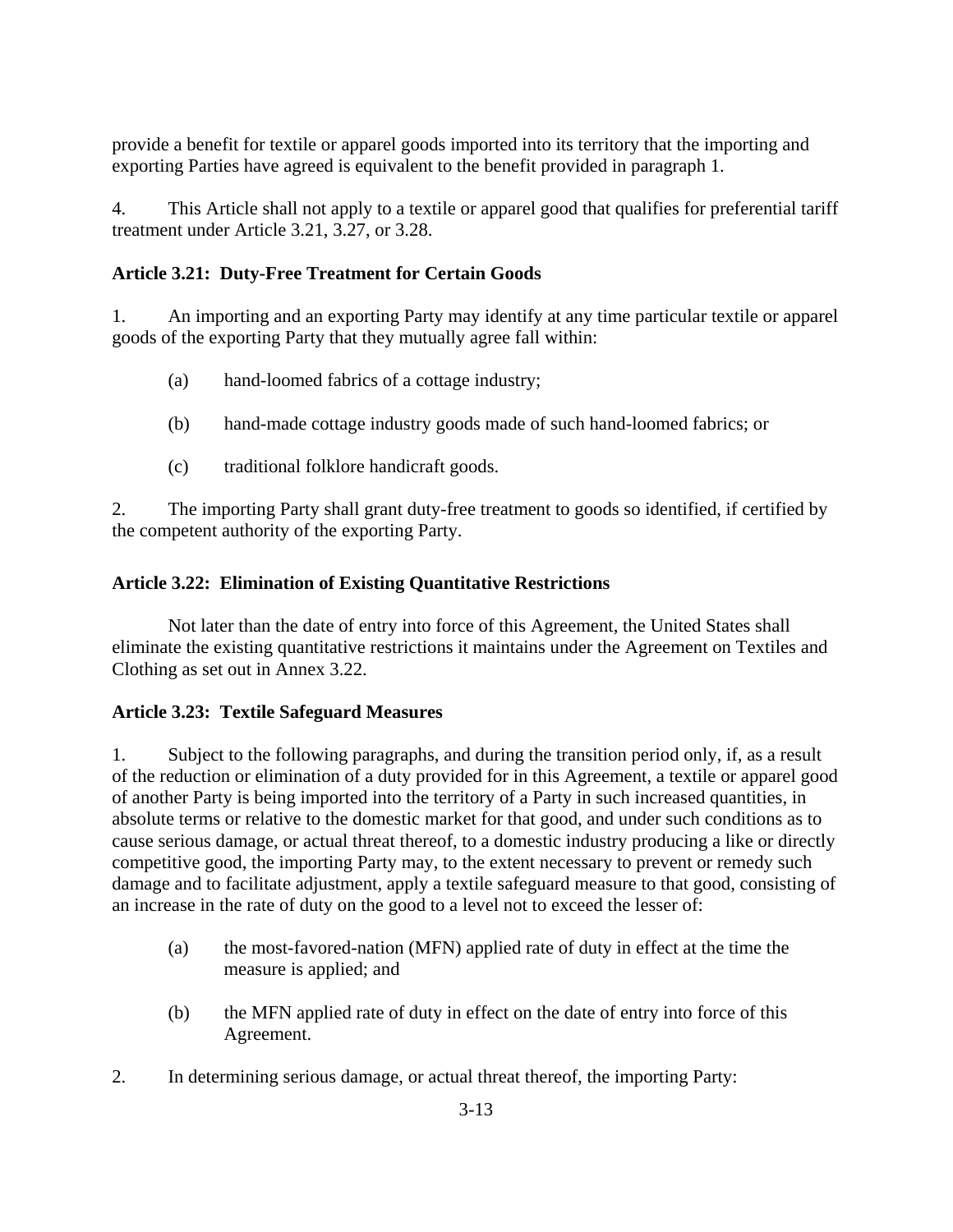- (a) shall examine the effect of increased imports of the good of the other Party on the particular industry, as reflected in changes in such relevant economic variables as output, productivity, utilization of capacity, inventories, market share, exports, wages, employment, domestic prices, profits, and investment, none of which, either alone or combined with other factors, shall necessarily be decisive; and
- (b) shall not consider changes in technology or consumer preference as factors supporting a determination of serious damage or actual threat thereof.

3. The importing Party may apply a textile safeguard measure only following an investigation by its competent authority.

4. If, on the basis of the results of the investigation under paragraph 3, the importing Party intends to apply a textile safeguard measure, the importing Party shall promptly provide written notice to the exporting Party of its intent to apply a textile safeguard measure, and on request shall enter into consultations with that Party. The importing Party and the exporting Party shall begin the consultations without delay and shall complete them within 60 days of the date of receipt of the request. The importing Party shall make a decision on whether to apply a safeguard measure within 30 days of completion of the consultations.

5. The following conditions and limitations apply to any textile safeguard measure:

- (a) no Party may maintain a textile safeguard measure for a period exceeding three years;
- (b) no Party may apply a textile safeguard measure to the same good of another Party more than once;
- (c) on termination of the textile safeguard measure, the Party applying the measure shall apply the rate of duty set out in its Schedule to Annex 3.3, as if the measure had never been applied; and
- (d) no Party may maintain a textile safeguard measure beyond the transition period.

6. The Party applying a textile safeguard measure shall provide to the Party against whose good the measure is taken mutually agreed trade liberalizing compensation in the form of concessions having substantially equivalent trade effects or equivalent to the value of the additional duties expected to result from the textile safeguard measure. Such concessions shall be limited to textile or apparel goods, unless the consulting Parties otherwise agree. If the consulting Parties are unable to agree on compensation within 30 days of application of a textile safeguard measure, the Party against whose good the measure is taken may take tariff action having trade effects substantially equivalent to the trade effects of the textile safeguard measure. Such tariff action may be taken against any goods of the Party applying the measure. The Party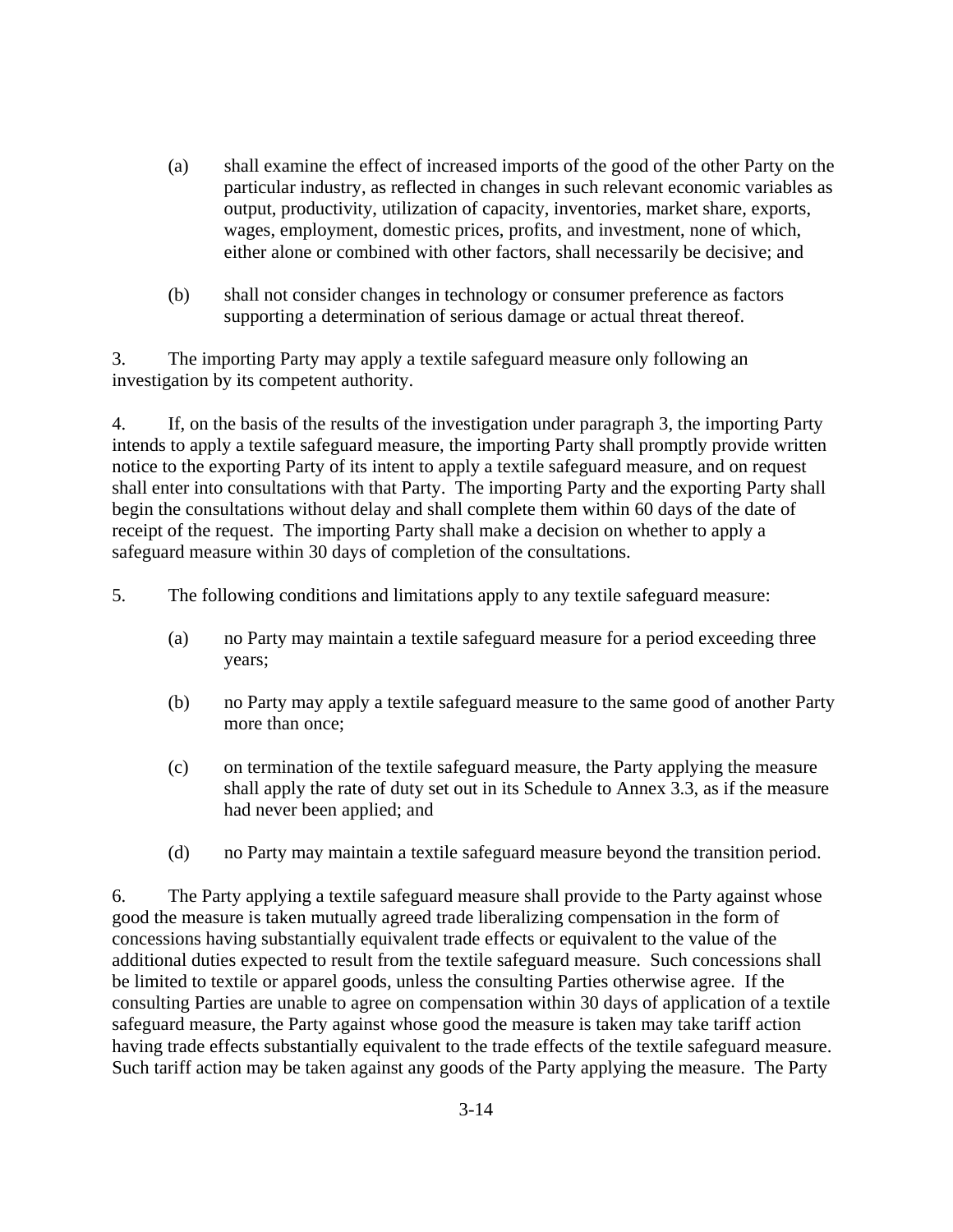taking the tariff action shall apply such action only for the minimum period necessary to achieve the substantially equivalent trade effects. The importing Party's obligation to provide trade compensation and the exporting Party's right to take tariff action shall terminate when the textile safeguard measure terminates.

- 7. (a) Each Party retains its rights and obligations under Article XIX of the GATT 1994 and the Safeguards Agreement.
	- (b) No Party may apply, with respect to the same good at the same time, a textile safeguard measure and:
		- (i) a safeguard measure under Chapter Eight (Trade Remedies); or
		- (ii) a measure under Article XIX of the GATT 1994 and the Safeguards Agreement.

# **Article 3.24: Customs Cooperation**<sup>3</sup>

1

- 1. The customs authorities of the Parties shall cooperate for purposes of:
	- (a) enforcing or assisting in the enforcement of their respective laws, regulations, and procedures affecting trade in textile or apparel goods;
	- (b) ensuring the accuracy of claims of origin for textile or apparel goods; and
	- (c) deterring circumvention of laws, regulations, and procedures of any Party or international agreements affecting trade in textile or apparel goods.
- 2. (a) On the written request of an importing Party, an exporting Party shall conduct a verification for purposes of enabling the importing Party to determine:
	- (i) that a claim of origin for a textile or apparel good is accurate, or
	- (ii) that the exporter or producer is complying with applicable customs laws, regulations, and procedures regarding trade in textile or apparel goods, including:
		- (A) laws, regulations, and procedures that the exporting Party adopts and maintains pursuant to this Agreement; and

 $3$  Paragraphs 2, 3, 4, 6, and 7 of this Article shall not apply between the Central American Parties or between any Central American Party and the Dominican Republic.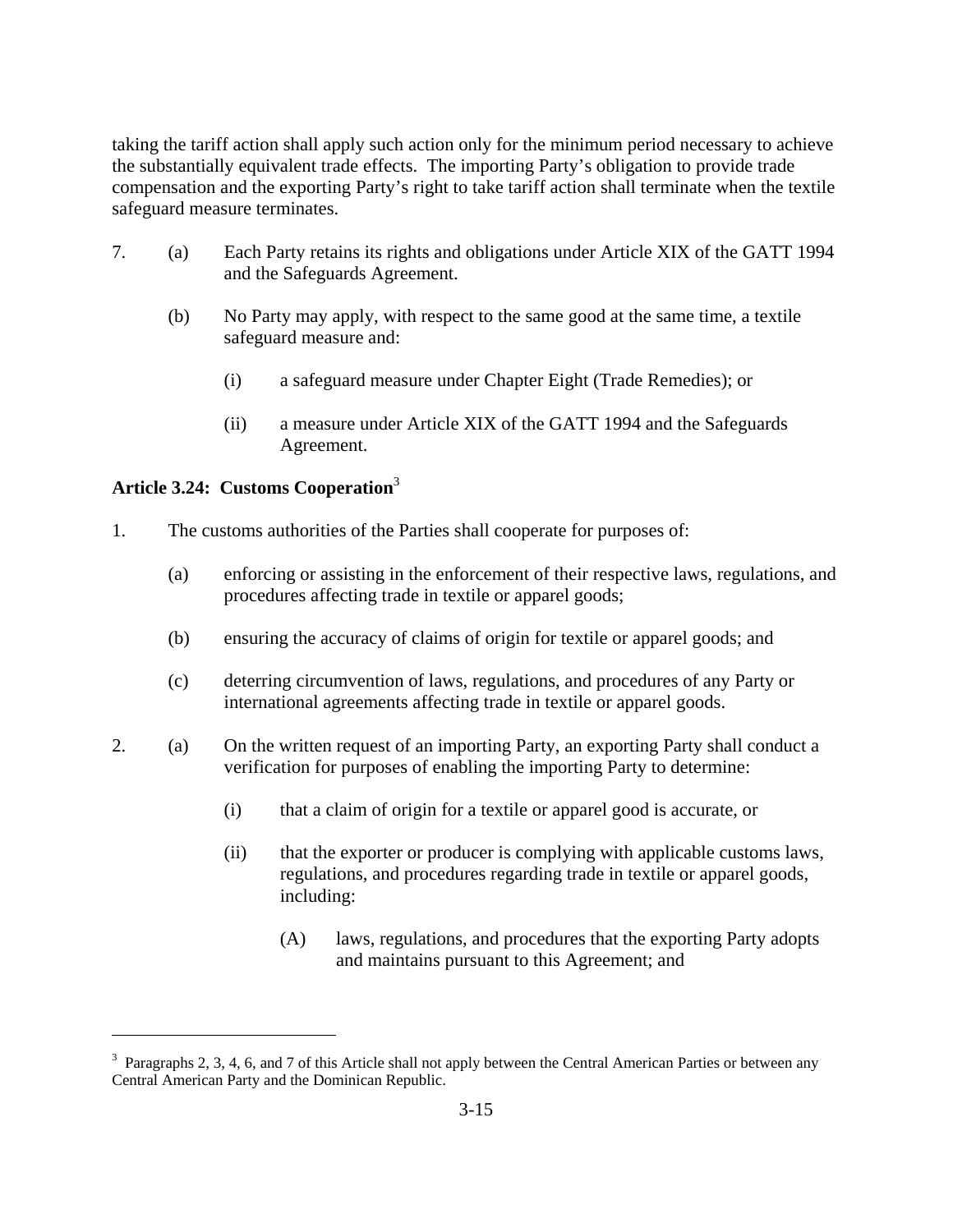- (B) laws, regulations, and procedures of the importing Party and the exporting Party implementing other international agreements regarding trade in textile or apparel goods.
- (b) A request under subparagraph (a) shall include specific information regarding the reason the importing Party is requesting the verification and the determination the importing Party is seeking to make.
- (c) The exporting Party shall conduct a verification under subparagraph (a)(i), regardless of whether an importer claims preferential tariff treatment for the textile or apparel good for which a claim of origin has been made.

3. The importing Party, through its competent authority, may assist in a verification conducted under paragraph 2(a), or, at the request of the exporting Party, undertake such a verification, including by conducting, along with the competent authority of the exporting Party, visits in the territory of the exporting Party to the premises of an exporter, producer, or any other enterprise involved in the movement of textile or apparel goods from the territory of the exporting Party to the territory of the importing Party.

- 4. (a) The competent authority of the importing Party shall provide a written request to the competent authority of the exporting Party 20 days before the proposed date of a visit under paragraph 3. The request shall identify the competent authority making the request, the names and titles of the authorized personnel that will conduct the visit, the reason for the visit, including a description of the type of goods that are the subject of the verification, and the proposed dates of the visit.
	- (b) The competent authority of the exporting Party shall respond within 10 days of receipt of the request, and shall indicate the date on which authorized personnel of the importing Party may perform the visit. The exporting Party shall seek, in accordance with its laws, regulations, and procedures, permission from the enterprise to conduct the visit. If consent is not provided, the importing Party may deny preferential tariff treatment to the type of goods of the enterprise that would have been the subject of the verification, except that the importing Party may not deny preferential tariff treatment to such goods based solely on a postponement of the visit, if there is adequate reason for such postponement.
	- (c) Authorized personnel of the importing and exporting Parties shall conduct the visit in accordance with the laws, regulations, and procedures of the exporting Party.
	- (d) On completion of a visit, the importing Party shall provide the exporting Party with an oral summary of the results of the visit and provide it with a written report of the results of the visit within approximately 45 days of the visit. The written report shall include: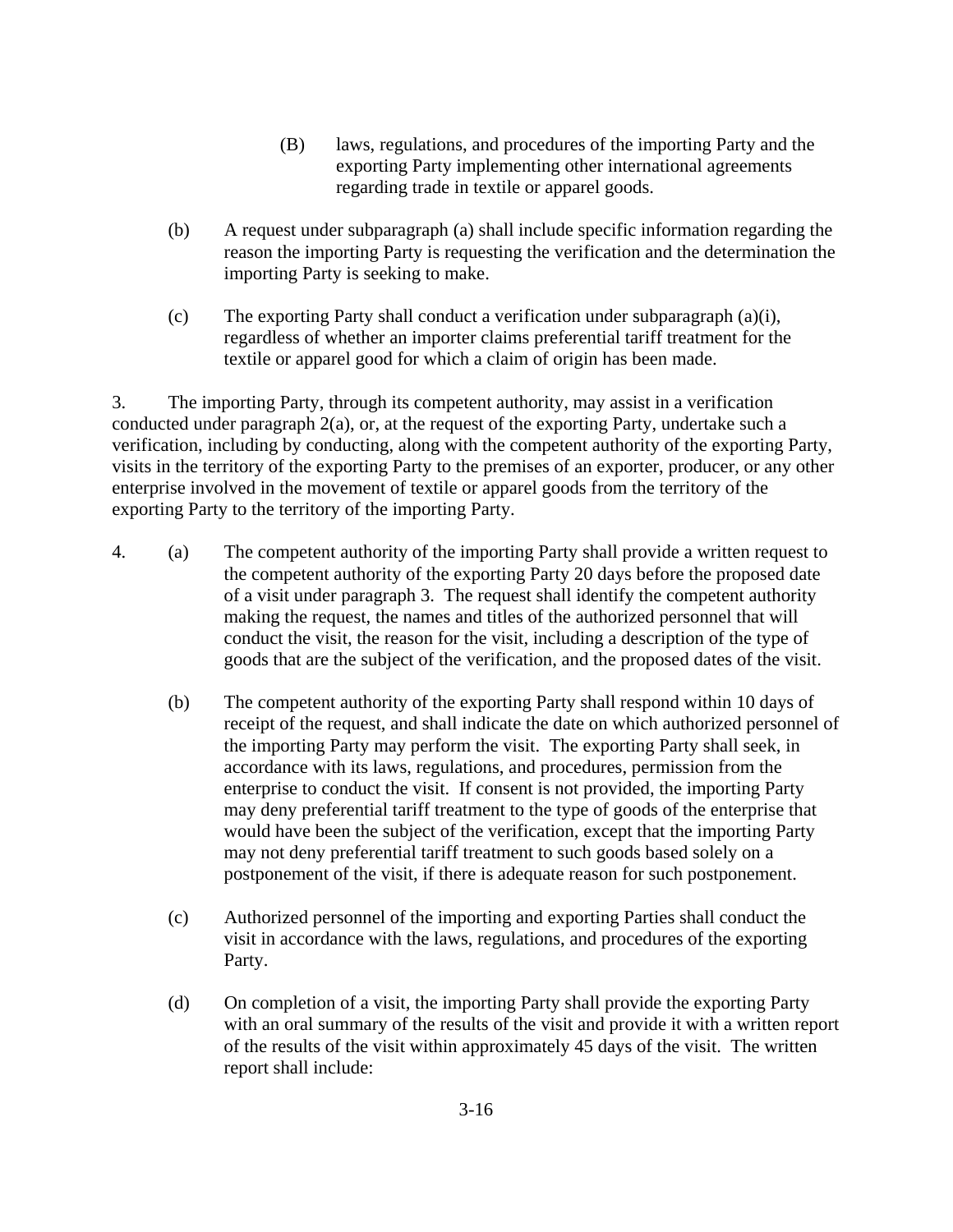- (i) the name of the enterprise visited;
- (ii) particulars of the shipments that were checked;
- (iii) observations made at the enterprise relating to circumvention; and
- (iv) an assessment of whether the enterprise's production records and other documents support its claims for preferential tariff treatment for:
	- (A) a textile or apparel good subject to a verification conducted under paragraph  $2(a)(i)$ ; or
	- (B) in the case of a verification conducted under paragraph  $2(a)(ii)$ , any textile or apparel good exported or produced by the enterprise.

5. On request of a Party conducting a verification under paragraph 2(a), a Party shall provide, consistent with its laws, regulations, and procedures, production, trade, and transit documents and other information necessary to conduct the verification. Where the providing Party designates the information as confidential, Article 5.6 (Confidentiality) shall apply. Notwithstanding the foregoing, a Party may publish the name of an enterprise that:

- (a) the Party has determined to be engaged in intentional circumvention of laws, regulations, and procedures of any Party or international agreements affecting trade in textile or apparel goods; or
- (b) has failed to demonstrate that it produces, or is capable of producing, textile or apparel goods.
- 6. (a) (i) During a verification conducted under paragraph  $2(a)$ , if there is insufficient information to support a claim for preferential tariff treatment, the importing Party may take appropriate action, which may include suspending the application of such treatment to:
	- (A) in the case of a verification conducted under paragraph  $2(a)(i)$ , the textile or apparel good for which a claim for preferential tariff treatment has been made; and
	- (B) in the case of a verification conducted under paragraph  $2(a)(ii)$ , any textile or apparel good exported or produced by the enterprise subject to that verification for which a claim for preferential tariff treatment has been made.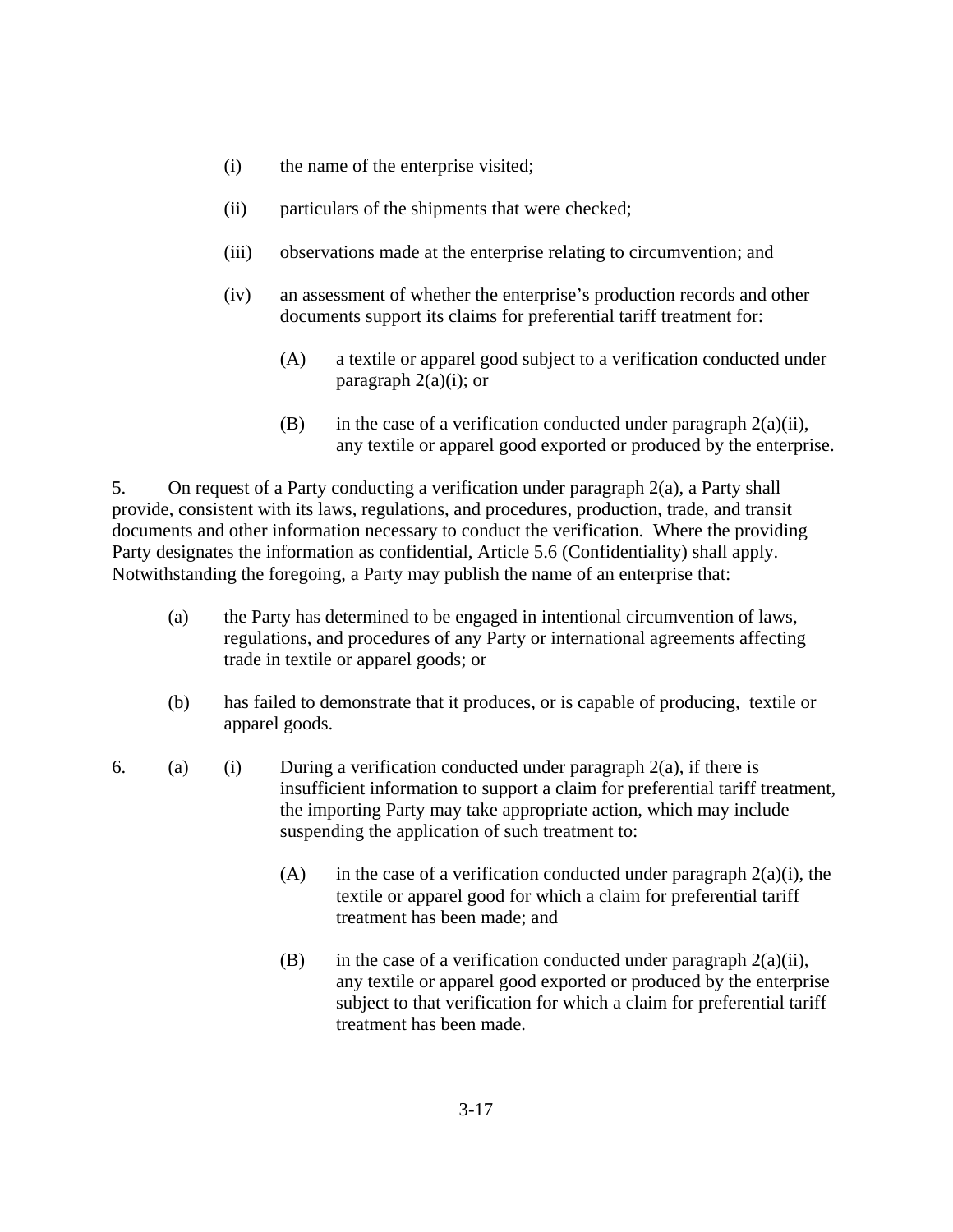- (ii) On completion of a verification conducted under paragraph  $2(a)$ , if there is insufficient information to support a claim for preferential tariff treatment, the importing Party may take appropriate action, which may include denying the application of such treatment to any textile or apparel good described in clauses  $(i)(A)$  and  $(B)$ .
- (iii) During or on completion of a verification conducted under paragraph 2(a), if the importing Party discovers that an enterprise has provided incorrect information to support a claim for preferential tariff treatment, the importing Party may take appropriate action, which may include denying the application of such treatment to any textile or apparel good described in clauses  $(i)(A)$  and  $(B)$ .
- (b) (i) During a verification conducted under paragraph  $2(a)$ , if there is insufficient information to determine the country of origin, the importing Party may take appropriate action, which may include detention of any textile or apparel good exported or produced by the enterprise subject to the verification, but for no longer than the period permitted under its law.
	- (ii) On completion of a verification conducted under paragraph  $2(a)$ , if there is insufficient information to determine the country of origin, the importing Party may take appropriate action, which may include denying entry to any textile or apparel good exported or produced by the enterprise subject to the verification.
	- (iii) During or on completion of a verification conducted under paragraph  $2(a)$ , if the importing Party discovers that an enterprise has provided incorrect information as to the country of origin, the importing Party may take appropriate action, which may include denying entry to any textile or apparel good exported or produced by the enterprise subject to the verification.
- (c) The importing Party may continue to take appropriate action under any provision of this paragraph only until it receives information sufficient to enable it to make the determination in paragraph  $2(a)(i)$  or (ii), as the case may be, but in any event for no longer than the period permitted under its law.
- (d) The importing Party may deny preferential tariff treatment or entry under this paragraph only after providing a written determination to the importer of the reason for the denial.

7. Not later than 45 days after it completes a verification conducted under paragraph 2(a), the exporting Party shall provide the importing Party a written report on the results of the verification. The report shall include all documents and facts supporting any conclusion that the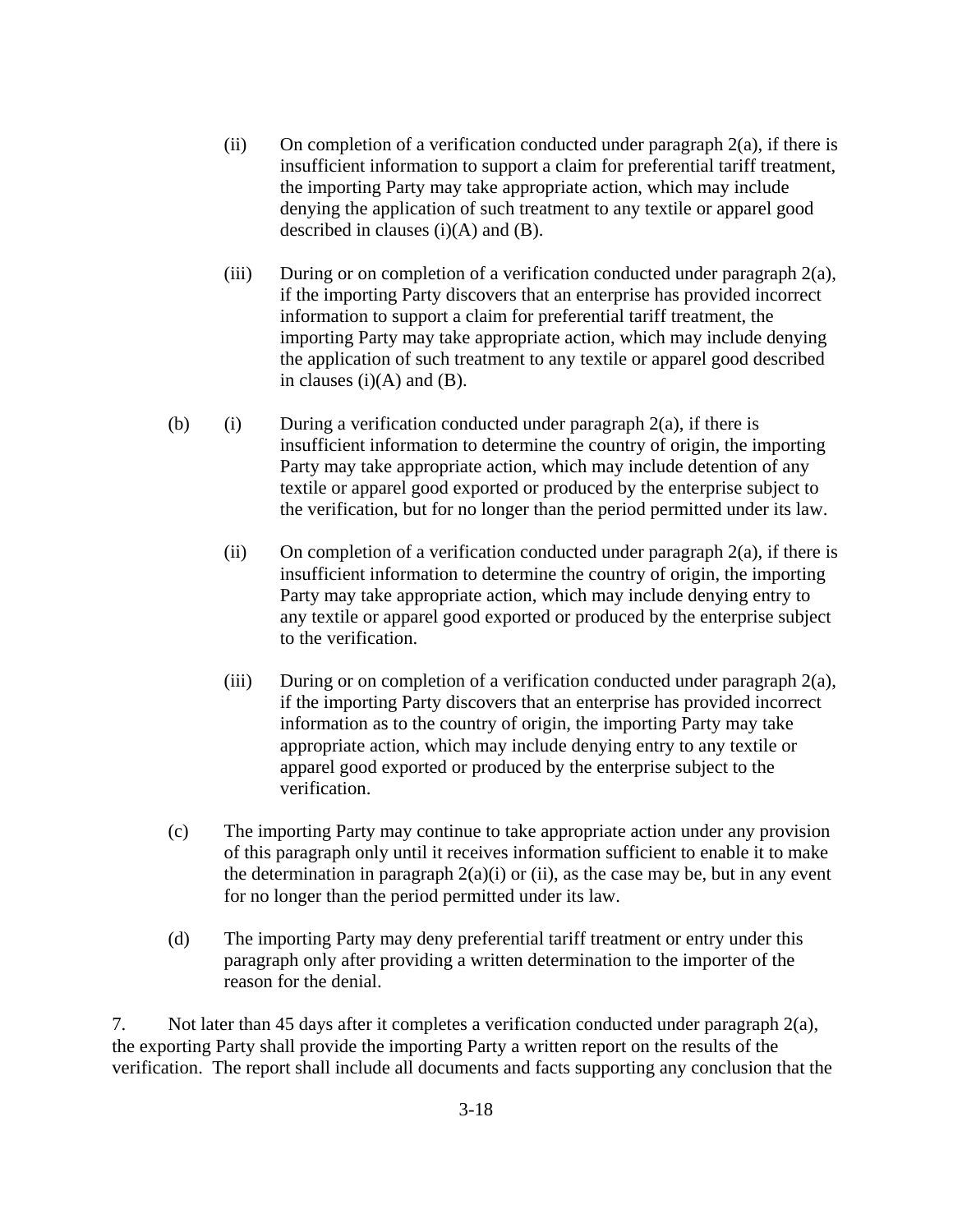exporting Party reaches. After receiving the report, the importing Party shall notify the exporting Party of any action it will take under paragraph  $6(a)(ii)$  or (iii) or  $6(b)(ii)$  or (iii), based on the information provided in the report.

8. On the written request of a Party, two or more Parties shall enter into consultations to resolve any technical or interpretive difficulties that may arise, or to discuss ways to improve customs cooperation, regarding the application of this Article. Unless the consulting Parties otherwise agree, consultations shall begin within 30 days after delivery of the request, and conclude within 90 days after delivery.

9. A Party may request technical or other assistance from any other Party in implementing this Article. The Party receiving such a request shall make every effort to respond favorably and promptly to it.

# **Article 3.25: Rules of Origin and Related Matters**

# *Consultations on Rules of Origin*

1. On request of a Party, the Parties shall, within 30 days after the request is delivered, consult on whether the rules of origin applicable to a particular textile or apparel good should be modified.

2. In the consultations referred to in paragraph 1, each Party shall consider all data that a Party presents demonstrating substantial production in its territory of the good. The Parties shall consider that there is substantial production if a Party demonstrates that its domestic producers are capable of supplying commercial quantities of the good in a timely manner.

3. The Parties shall endeavor to conclude the consultations within 90 days after delivery of the request. If the Parties reach an agreement to modify a rule of origin for a particular good, the agreement shall supersede that rule of origin when approved by the Parties in accordance with Article 19.1.3(b) (The Free Trade Commission).

# *Fabrics, Yarns, and Fibers Not Available in Commercial Quantities*

- 4. (a) At the request of an interested entity, the United States shall, within 30 business days of receiving the request, add a fabric, fiber, or yarn in an unrestricted or restricted quantity to the list in Annex 3.25, if the United States determines, based on information supplied by interested entities, that the fabric, fiber, or yarn is not available in commercial quantities in a timely manner in the territory of any Party, or if no interested entity objects to the request.
	- (b) If there is insufficient information to make the determination in subparagraph (a), the United States may extend the period within which it must make that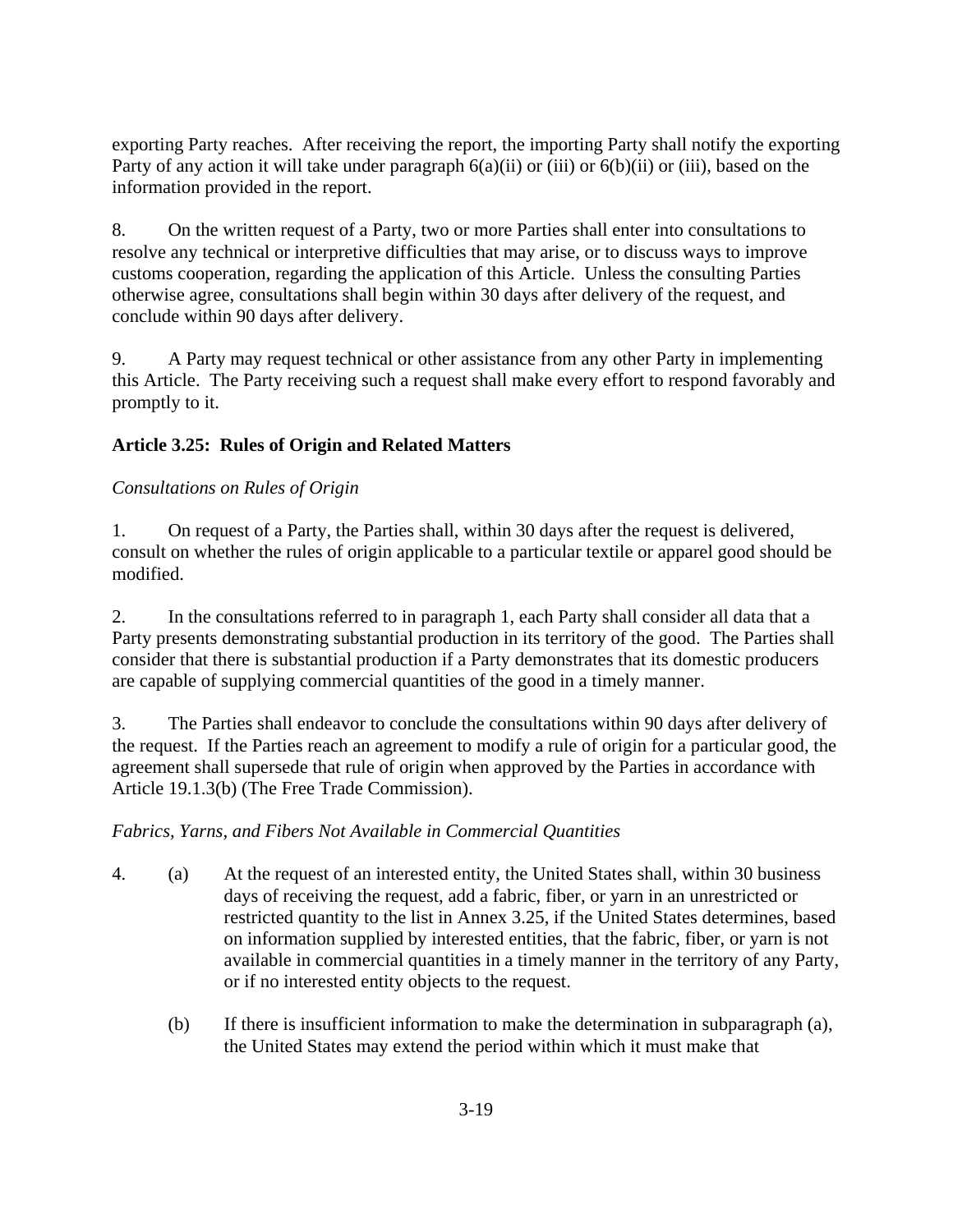determination by no more than 14 business days, in order to meet with interested entities to substantiate the information.

- (c) If the United States does not make the determination in subparagraph (a) within 15 business days of the expiration of the period within which it must make that determination, as specified in subparagraph (a) or (b), the United States shall grant the request.
- (d) The United States may, within six months after adding a restricted quantity of a fabric, fiber, or yarn to the list in Annex 3.25 pursuant to subparagraph (a), eliminate the restriction.
- (e) If the United States determines before the date of entry into force of this Agreement that any fabrics or yarns not listed in Annex 3.25 are not available in commercial quantities in the United States pursuant to section  $112(b)(5)(B)$  of the *African Growth and Opportunity Act* (19 U.S.C. § 3721(b)), section 204(b)(3)(B)(ii) of the *Andean Trade Preference Act* (19 U.S.C. § 3203(b)(3)(B)(ii)), or section 213(b)(2)(A)(v)(II) of the *Caribbean Basin Economic Recovery Act* (19 U.S.C. § 2703(b)(2)(A)(v)(II)), the United States shall add such fabrics or yarns in an unrestricted quantity to the list in Annex 3.25.

5. At the request of an interested entity made no earlier than six months after the United States has added a fabric, yarn, or fiber in an unrestricted quantity to Annex 3.25 pursuant to paragraph 4, the United States may, within 30 business days after it receives the request:

- (a) delete the fabric, yarn, or fiber from the list in Annex 3.25; or
- (b) introduce a restriction on the quantity of the fabric, yarn, or fiber added to Annex 3.25,

if the United States determines, based on the information supplied by interested entities, that the fabric, yarn, or fiber is available in commercial quantities in a timely manner in the territory of any Party. Such deletion or restriction shall not take effect until six months after the United States publishes its determination.

6. Promptly after the date of entry into force of this Agreement, the United States shall publish the procedures it will follow in considering requests under paragraphs 4 and 5.

# *De Minimis*

7. A textile or apparel good that is not an originating good because certain fibers or yarns used in the production of the component of the good that determines the tariff classification of the good do not undergo an applicable change in tariff classification set out in Annex 4.1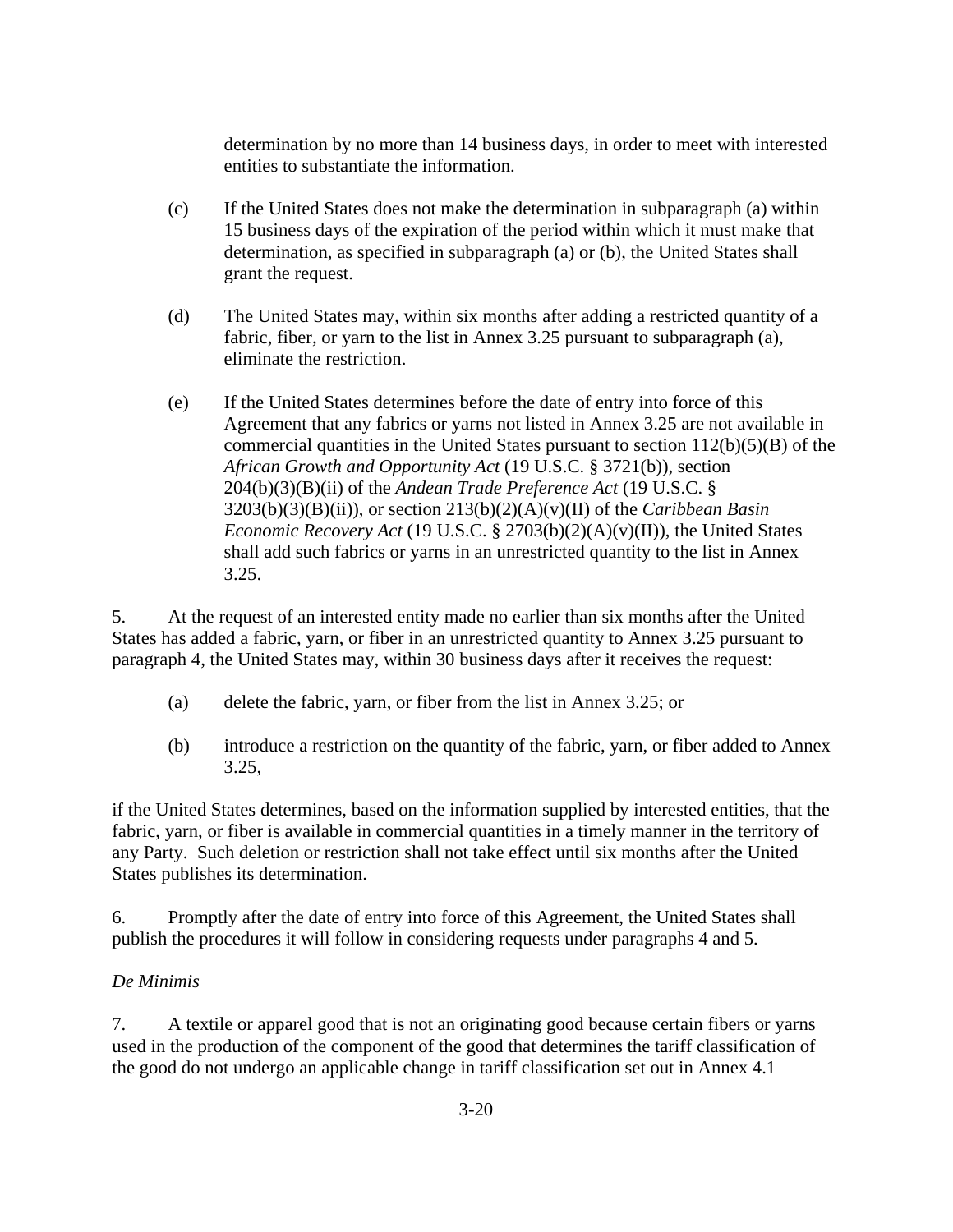(Specific Rules of Origin), shall nonetheless be considered to be an originating good if the total weight of all such fibers or yarns in that component is not more than ten percent of the total weight of that component. $4$ 

8. Notwithstanding paragraph 7, a good containing elastomeric yarns<sup>5</sup> in the component of the good that determines the tariff classification of the good shall originate only if such yarns are wholly formed in the territory of a Party.<sup>6</sup>

### *Treatment of Sets*

 $\overline{a}$ 

9. Notwithstanding the specific rules of origin in Annex 4.1 (Specific Rules of Origin), textile or apparel goods classifiable as goods put up in sets for retail sale as provided for in General Rule of Interpretation 3 of the Harmonized System, shall not be regarded as originating goods unless each of the products in the set is an originating good or the total value of the nonoriginating goods in the set does not exceed ten percent of the adjusted value of the set.

### *Treatment of Nylon Filament Yarn*

10. A textile or apparel good that is not an originating good because certain yarns used in the production of the component of the good that determines the tariff classification of the good do not undergo an applicable change in tariff classification set out in Annex 4.1 (Specific Rules of Origin), shall nonetheless be considered to be an originating good if the yarns are those described in section 204(b)(3)(B)(vi)(IV) of the *Andean Trade Preference Act* (19 U.S.C. §  $3203(b)(3)(B)(vi)(IV)$ .

#### **Article 3.26: Most-Favored-Nation Rates of Duty on Certain Goods**

For a textile or apparel good provided for in chapters 61 through 63 of the Harmonized System that is not an originating good, the United States shall apply its MFN rate of duty only on the value of the assembled good minus the value of fabrics formed in the United States, components knit-to-shape in the United States, and any other materials of U.S. origin used in the production of such a good, provided that the good is sewn or otherwise assembled in the territory of another Party or Parties with thread wholly formed in the United States, from fabrics wholly

<sup>&</sup>lt;sup>4</sup> For greater certainty, when the good is a fiber, yarn, or fabric, the "component of the good that determines the tariff classification of the good" is all of the fibers in the yarn, fabric, or group of fibers.

<sup>&</sup>lt;sup>5</sup> For greater certainty, the term "elastomeric yarns" does not include latex.

<sup>&</sup>lt;sup>6</sup> For purposes of this paragraph, "wholly formed" means that all the production processes and finishing operations, starting with the extrusion of filaments, strips, film, or sheet, and including slitting a film or sheet into strip, or the spinning of all fibers into yarn, or both, and ending with a finished yarn or plied yarn, took place in the territory of a Party.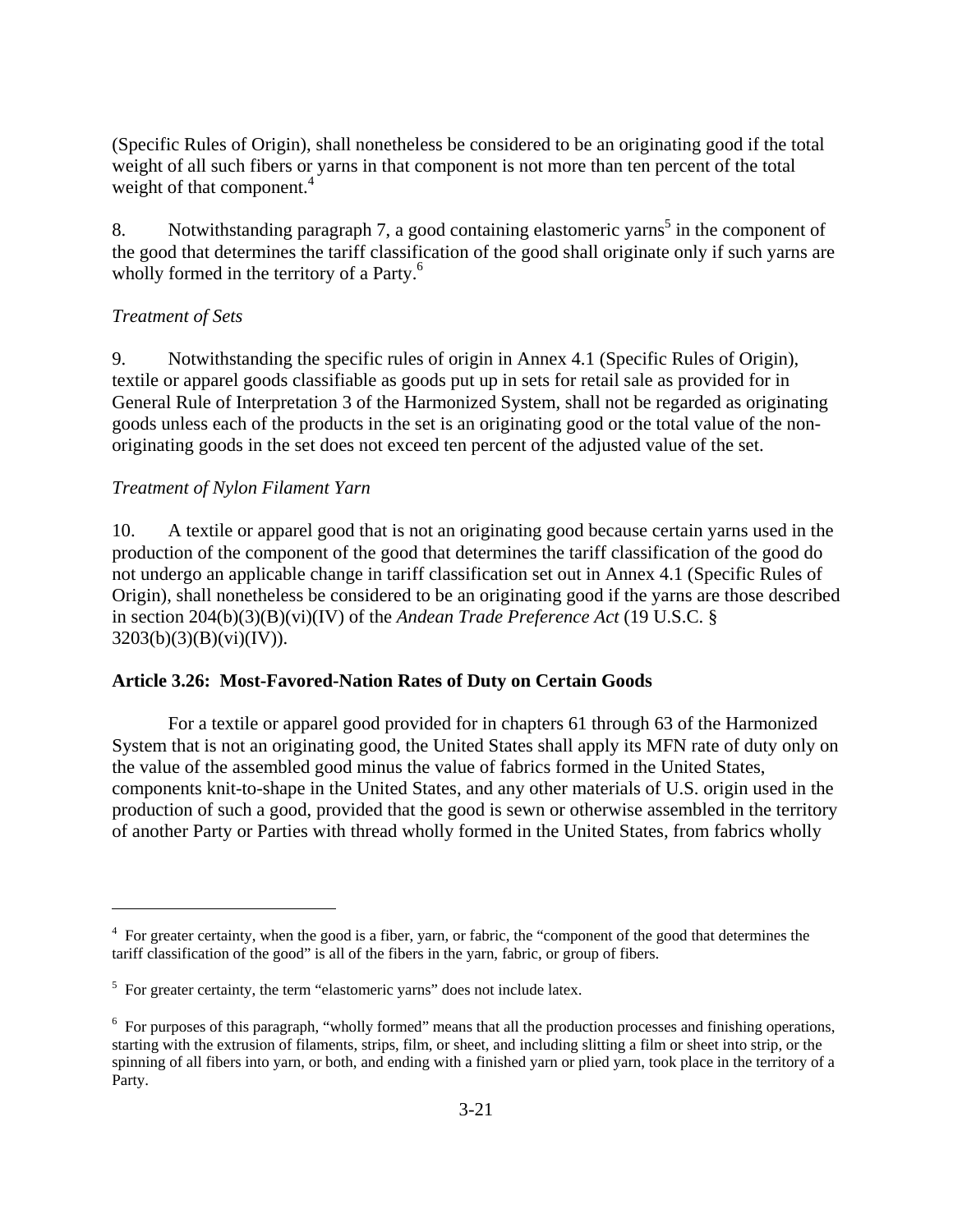formed in the United States and cut in one or more Parties, or from components knit-to-shape in the United States, or both.<sup>7</sup>

#### **Article 3.27: Preferential Tariff Treatment for Wool Apparel Goods Assembled in Costa Rica**

Annex 3.27 sets out provisions applicable to certain apparel goods of Costa Rica.

### **Article 3.28: Preferential Tariff Treatment for Non-Originating Apparel Goods of Nicaragua**

Annex 3.28 sets out provisions applicable to certain apparel goods of Nicaragua.

#### **Article 3.29: Definitions**

 $\overline{a}$ 

For purposes of this Section:

**claim of origin** means a claim that a textile or apparel good is an originating good or a good of a Party;

**exporting Party** means the Party from whose territory a textile or apparel good is exported;

**importing Party** means the Party into whose territory a textile or apparel good is imported;

**interested entity** means a Party, a potential or actual purchaser of a textile or apparel good, or a potential or actual supplier of a textile or apparel good;

**textile or apparel good** means a good listed in the Annex to the Agreement on Textiles and Clothing, except for those goods listed in Annex 3.29;

**textile safeguard measure** means a measure applied under Article 3.23.1; and

**transition period** means the five-year period beginning on the date of entry into force of this Agreement.

 $<sup>7</sup>$  For purposes of this paragraph, "wholly formed," when used in reference to fabrics, means that all the production</sup> processes and finishing operations, starting with the weaving, knitting, needling, tufting, felting, entangling, or other process, and ending with a fabric ready for cutting or assembly without further processing, took place in the United States. The term "wholly formed," when used in reference to thread, means that all the production processes, starting with the extrusion of filaments, strips, film, or sheet, and including slitting a film or sheet into strip, or the spinning of all fibers into thread, or both, and ending with thread, took place in the United States.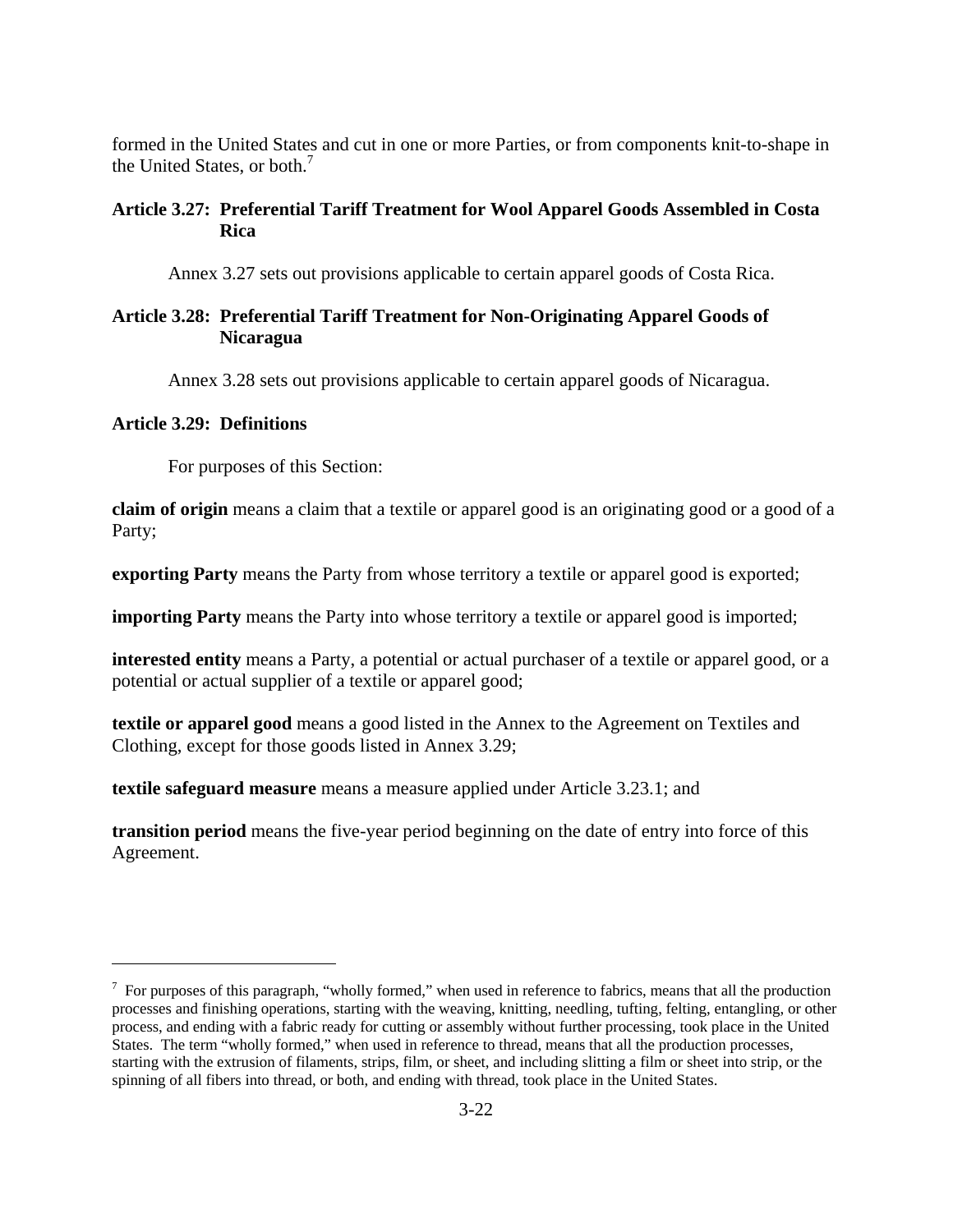### **Section H: Institutional Provisions**

#### **Article 3.30: Committee on Trade in Goods**

1. The Parties hereby establish a Committee on Trade in Goods, comprising representatives of each Party.

2. The Committee shall meet on the request of a Party or the Commission to consider any matter arising under this Chapter, Chapter Four (Rules of Origin and Origin Procedures), or Chapter Five (Customs Administration and Trade Facilitation).

3. The Committee's functions shall include:

- (a) promoting trade in goods between the Parties, including through consultations on accelerating tariff elimination under this Agreement and other issues as appropriate;
- (b) addressing barriers to trade in goods between the Parties, especially those related to the application of non-tariff measures, and, if appropriate, referring such matters to the Commission for its consideration; and
- (c) providing to the Committee on Trade Capacity Building advice and recommendations on technical assistance needs regarding matters relating to this Chapter, Chapter Four (Rules of Origin and Origin Procedures), or Chapter Five (Customs Administration and Trade Facilitation).

# **Section I: Definitions**

#### **Article 3.31: Definitions**

For purposes of this Chapter:

# **AD Agreement** means the WTO *Agreement on Implementation of Article VI of the General Agreement on Tariffs and Trade 1994*;

**advertising films and recordings** means recorded visual media or audio materials, consisting essentially of images and/or sound, showing the nature or operation of goods or services offered for sale or lease by a person established or resident in the territory of a Party, provided that such materials are of a kind suitable for exhibition to prospective customers, but not for broadcast to the general public;

**Agreement on Textiles and Clothing** means the WTO *Agreement on Textiles and Clothing*;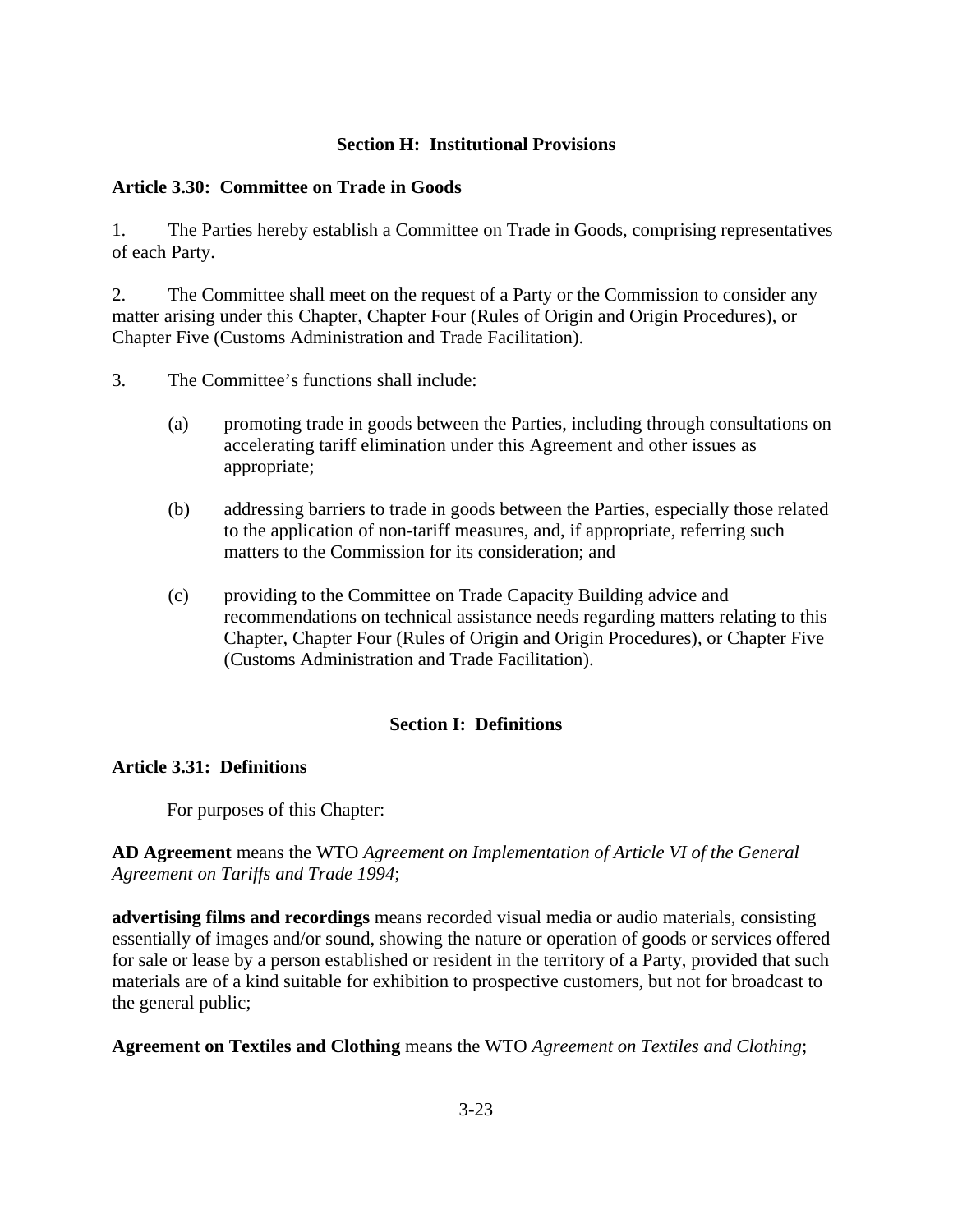# **agricultural goods** means those goods referred to in Article 2 of the WTO *Agreement on Agriculture*;

**commercial samples of negligible value** means commercial samples having a value, individually or in the aggregate as shipped, of not more than one U.S. dollar, or the equivalent amount in the currency of another Party, or so marked, torn, perforated, or otherwise treated that they are unsuitable for sale or for use except as commercial samples;

**consular transactions** means requirements that goods of a Party intended for export to the territory of another Party must first be submitted to the supervision of the consul of the importing Party in the territory of the exporting Party for the purpose of obtaining consular invoices or consular visas for commercial invoices, certificates of origin, manifests, shippers' export declarations, or any other customs documentation required on or in connection with importation;

#### **consumed** means

- (a) actually consumed; or
- (b) further processed or manufactured so as to result in a substantial change in value, form, or use of the good or in the production of another good;

**duty-free** means free of customs duty;

**export subsidies** shall have the meaning assigned to that term in Article 1(e) of the WTO *Agreement on Agriculture*, including any amendment of that article;

**goods intended for display or demonstration** includes their component parts, ancillary apparatus, and accessories;

**goods temporarily admitted for sports purposes** means sports requisites for use in sports contests, demonstrations, or training in the territory of the Party into whose territory such goods are admitted;

**import licensing** means an administrative procedure requiring the submission of an application or other documentation (other than that generally required for customs clearance purposes) to the relevant administrative body as a prior condition for importation into the territory of the importing Party;

**Import Licensing Agreement** means the WTO *Agreement on Import Licensing Procedures*;

**performance requirement** means a requirement that:

(a) a given level or percentage of goods or services be exported;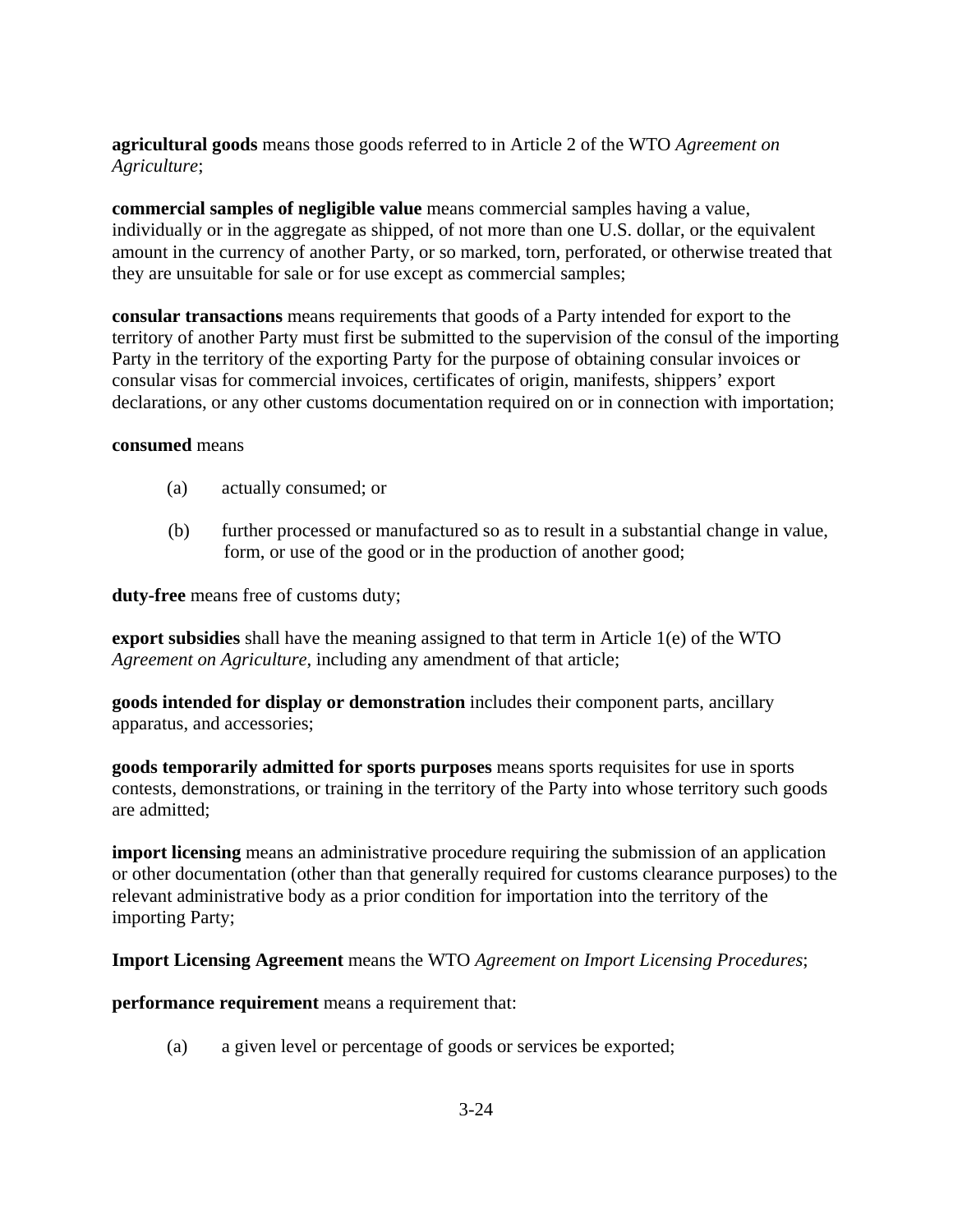- (b) domestic goods or services of the Party granting a waiver of customs duties or import license be substituted for imported goods;
- (c) a person benefiting from a waiver of customs duties or an import license purchase other goods or services in the territory of the Party granting the waiver of customs duties or the import license, or accord a preference to domestically produced goods;
- (d) a person benefiting from a waiver of customs duties or an import license produce goods or supply services, in the territory of the Party granting the waiver of customs duties or the import license, with a given level or percentage of domestic content; or
- (e) relates in any way the volume or value of imports to the volume or value of exports or to the amount of foreign exchange inflows,

but does not include a requirement that:

- (f) an imported good be subsequently exported;
- (g) an imported good be used as a material in the production of another good that is subsequently exported;
- (h) an imported good be substituted by an identical or similar good used as a material in the production of another good that is subsequently exported; or
- (i) an imported good be substituted by an identical or similar good that is subsequently exported;

**printed advertising materials** means those goods classified in Chapter 49 of the Harmonized System, including brochures, pamphlets, leaflets, trade catalogues, yearbooks published by trade associations, tourist promotional materials, and posters, that are used to promote, publicize, or advertise a good or service, are essentially intended to advertise a good or service, and are supplied free of charge; and

**SCM Agreement** means the WTO *Agreement on Subsidies and Countervailing Measures*.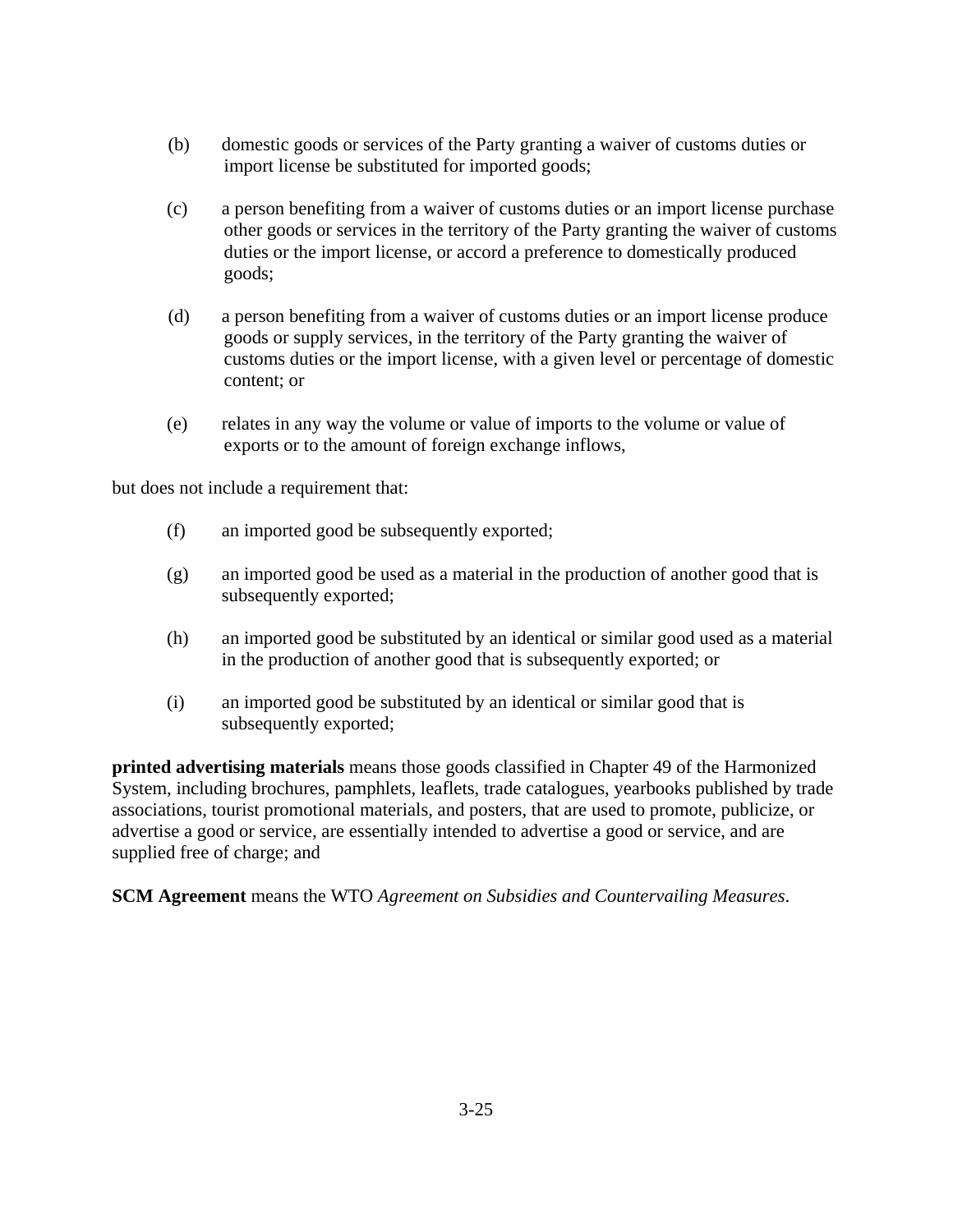### **Annex 3.2**

# **National Treatment and Import and Export Restrictions**

### **Section A: Measures of Costa Rica**

Articles 3.2 and 3.8 shall not apply to:

- (a) controls on the import of crude oil, its fuel, derivatives, asphalt, and gasoline pursuant to Law No. 7356 of September 6, 1993;
- (b) controls on the export of wood in logs and boards from forests pursuant to Law No. 7575 of April 16, 1996;
- (c) controls on the export of hydrocarbons pursuant to Law No. 7399 of May 3, 1994;
- (d) controls on the export of coffee pursuant to Law No. 2762 of June 21, 1961;
- (e) controls on the import and export of ethanol and crude rums pursuant to Law No. 8 of October 31, 1885;
- (f) controls to establish a minimum export price for bananas, pursuant to Law No. 7472 of January 19, 1995; and
- (g) actions authorized by the Dispute Settlement Body of the WTO.

# **Section B: Measures of the Dominican Republic**

Articles 3.2 and 3.8 shall not apply to:

- (a) controls on the importation of motor vehicles and motorcycles older than five years, and vehicles greater or equal to five tons older than 15 years, pursuant to Law No. 147 of December 27, 2000, and Law No. 12-01 of January 17, 2001;<sup>8</sup>
- (b) controls on the importation of used household appliances, pursuant to Law No. 147 of December 27, 2000;<sup>9</sup>
- (c) controls on the importation of used clothes, pursuant to Law No. 458 of January 3,

<sup>&</sup>lt;sup>8</sup> The controls identified in this subparagraph do not apply to remanufactured goods.

<sup>&</sup>lt;sup>9</sup> The controls identified in this subparagraph do not apply to remanufactured goods.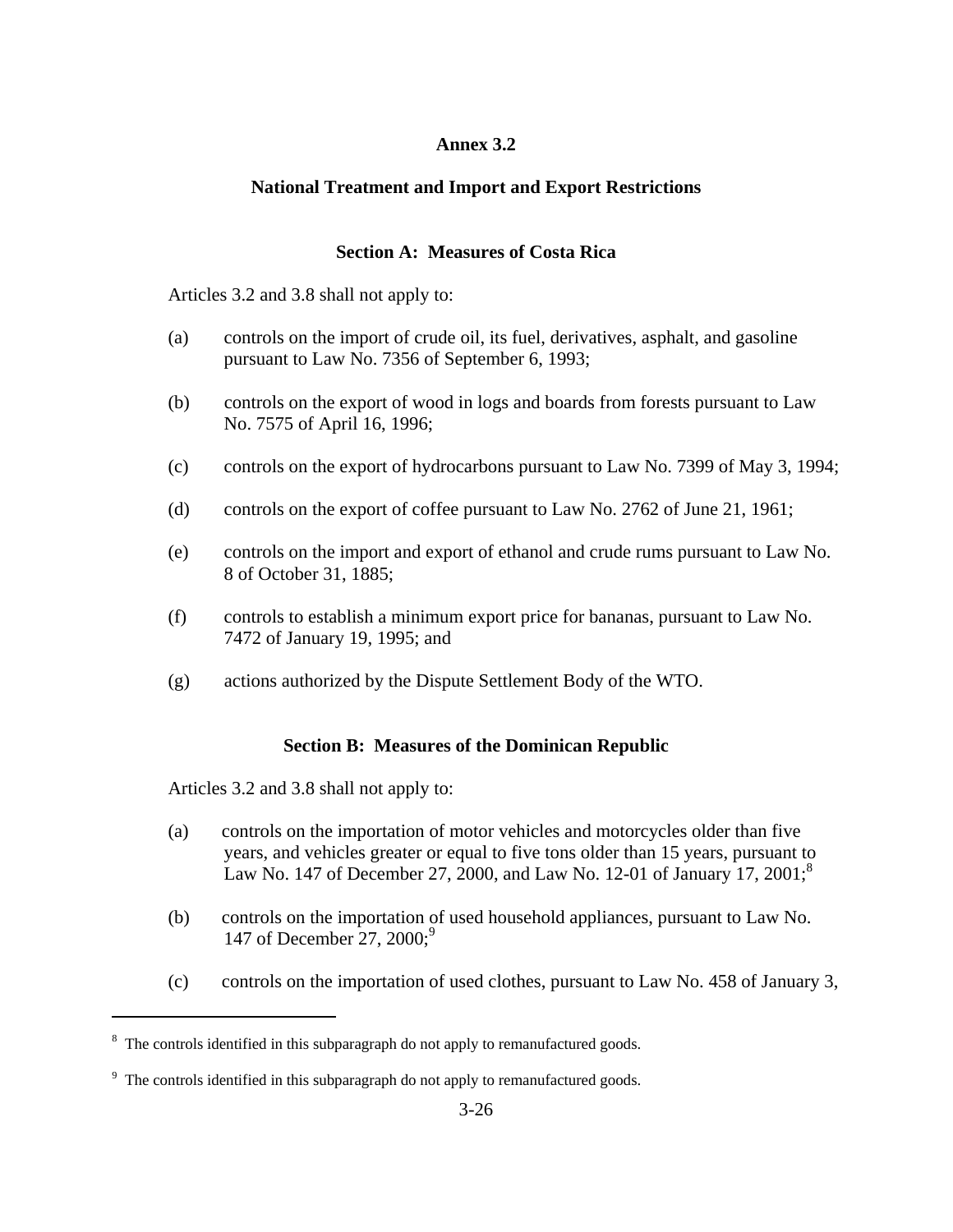1973;

- (d) controls on the importation of motor vehicles not suitable for operation, pursuant to Decree No.  $671-02$  of August 27,  $2002$ ;<sup>10</sup> and
- (e) actions by the Dominican Republic authorized by the Dispute Settlement Body of the WTO.

#### **Section C: Measures of El Salvador**

Articles 3.2 and 3.8 shall not apply to:

- (a) controls on the importation of arms and ammunition, parts, and accessories included in HS Chapter 93, pursuant to Decree No. 655 of July 26, 1999 and its amendment pursuant to Decree No. 1035 of November 13, 2002;
- (b) controls on the importation of motor vehicles older than eight years, and on buses and trucks older than 15 years, pursuant to Article 1 of Decree No. 357 of April 6,  $2001$ ;<sup>11</sup>
- (c) controls on the importation of sacks and bags made out of jute and other similar textile fibers in subheading 6305.10 pursuant to Article 1 of Decree No. 1097 of July 10, 1953. El Salvador shall eliminate the controls identified in this subparagraph ten years after the date of entry into force of this Agreement; and
- (d) actions authorized by the Dispute Settlement Body of the WTO.

#### **Section D: Measures of Guatemala**

Articles 3.2 and 3.8 shall not apply to:

- (a) controls on the exportation of timber in round logs or worked logs and sawn timber measuring more than 11centimeters in thickness, pursuant to the *Ley de Bosques* Legislative Decree No. 101-96 of October 31, 1996;
- (b) controls on the exportation of coffee pursuant to the *Ley del Café*, Legislative Decree No. 19-69 of April 22, 1969;

 $10$  The controls identified in this subparagraph do not apply to remanufactured goods.

 $11$  The controls identified in this subparagraph do not apply to remanufactured goods.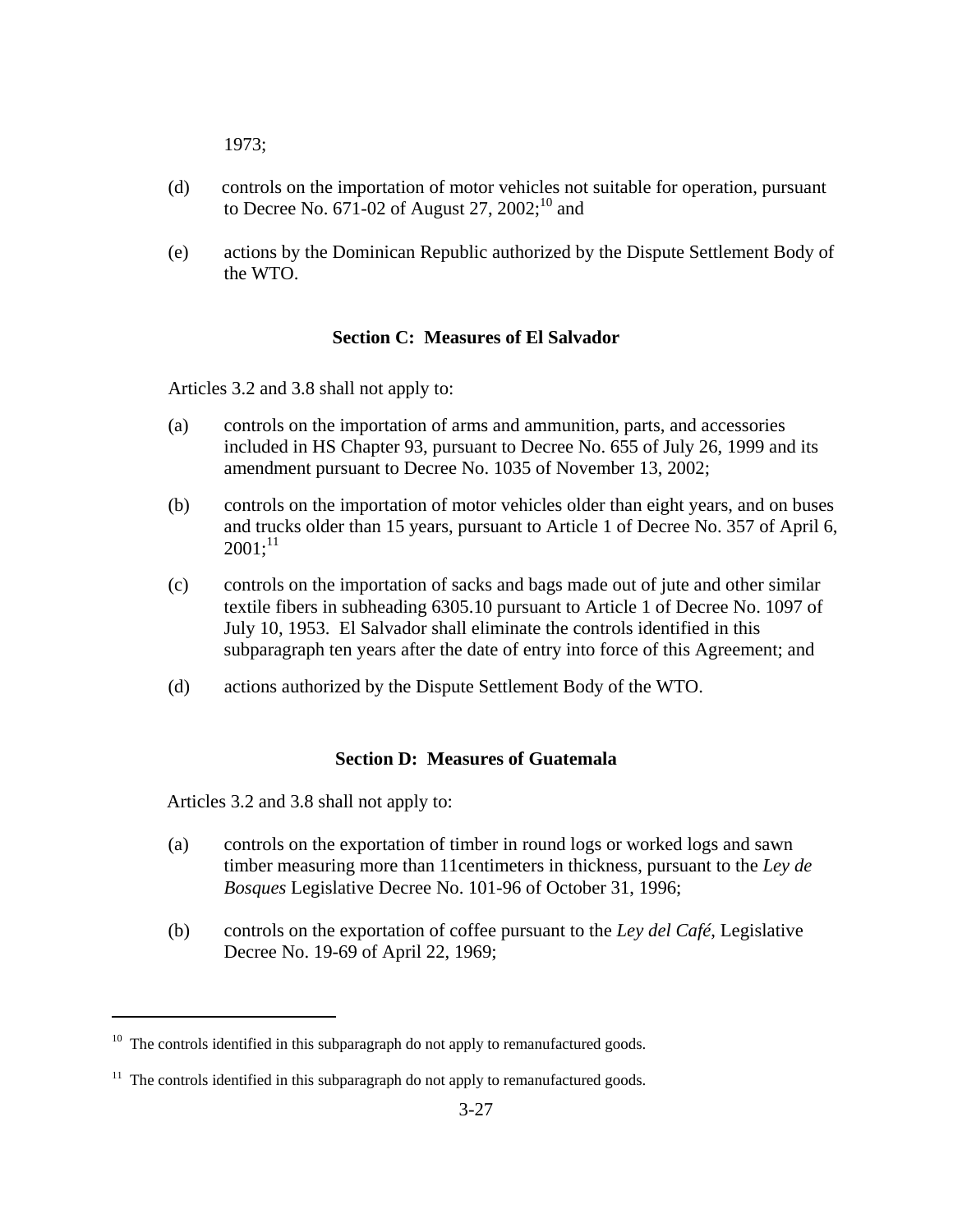- (c) controls on the importation of weapons pursuant to the *Ley de Armas y Municiones*, Legislative Decree No. 39-89 of June 29, 1989; and
- (d) actions authorized by the Dispute Settlement Body of the WTO.

#### **Section E: Measures of Honduras**

Articles 3.2 and 3.8 shall not apply to:

- (a) controls on the exportation of wood from broadleaved forests pursuant to Decree No. 323-98 of December 29, 1998;
- (b) controls on the importation of arms and ammunitions pursuant to Article 292 of Decree No. 131 of January 11, 1982;
- (c) controls on the importation of motor vehicles older than seven years and buses older than ten years pursuant to Article 7 of Decree No. 194-2002 of May 15,  $2002$ ;<sup>12</sup> and
- (d) actions authorized by the Dispute Settlement Body of the WTO.

#### **Section F: Measures of Nicaragua**

- 1. Articles 3.2 and 3.8 shall not apply to:
	- (a) controls on the exportation of basic foodstuffs provided that these controls are used to temporarily alleviate a critical shortage of that particular food item. For the purposes of this subparagraph, "temporarily" means up to one year, or such longer period as the United States and Nicaragua may agree;
	- (b) controls on the importation of motor vehicles older than seven years pursuant to Article 112 of Decree No. 453 of May 6,  $2003$ ;<sup>13</sup> and
	- (c) actions authorized by the Dispute Settlement Body of the WTO.
- 2. For purposes of paragraph 1, "basic foodstuffs" include the following:

Beans

 $12$  The controls identified in this subparagraph do not apply to remanufactured goods.

 $13$  The controls identified in this subparagraph do not apply to remanufactured goods.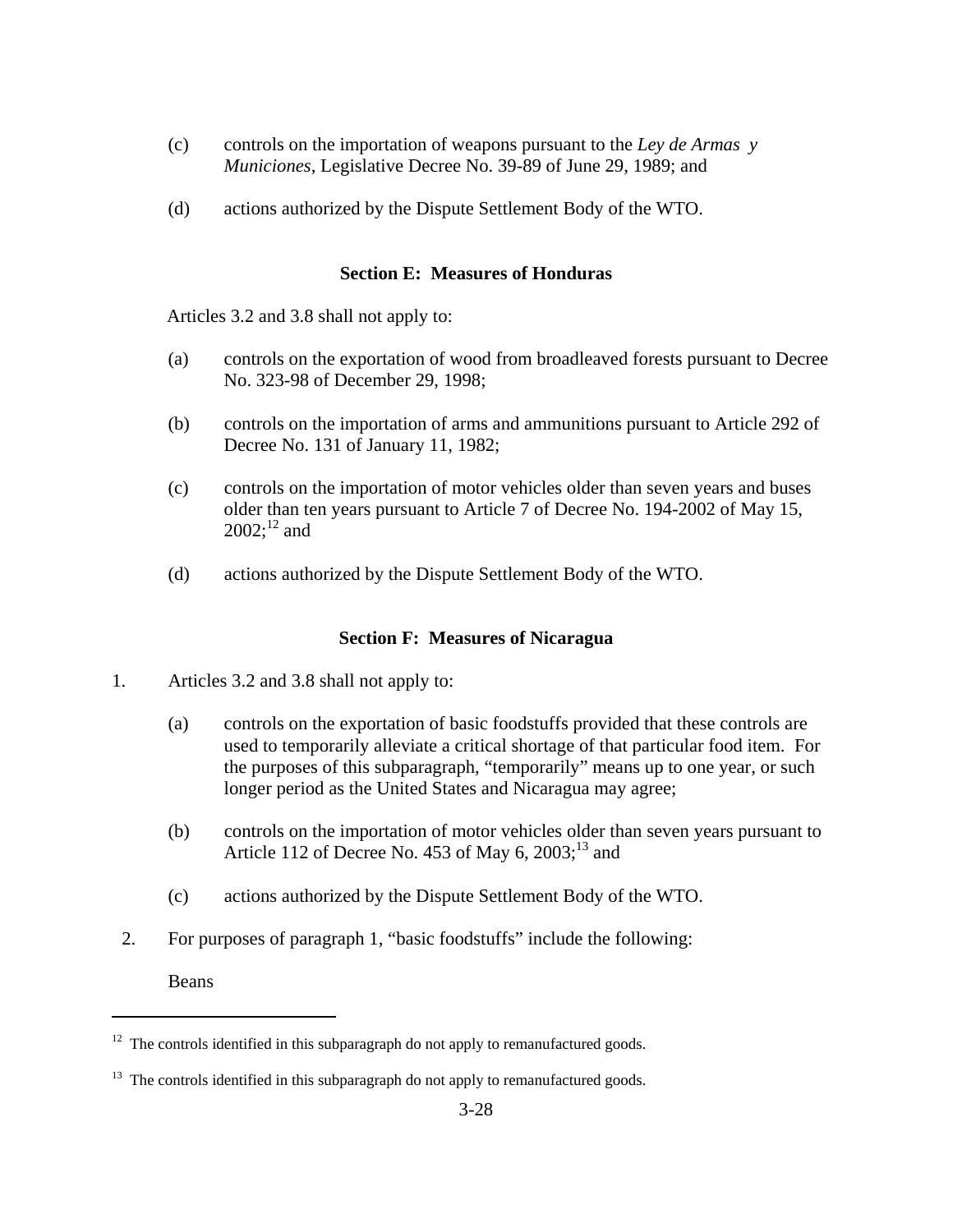Brown sugar Chicken meat Coffee Corn Corn flour Corn tortillas Powdered milk Rice Salt Vegetable oil

3. Notwithstanding Articles 3.2 and 3.8, for the first ten years after the date of entry into force of this Agreement, Nicaragua may maintain its existing prohibitions or restrictions on the importation of the used goods set out below:

| <b>Tariff Classification</b> | Description                                                                                                                                   |
|------------------------------|-----------------------------------------------------------------------------------------------------------------------------------------------|
| Subheading 4012.10           | Used retreaded tires $14$                                                                                                                     |
| Subheading 4012.20           | Used pneumatic tires $15$                                                                                                                     |
| Heading 63.09                | Used clothing                                                                                                                                 |
| Heading 63.10                | Rags, scrap twine, cordage, rope, and cable, and worn out<br>or unusable articles of twine, cordage, rope, or cables, of<br>textile materials |

(Note: Descriptions are provided for reference purposes only. To the extent of a conflict between the tariff classification and the description, the tariff classification governs.)

#### **Section G: Measures of the United States**

Articles 3.2 and 3.8 shall not apply to:

- (a) controls on the export of logs of all species;
- (b) (i) measures under existing provisions of the *Merchant Marine Act of 1920*, 46 App. U.S.C. § 883; the *Passenger Vessel Act*, 46 App. U.S.C. §§ 289, 292, and 316; and 46 U.S.C. § 12108, to the extent that such measures

<sup>&</sup>lt;sup>14</sup> The controls identified in this subparagraph do not apply to remanufactured goods.

 $15$  The controls identified in this subparagraph do not apply to remanufactured goods.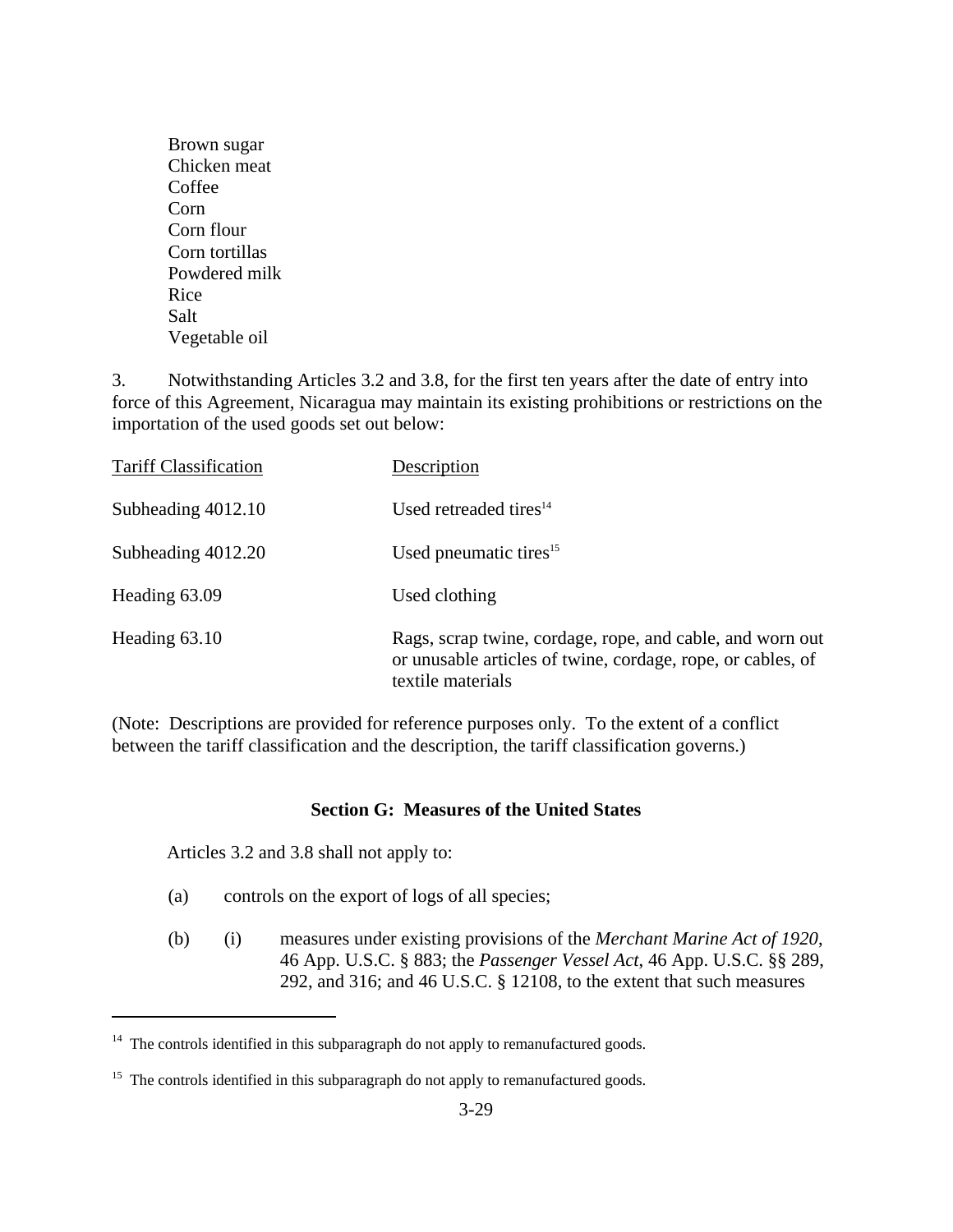were mandatory legislation at the time of the accession of the United States to the General Agreement on Tariffs and Trade 1947 (GATT 1947) and have not been amended so as to decrease their conformity with Part II of the GATT 1947;

- (ii) the continuation or prompt renewal of a non-conforming provision of any statute referred to in clause (i); and
- (iii) the amendment to a non-conforming provision of any statute referred to in clause (i) to the extent that the amendment does not decrease the conformity of the provision with Articles 3.2 and 3.8;
- (c) actions authorized by the Dispute Settlement Body of the WTO; and
- (d) actions authorized by the Agreement on Textiles and Clothing.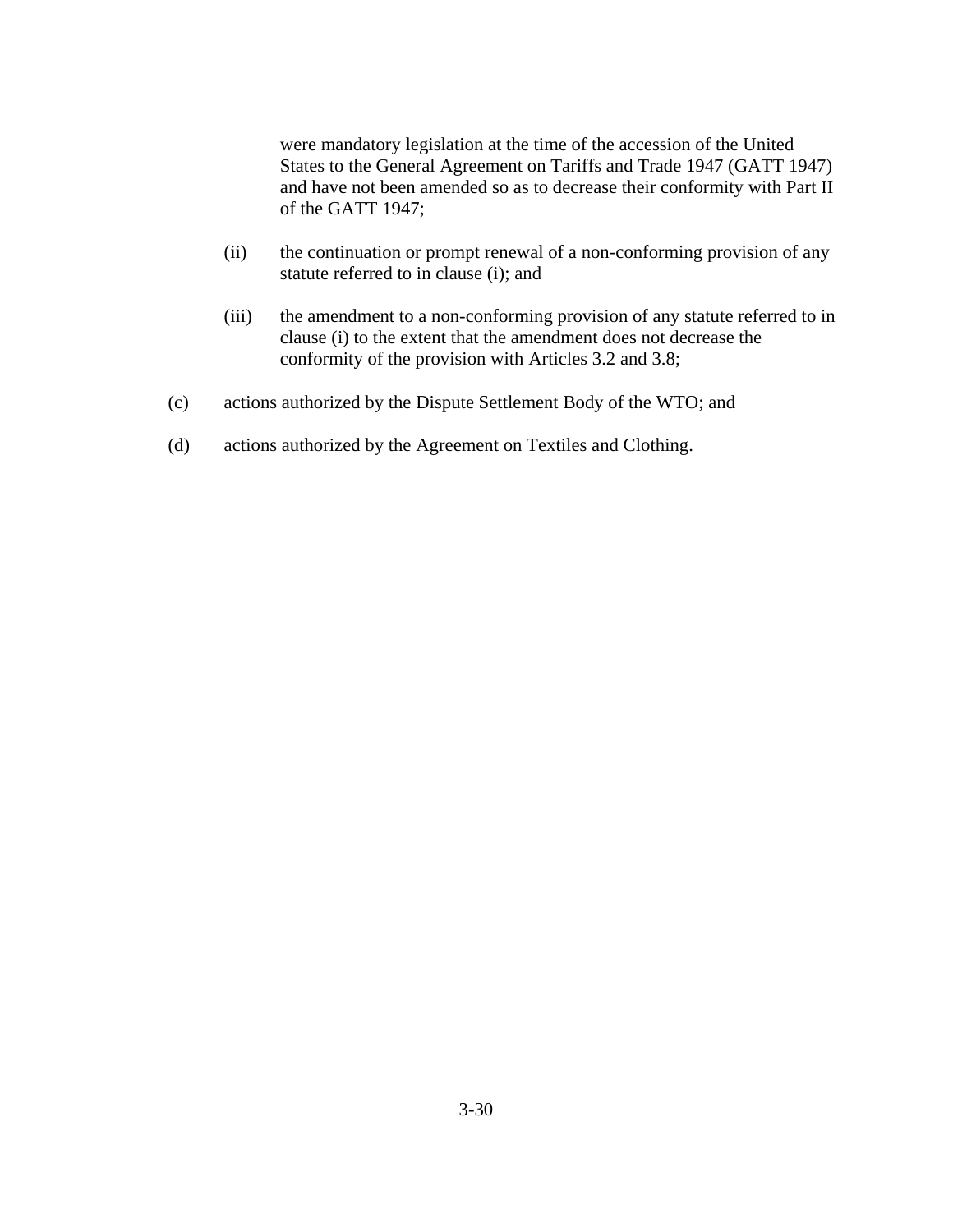### **Annex 3.3**

### **Tariff Elimination**

1. Except as otherwise provided in a Party's Schedule to this Annex, the following staging categories apply to the elimination of customs duties by each Party pursuant to Article 3.3.2:

- (a) duties on goods provided for in the items in staging category A in a Party's Schedule shall be eliminated entirely and such goods shall be duty-free:
	- (i) for textile or apparel goods:
		- (A) as of January 1, 2004, with respect to those goods to which Article 3.20.1 applies; or
		- (B) with respect to any other such goods, on the date this Agreement enters into force; and
	- (ii) for all other goods, on the date this Agreement enters into force;
- (b) duties on goods provided for in the items in staging category B in a Party's Schedule shall be removed in five equal annual stages beginning on the date this Agreement enters into force, and such goods shall be duty-free, effective January 1 of year five;
- (c) duties on goods provided for in the items in staging category C in a Party's Schedule shall be removed in ten equal annual stages beginning on the date this Agreement enters into force, and such goods shall be duty-free, effective January 1 of year ten;
- (d) duties on goods provided for in the items in staging category D in a Party's Schedule shall be removed in 15 equal annual stages beginning on the date this Agreement enters into force, and such goods shall be duty-free, effective January 1 of year 15;
- (e) duties on goods provided for in the items in staging category E in a Party's Schedule shall remain at base rates for years one through six. Duties on these goods shall be reduced by 8.25 percent of the base rate on January 1 of year seven, and by an additional 8.25 percent of the base rate each year thereafter through year ten. Beginning on January 1 of year 11, duties shall be reduced by an additional 13.4 percent of the base rate annually through year 15, and such goods shall be duty-free effective January 1 of year 15;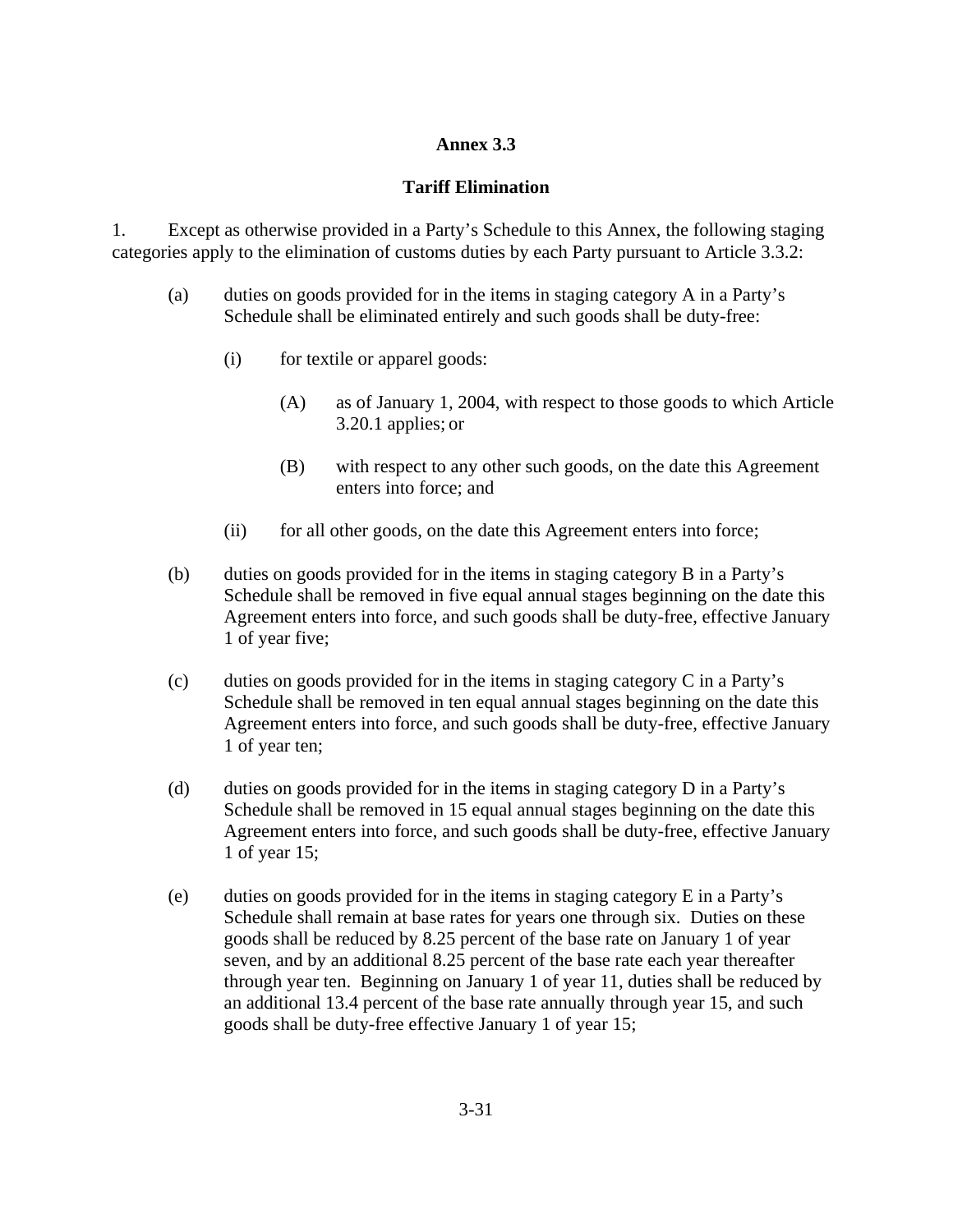- (f) duties on goods provided for in the items in staging category F in a Party's Schedule shall remain at base rates for years one through ten. Beginning January 1 of year 11, duties shall be reduced in ten equal annual stages, and such goods shall be duty-free effective January 1 of year 20;
- (g) goods provided for in the items in staging category G in a Party's Schedule shall continue to receive duty-free treatment; and
- (h) goods provided for in the items in staging category H in a Party's Schedule shall continue to receive most-favored-nation treatment.

2. The base rate of customs duty and staging category for determining the interim rate of customs duty at each stage of reduction for an item are indicated for the item in each Party's Schedule.

3. For the purpose of the elimination of customs duties in accordance with Article 3.3, interim staged rates shall be rounded down, at least to the nearest tenth of a percentage point or, if the rate of duty is expressed in monetary units, at least to the nearest 0.001 of the official monetary unit of the Party.

4. If this Agreement enters into force for a Central American Party or the Dominican Republic as provided in Article 22.5.2 (Entry into Force), the Party shall apply the rates of duty set out in its Schedule as if the Agreement had entered into force for that Party on the date the Agreement entered into force as provided in Article 22.5.1 (Entry into Force).

5. For purposes of this Annex and a Party's Schedule, **year one** means the year the Agreement enters into force as provided in Article 22.5.1 (Entry into Force).

6. Notwithstanding paragraph 5, for purposes of the tariff treatment of textile or apparel goods to which Article 3.20.1 applies, **year one** shall be the year beginning January 1, 2004. Any Party that provides written notice under Article 3.20.2 shall apply the rates of duty set out in its Schedule for textile or apparel goods as if the Agreement had entered into force for that Party on January 1, 2004.

7. For purposes of this Annex and a Party's Schedule, beginning in year two, each annual stage of tariff reduction shall take effect on January 1 of the relevant year.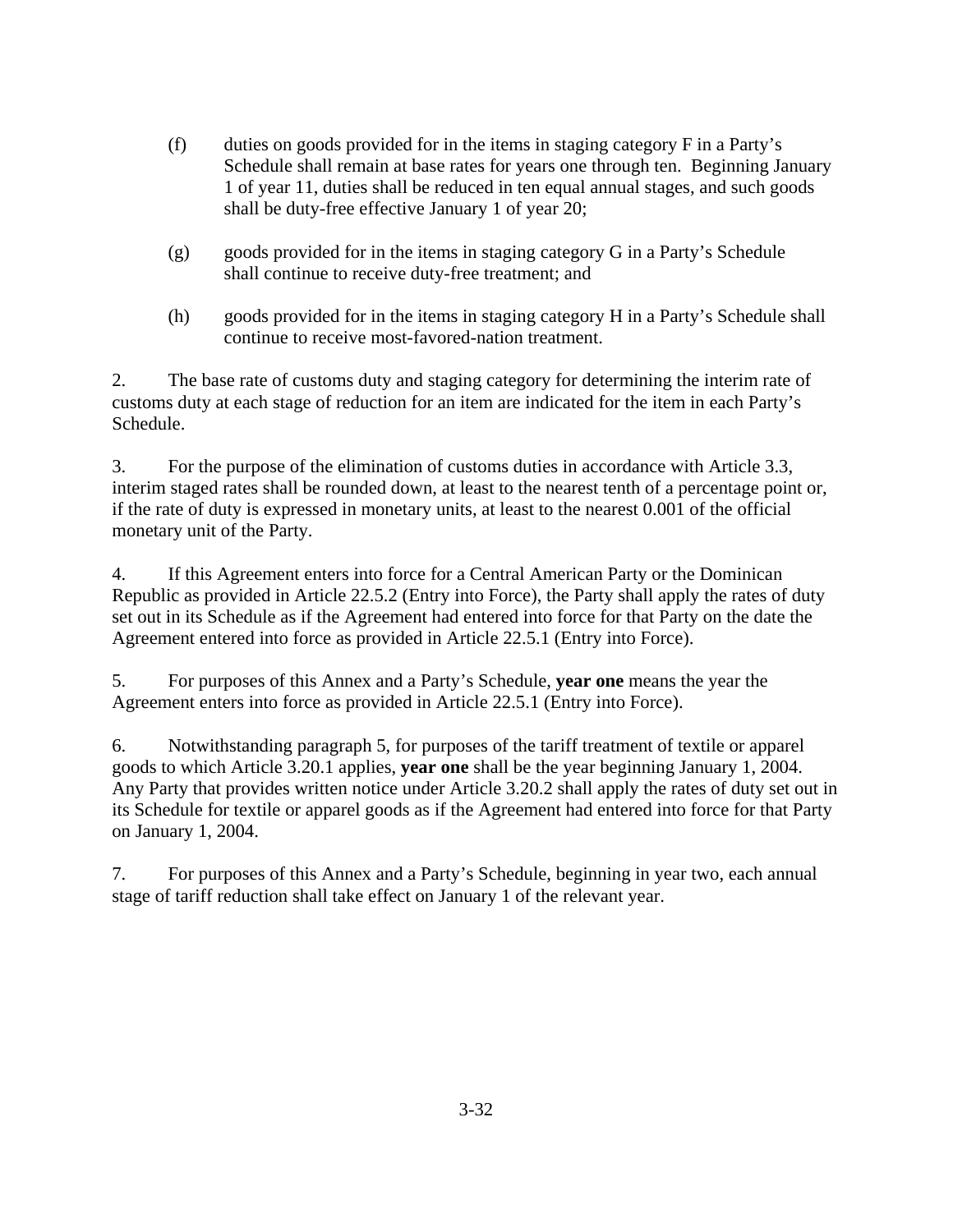#### **Annex 3.3.4**

### **Implementation of Modifications Approved by the Parties to Accelerate the Elimination of Customs Duties**

 In the case of Costa Rica, agreements of the Parties under Article 3.3.4 will be equivalent to the instrument referred to in Article 121.4, third paragraph (*protocolo de menor rango*) of the *Constitución Política de la República de Costa Rica*.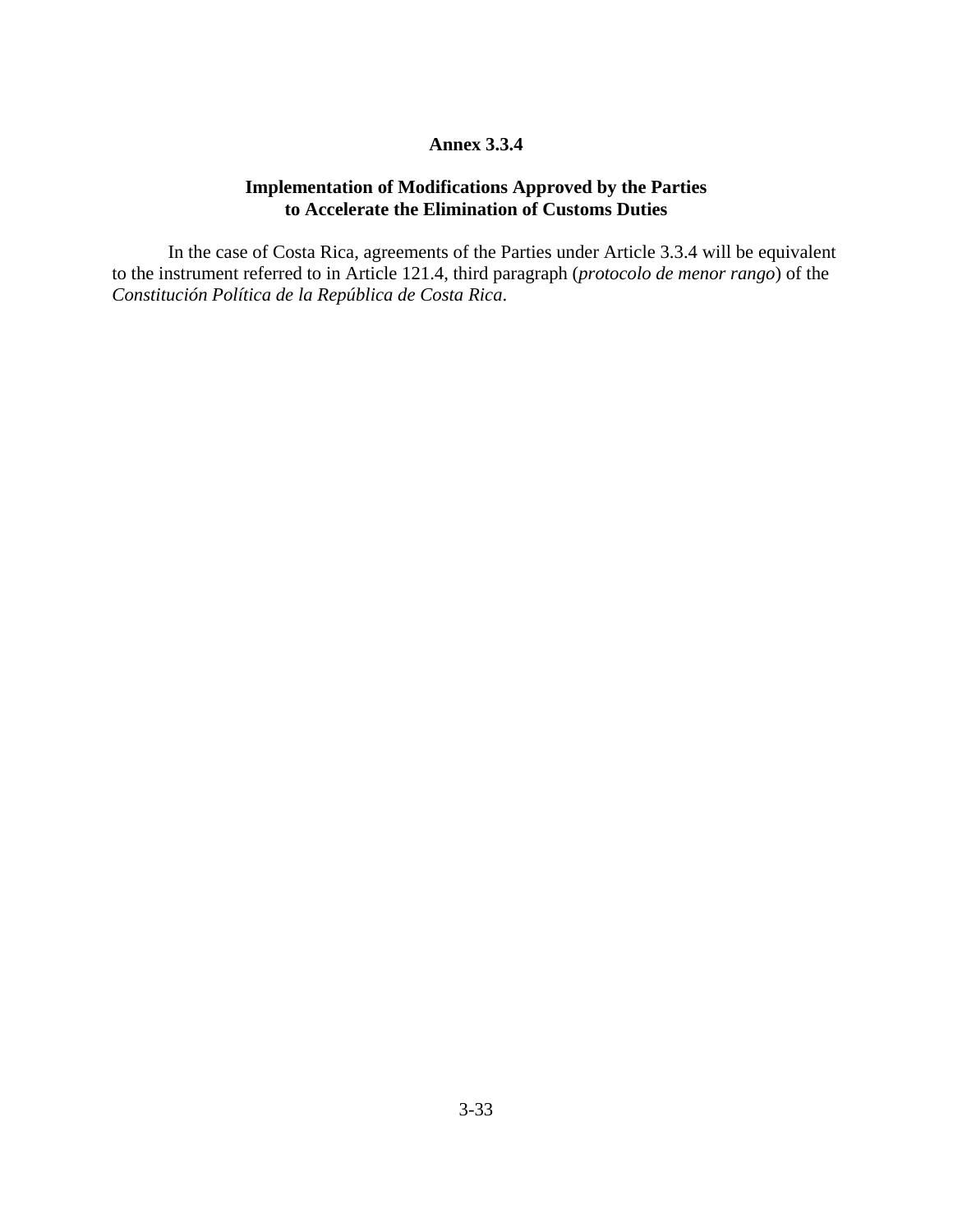# **Annex 3.3.6**<sup>16</sup>

- 1. Except as otherwise provided in this Annex:
	- (a) each Central American Party shall provide duty-free treatment to any good imported directly from the territory of the Dominican Republic that meets the rules of origin for the good set out in Chapter Four (Rules of Origin and Origin Procedures); and
	- (b) the Dominican Republic shall provide duty-free treatment to any good imported directly from the territory of a Central American Party that meets the rules of origin for the good set out in Chapter Four (Rules of Origin and Origin Procedures).
- 2. Notwithstanding paragraph 1:

 $\overline{a}$ 

- (a) each Central American Party may assess a duty of up to 15 percent *ad valorem* on any good classified under tariff items 1507.90.00, 1508.90.00, 1509.90.00, 1510.00.00, 1511.90.90 (except palm stearin), 1512.19.00, 1512.29.00, 1513.19.00, 1513.29.00, 1514.19.00, 1514.99.00, 1515.19.00, 1515.29.00, 1515.30.00, 1515.40.00, 1515.50.00, 1515.90.10, 1515.90.20, 1515.90.90, 1516.10.00, 1516.20.10, 1516.20.90, 1517.10.00, 1517.90.10, 1517.90.20, 1517.90.90, or 1518.00.00 that is imported directly from the territory of the Dominican Republic and that meets the rules of origin for the good set out in Chapter Four (Rules of Origin and Origin Procedures); and
- (b) the Dominican Republic may assess a duty of up to 15 percent *ad valorem* on any good classified under tariff items 1507.90.00, 1508.90.00, 1509.90.00, 1510.00.00, 1511.90.00 (except palm stearin), 1512.19.00, 1512.29.00, 1513.19.00, 1513.29.10, 1513.29.20, 1514.91.00, 1514.99.00, 1515.19.00, 1515.29.00, 1515.30.00, 1515.40.00, 1515.50.00, 1515.90.90, 1516.10.00, 1516.20.00, 1517.10.00, 1517.90.00, 1518.00.10, or 1518.00.90 that is imported directly from the territory of a Central American Party and that meets the rules of origin for the good set out in Chapter Four (Rules of Origin and Origin Procedures).

3. Notwithstanding paragraph 1, for any good classified under heading 2710, except mineral solvents, 2712, 2713, except subheading 2713.20, or 2715 that meets the rules of origin for the good set out in Chapter Four (Rules of Origin and Origin Procedures):

<sup>&</sup>lt;sup>16</sup> For greater certainty, an importer may elect to make a claim for preferential tariff treatment either under this Annex or under a Party's Schedule to Annex 3.3, provided that the good meets the applicable rules of origin.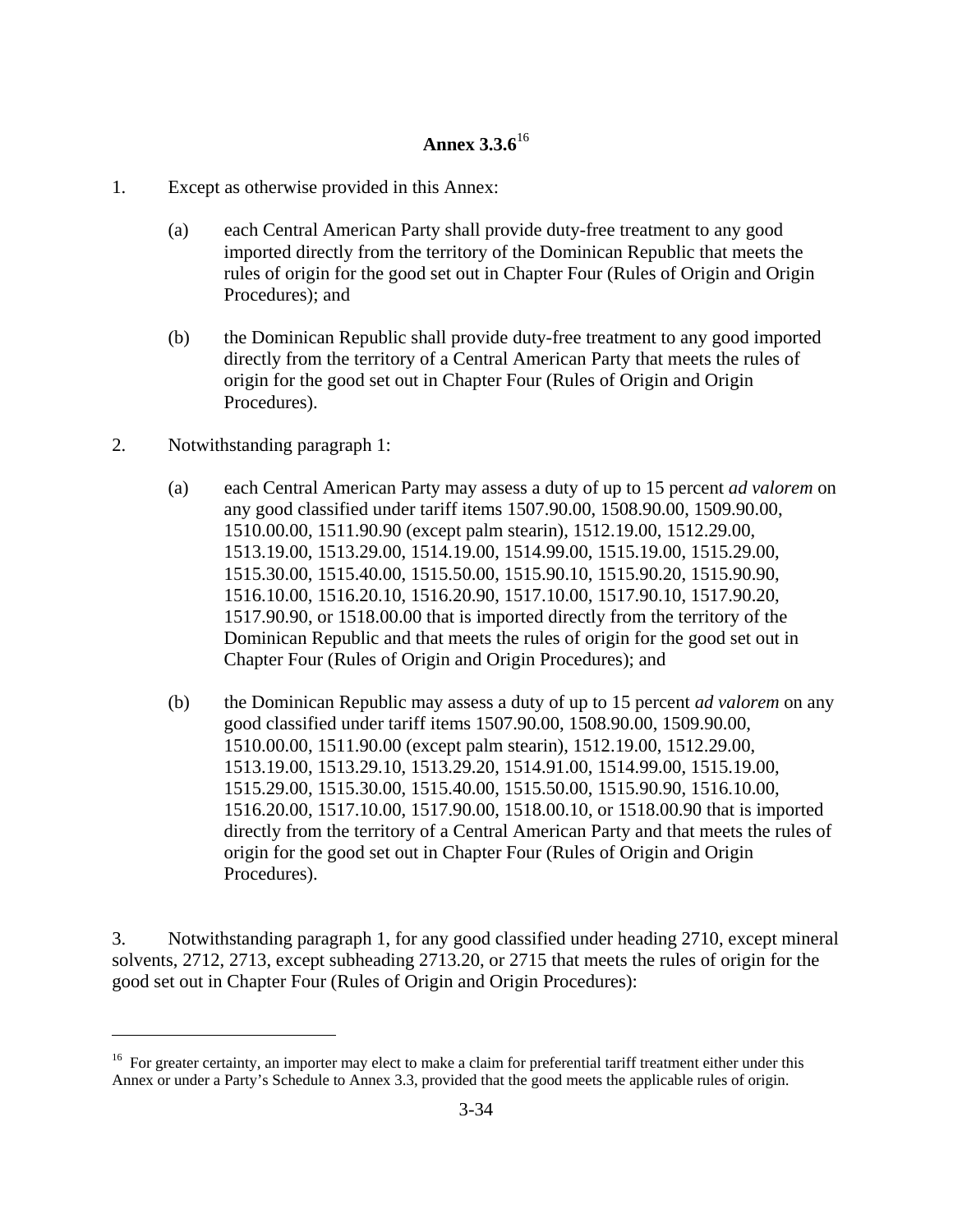- (a) each Central American Party shall eliminate duties on any such good imported directly from the territory of the Dominican Republic as follows: Duties on such goods shall remain at base rates for years one through five. Beginning on January 1 of year six, duties shall be reduced by eight percent of the base rate annually through year ten. Beginning on January 1 of year 11, duties shall be reduced by an additional 12 percent of the base rate annually through year 14, and such goods shall be duty-free effective January 1 of year 15; and
- (b) the Dominican Republic shall eliminate duties on any such good imported directly from the territory of a Central American Party as follows: Duties on such goods shall remain at base rates for years one through five. Beginning on January 1 of year six, duties shall be reduced by eight percent of the base rate annually through year ten. Beginning on January 1 of year 11, duties shall be reduced by an additional 12 percent of the base rate annually through year 14, and such goods shall be duty-free effective January 1 of year 15.

4. Paragraph 1 shall not apply to any good listed in Appendix 3.3.6.4 that meets the rules of origin for the good set out in Chapter Four (Rules of Origin and Origin Procedures).<sup>17</sup>

5. An importing Party may deny the preferential tariff treatment provided for in paragraphs 1 through 3 of this Annex if the good is produced in a duty-free zone or under another special tax or customs regime in the territory of a Central American Party or the Dominican Republic, as the case may be, provided however that the importing Party shall provide to any such good tariff treatment that is no less favorable than the tariff treatment it applies to the good when produced in its own duty-free zones or other special tax or customs regimes and entered into its territory.

6. The Central American Parties and the Dominican Republic may agree to modify the rules of origin set out in Appendix 3.3.6 (Special Rules of Origin), provided that they notify the United States and provide an opportunity for consultations regarding the proposed modifications at least 60 days before concluding any such agreement.

7. For purposes of this Annex:

- (a) any reference in Chapter Four (Rules of Origin and Origin Procedures) to:
	- (i) a "Party" shall be understood to mean a Central American Party or the Dominican Republic; and
	- (ii) "Annex 4.1" shall be understood to mean Appendix 3.3.6;

<sup>&</sup>lt;sup>17</sup> Notwithstanding paragraph 4, a good classified under heading 2208, except tariff item 2208.90.10, that meets the rules of origin for the good set out in Chapter Four (Rules of Origin and Origin Procedures) that is imported directly from the territory of El Salvador into the territory of the Dominican Republic or from the territory of the Dominican Republic into the territory of El Salvador shall not be subject to duties.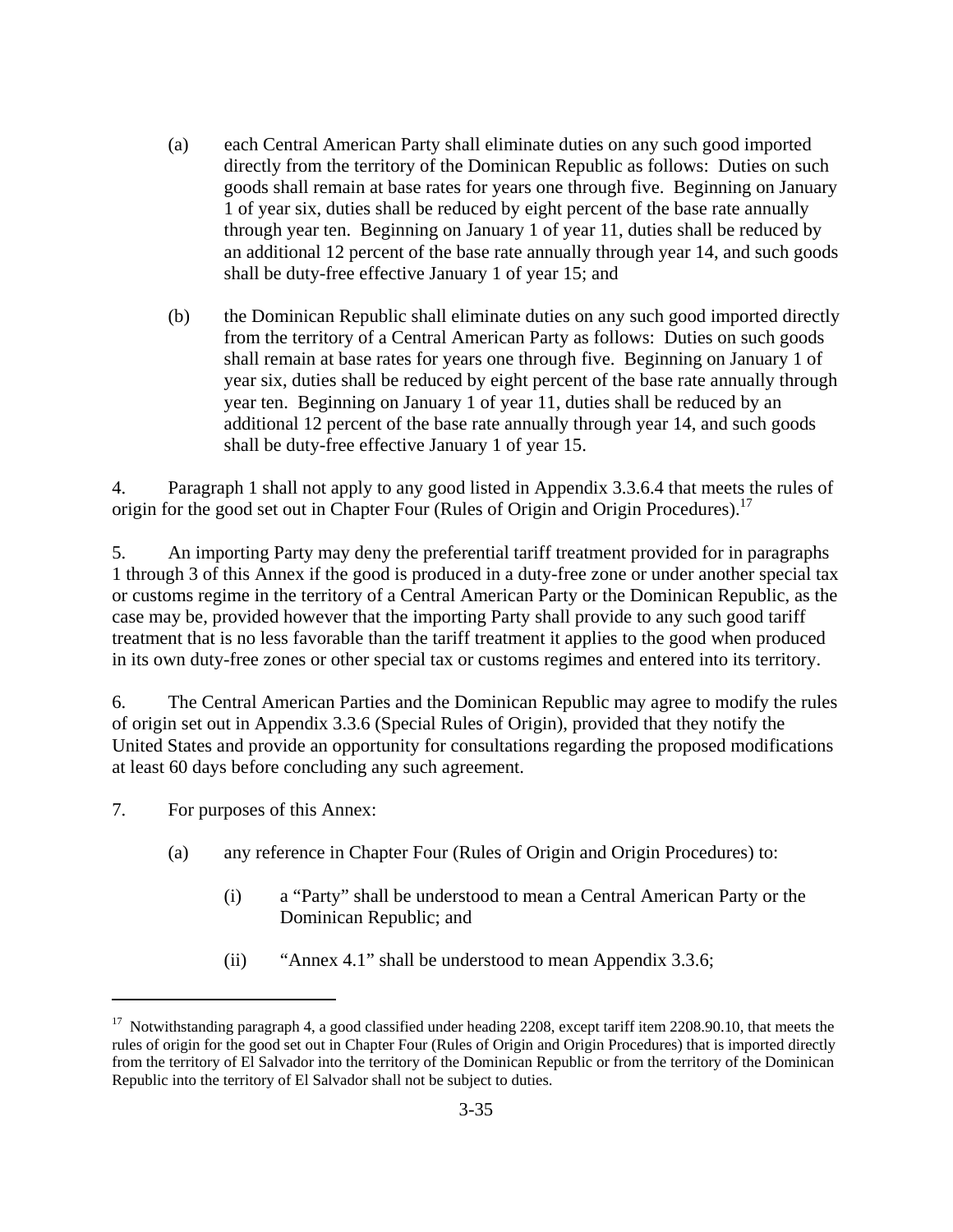- (b) each Central American Party shall provide that a good shall not be considered to be imported directly from the territory of the Dominican Republic if the good:
	- (i) undergoes subsequent production or any other operation outside the territory of the Dominican Republic, other than unloading, reloading, or any other operation necessary to preserve the good in good condition or to transport the good to its territory; or
	- (ii) does not remain under the control of customs authorities in the territory of the United States or a non-Party; and
- (c) The Dominican Republic shall provide that a good shall not be considered to be imported directly from the territory of a Central American Party if the good:
	- (i) undergoes subsequent production or any other operation outside the territory of the Central American Party, other than unloading, reloading, or any other operation necessary to preserve the good in good condition or to transport the good to its territory; or
	- (ii) does not remain under the control of customs authorities in the territory of the United States or a non-Party.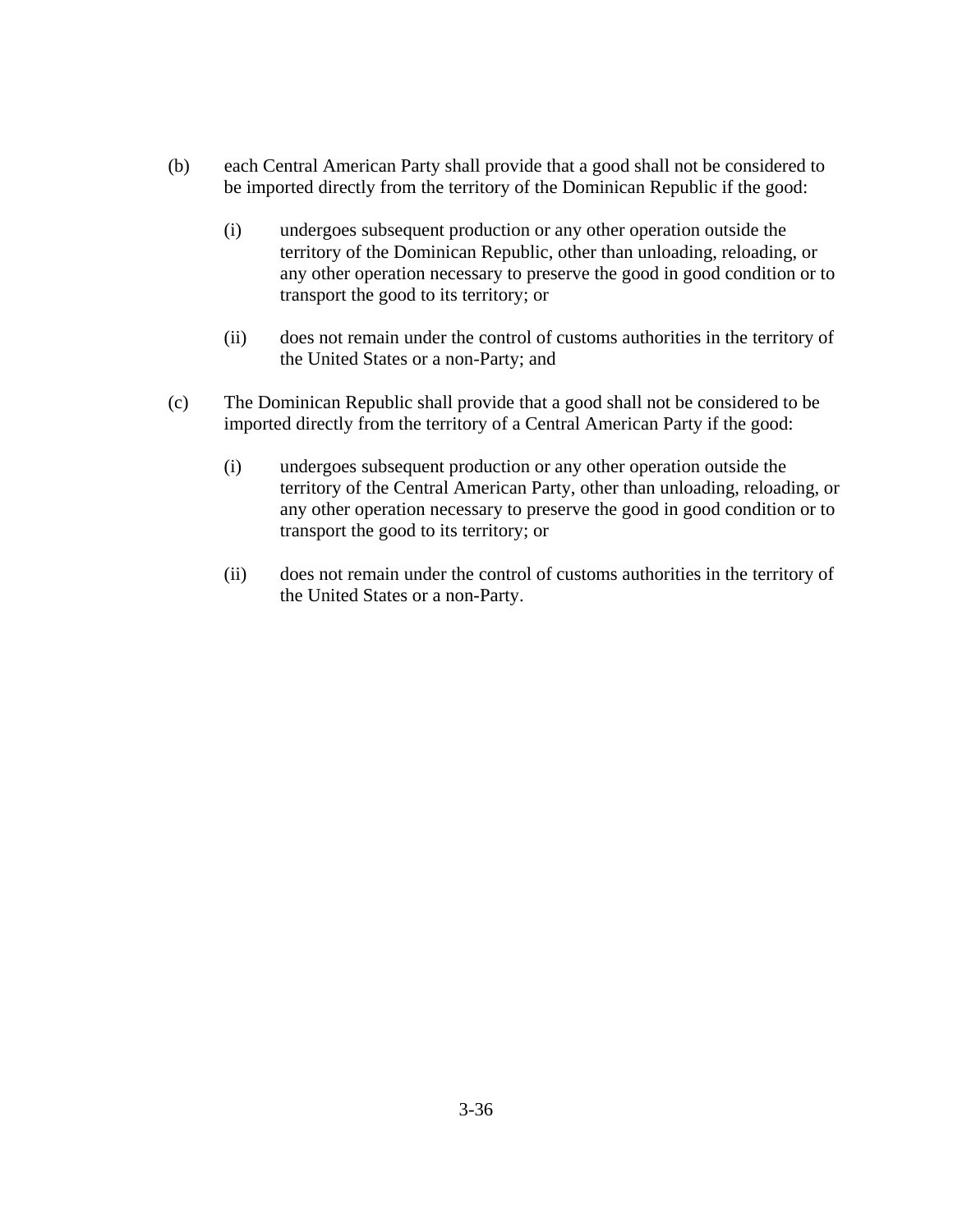# **Appendix 3.3.6.4**

## **Exceptions from Preferential Tariff Treatment**

| HS No.         | <b>Description</b>                                    |
|----------------|-------------------------------------------------------|
|                | 0207.11 Chicken                                       |
|                | 0207.12 Chicken                                       |
|                | 0207.13 Chicken                                       |
|                | 0207.14 Chicken                                       |
|                | 0402.10 Milk powder                                   |
|                | 0402.21 Milk powder                                   |
|                | 0402.29 Milk powder                                   |
| 0703.10 Onions |                                                       |
| 0703.20 Garlic |                                                       |
| 0713.31 Beans  |                                                       |
| 0713.32 Beans  |                                                       |
| 0713.33 Beans  |                                                       |
| 0901.11 Coffee |                                                       |
| 0901.12 Coffee |                                                       |
| 0901.21 Coffee |                                                       |
| 0901.22 Coffee |                                                       |
| 1006.10 Rice   |                                                       |
| 1006.20 Rice   |                                                       |
| 1006.30 Rice   |                                                       |
| 1006.40 Rice   |                                                       |
|                | 1101.00 Wheat flour                                   |
| 1701.11 Sugar  |                                                       |
| 1701.91 Sugar  |                                                       |
| 1701.99 Sugar  |                                                       |
|                | $2203$ Beer                                           |
|                | 2207 Alcohol                                          |
|                | 2208 Alcohol                                          |
|                | 2401.20 Tobacco                                       |
|                | 2402.20 Tobacco (only goods containing <i>rubio</i> ) |
|                | $2403.10$ Tobacco                                     |

**Note:** The descriptions provided in this Appendix are for reference purposes only.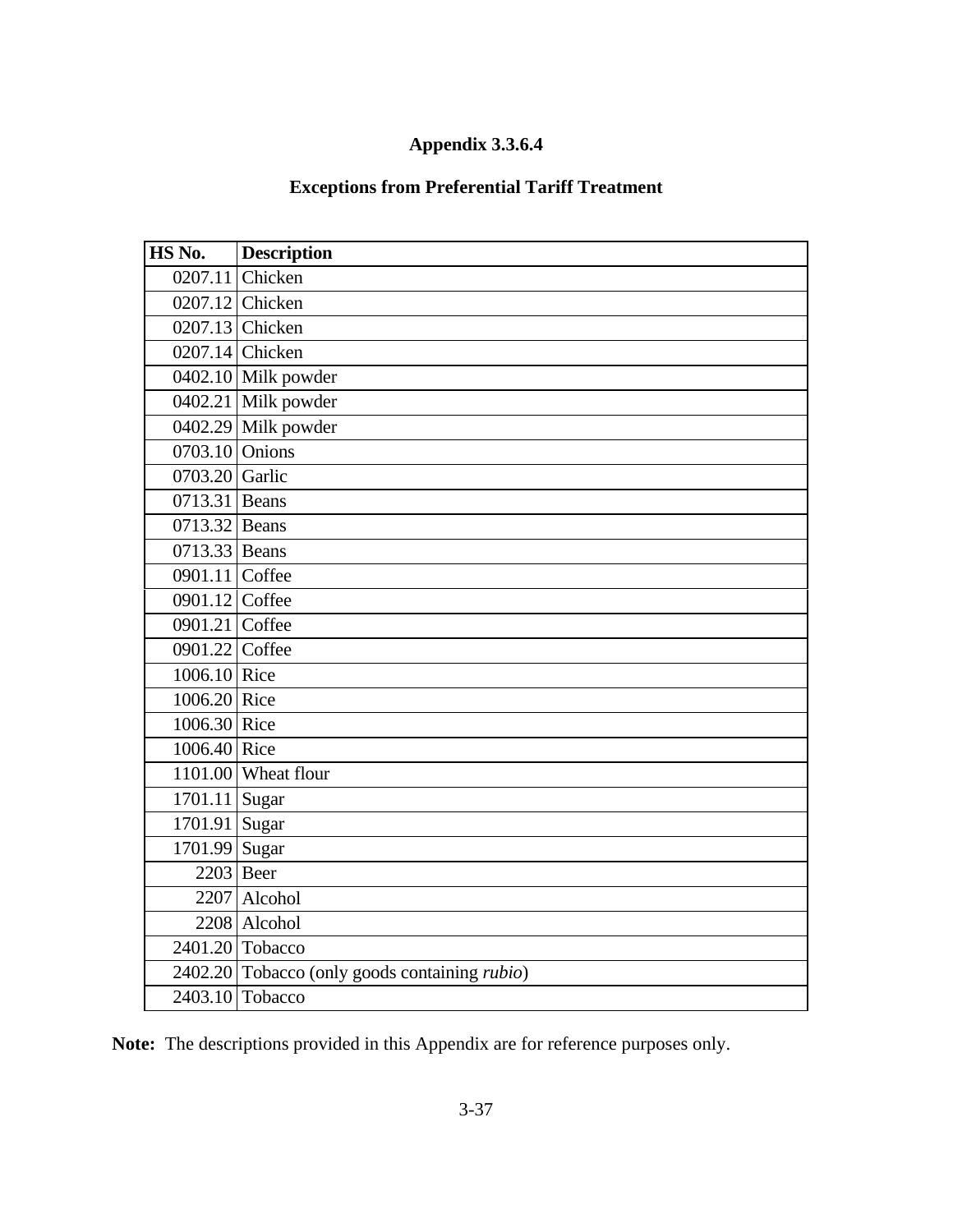### **Annex 3.11**

#### **Export Taxes**

Costa Rica may maintain its existing taxes on the export of the following goods:

- (a) bananas, pursuant to Law No. 5515 of April 19, 1974 and its amendment (Law No. 5538 of June 18, 1974), and Law No. 4895 of November 16, 1971 and its amendments (Law No. 7147 of April 30, 1990 and Law No. 7277 of December 17, 1991);
- (b) coffee, pursuant to Law No. 2762 of June 21, 1961 and its amendment (Law No. 7551 of September 22, 1995); and
- (c) meat, pursuant to Law No. 6247 of May 2, 1978 and Law No. 7837 of October 5, 1998.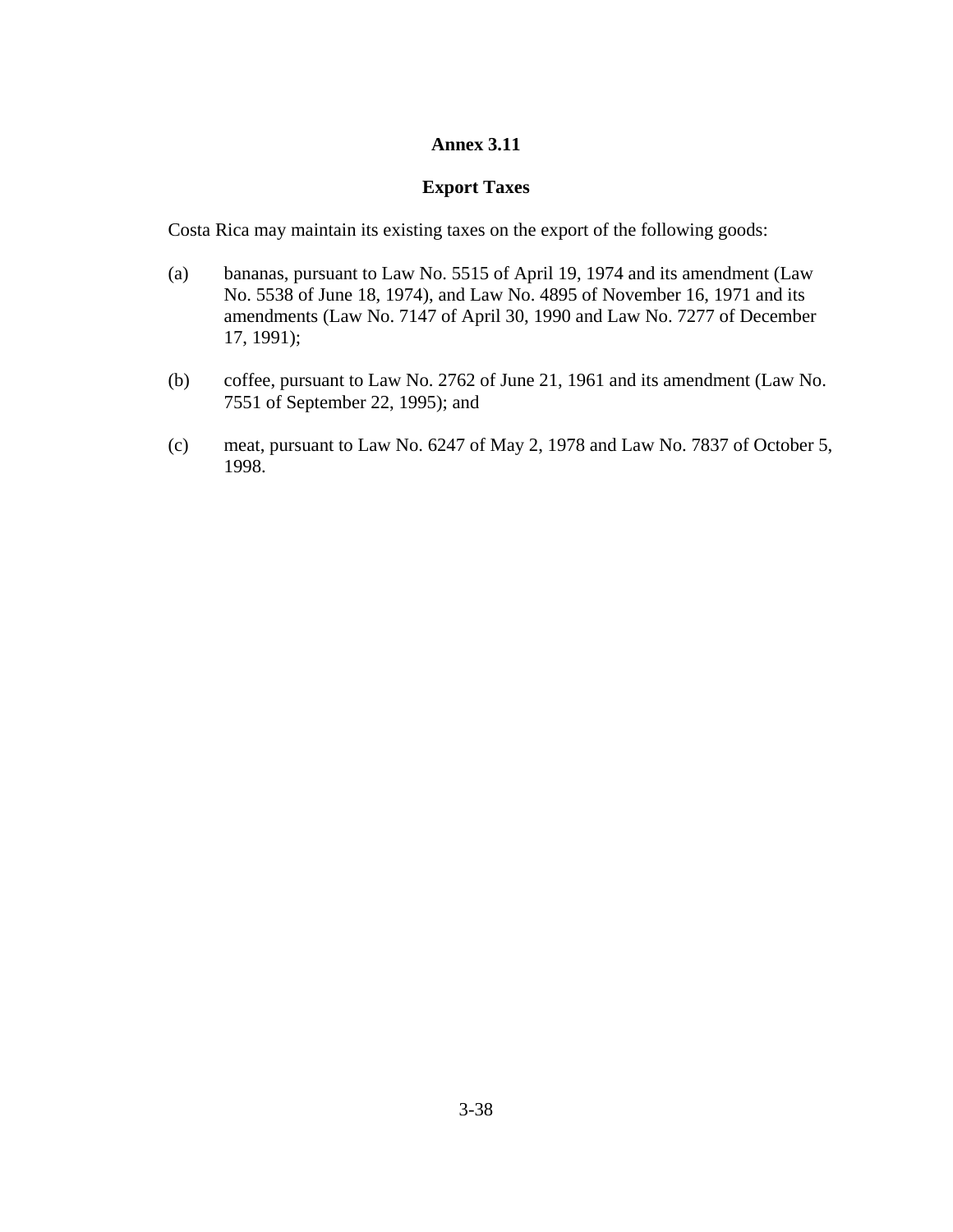## **Annex 3.15**

### **Agricultural Safeguard Measures**

### **General Notes**

 $\overline{a}$ 

1. For each good listed in a Party's Schedule to this Annex for which the agricultural safeguard trigger level is set out in that Schedule as a percentage of the applicable tariff-rate quota (TRQ), the trigger level in any year shall be determined by multiplying the in-quota quantity for that good for that year, as set out in Appendix I or, if applicable, Appendix II or III to the Party's Schedule to Annex 3.3, by the applicable percentage. For each good listed in a Party's Schedule to this Annex for which the trigger level is set out as a fixed initial amount in the Party's Schedule, the trigger level set out in the Schedule shall be the trigger level in year one. The trigger level in any subsequent year shall be determined by adding to that amount the quantity derived by applying the applicable simple annual trigger growth rate to that amount. For purposes of this Annex, the term "year one" shall have the meaning given to that term in Annex 3.3.

2. For purposes of this Annex, **prime and choice beef** shall mean prime and choice grades of beef as defined in the United States Standards for Grades of Carcass Beef, promulgated pursuant to the *Agricultural Marketing Act of 1946* (7 U.S.C. §§ 1621-1627), as amended.

- 3. (a) Costa Rica and the Dominican Republic shall conclude negotiations on the agricultural safeguard trigger levels to be applied to originating goods classified under tariff items 0207.13.91 and 0207.14.91 and subheadings 0402.10, 0402.21, and 0402.29 that are imported directly into the territory of Costa Rica from the territory of the Dominican Republic no later than one year after the date on which this Agreement enters into force with respect to Costa Rica and the Dominican Republic and any agreed trigger levels shall form part of this Annex.<sup>18</sup>
	- (b) At the expiration of the one-year period, if Costa Rica and the Dominican Republic have not reached an agreement with respect to the agricultural safeguard trigger levels for goods classified under the tariff items and subheadings listed in subparagraph (a), Costa Rica may apply an agricultural safeguard trigger level for such goods in an amount equivalent to 130 percent of the in-quota quantity of the applicable tariff-rate quota set out in Appendix II of Costa Rica's General Notes to Annex 3.3.
- 4. (a) Costa Rica and the Dominican Republic shall conclude negotiations on the agricultural safeguard trigger levels to be applied to originating goods classified under tariff items 0207.13.91 and 0207.14.91 and subheadings 0402.10, 0402.21,

<sup>&</sup>lt;sup>18</sup> For greater certainty, Costa Rica shall apply note 7(b) of Costa Rica's General Notes to Annex 3.3 to such goods.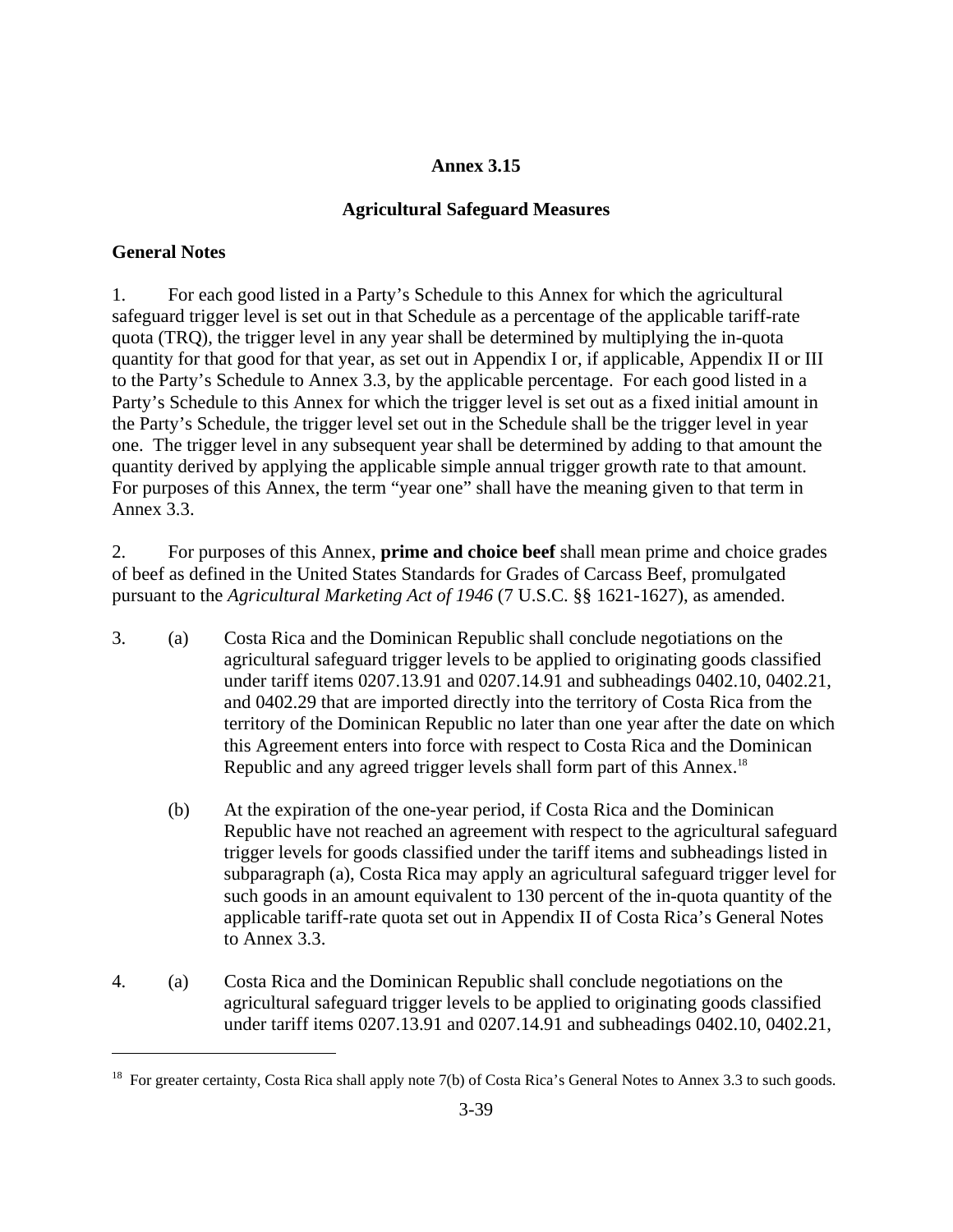and 0402.29 that are imported directly into the territory of the Dominican Republic from the territory of Costa Rica no later than one year after the date on which this Agreement enters into force with respect to Costa Rica and the Dominican Republic and any agreed trigger levels shall form part of this Annex.<sup>19</sup>

- (b) At the expiration of the one-year period, if Costa Rica and the Dominican Republic have not reached an agreement with respect to the agricultural safeguard trigger levels for goods classified under the tariff items and subheadings listed in subparagraph (a), the Dominican Republic may apply an agricultural safeguard trigger level for such goods in an amount equivalent to 130 percent of the in-quota quantity of the applicable tariff-rate quota set out in Appendix II of the Dominican Republic's General Notes to Annex 3.3.
- 5. (a) The Dominican Republic and Nicaragua shall conclude negotiations on the agricultural safeguard trigger levels to be applied to originating goods classified under tariff items 0207.13.91 and 0207.14.91 that are imported directly into the territory of Nicaragua from the territory of the Dominican Republic no later than one year after the date on which this Agreement enters into force with respect to the Dominican Republic and Nicaragua and any agreed trigger levels shall form part of this Annex.<sup>20</sup>
	- (b) At the expiration of the one-year period, if the Dominican Republic and Nicaragua have not reached an agreement with respect to the agricultural safeguard trigger levels for goods classified under the tariff items listed in subparagraph (a), Nicaragua may apply an agricultural safeguard trigger level for such goods in an amount equivalent to 130 percent of the in-quota quantity of the applicable tariff-rate quota set out in Appendix II of Nicaragua's General Notes to Annex 3.3.
- 6. (a) The Dominican Republic and Nicaragua shall conclude negotiations on the agricultural safeguard trigger levels to be applied to originating goods classified under tariff items 0207.13.91 and 0207.14.91 that are imported directly into the territory of the Dominican Republic from the territory of Nicaragua no later than one year after the date on which this Agreement enters into force with respect to the Dominican Republic and Nicaragua and any agreed trigger levels shall form part of this Annex.<sup>21</sup>

1

<sup>&</sup>lt;sup>19</sup> For greater certainty, the Dominican Republic shall apply note  $7(b)$  of the Dominican Republic's General Notes to Annex 3.3 to such goods.

<sup>&</sup>lt;sup>20</sup> For greater certainty, Nicaragua shall apply note 7(b) of Nicaragua's General Notes to Annex 3.3 to such goods.

<sup>&</sup>lt;sup>21</sup> For greater certainty, the Dominican Republic shall apply note 11(b) of the Dominican Republic's General Notes to Annex 3.3 to such goods.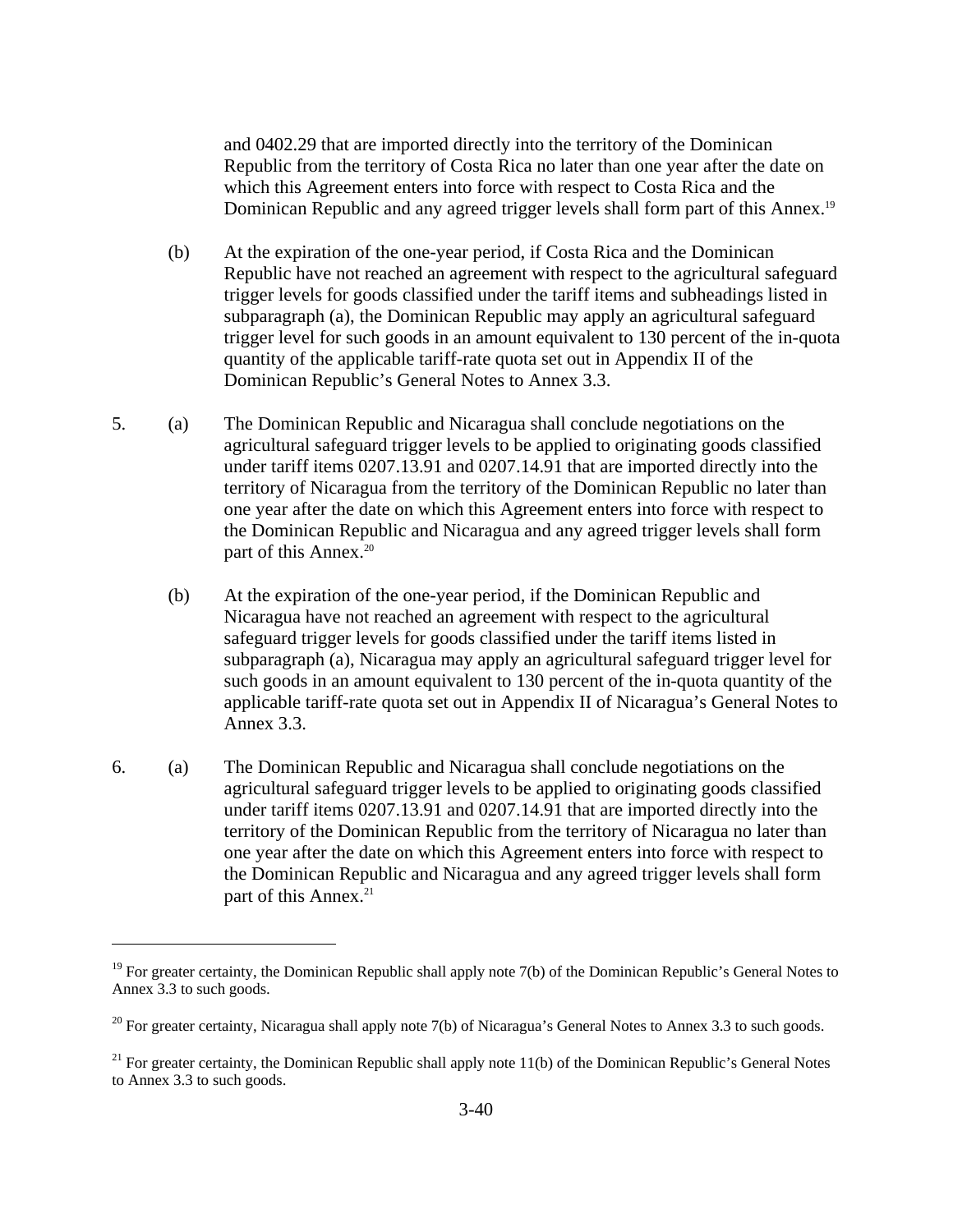- (b) At the expiration of the one-year period, if the Dominican Republic and Nicaragua have not reached an agreement with respect to the agricultural safeguard trigger levels for goods classified under the tariff items listed in subparagraph (a), the Dominican Republic may apply an agricultural safeguard trigger level for such goods in an amount equivalent to 130 percent of the in-quota quantity of the applicable tariff-rate quota set out in Appendix III of the Dominican Republic's General Notes to Annex 3.3.
- 7. For purposes of this Annex:

**Central America or Dominican Republic good** shall mean a good that satisfies the requirements of Chapter Four (Rules of Origin and Origin Procedures), except that operations performed in or material obtained from the United States shall be considered as if the operations were performed in a non-Party and the material was obtained from a non-Party; and

**United States good** shall mean a good that satisfies the requirements of Chapter Four (Rules of Origin and Origin Procedures), except a good produced entirely in and exclusively of materials obtained from the territory of a Central American Party, the Dominican Republic, or a non-Party.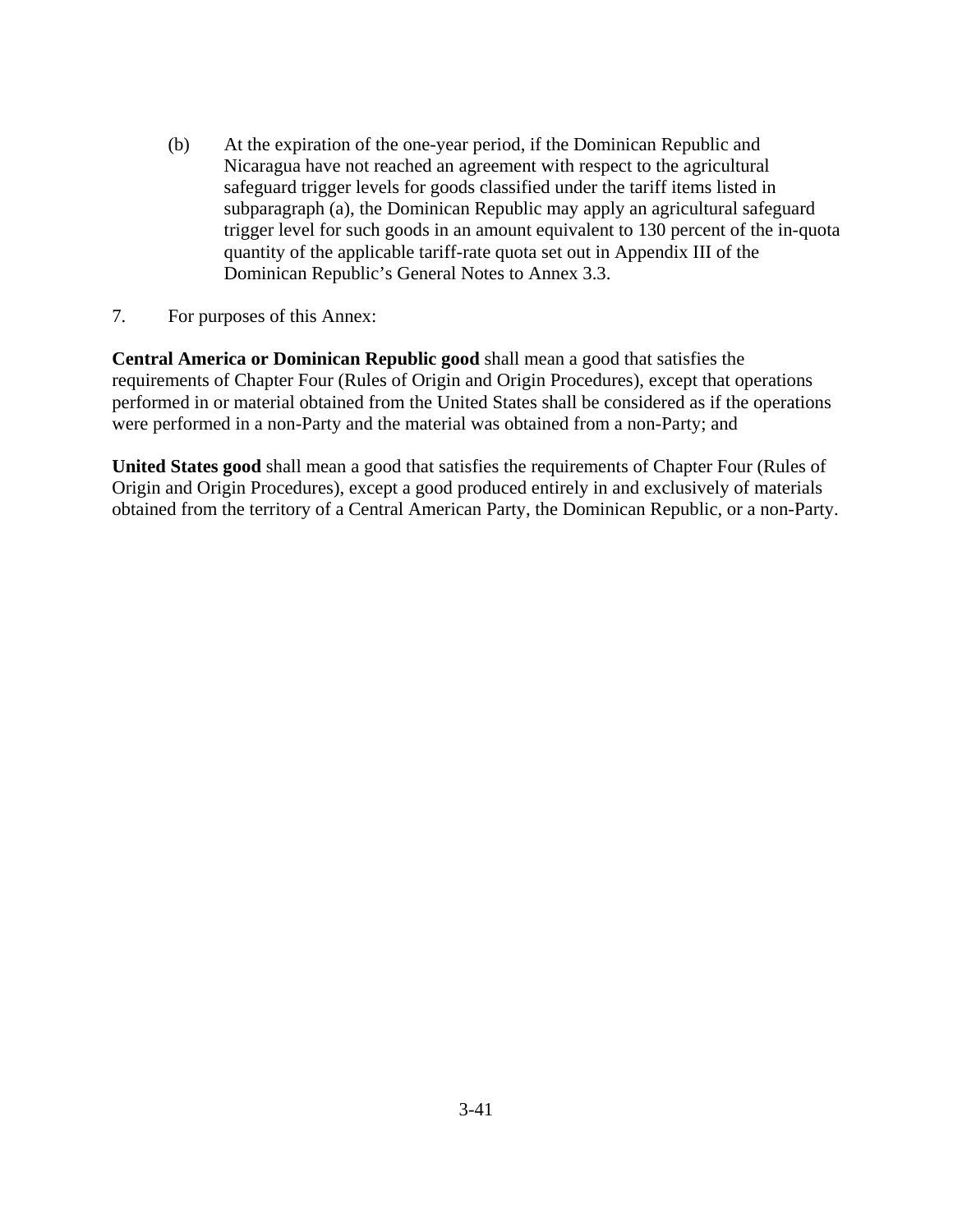### **Schedule of Costa Rica**

### *Subject Goods and Trigger Levels*

1. For purposes of paragraphs 1 and 2 of Article 3.15, United States goods that may be subject to an agricultural safeguard measure and the trigger level for each such good are set out below:

| Good                   | <b>Tariff Classification</b>                        | <b>Trigger Level</b> | <b>Annual</b>      |
|------------------------|-----------------------------------------------------|----------------------|--------------------|
|                        |                                                     |                      | <b>Trigger</b>     |
|                        |                                                     |                      | <b>Growth Rate</b> |
| Beef                   | 02011000, 02012000, 02013000, 02021000, 150 MT      |                      | 10%                |
|                        | 02022000, 02023000                                  |                      |                    |
| Pork                   | 02031100, 02031200, 02031900, 02032100, 140% of TRQ |                      |                    |
|                        | 02032200, 02032900                                  |                      |                    |
| Chicken Leg            | 02071399, 02071499                                  | 130% of TRQ          |                    |
| Quarters               |                                                     |                      |                    |
| <b>Liquid Dairy</b>    | 04011000, 04012000, 04013000                        | 50 MT                | 10%                |
| Milk Powder            | 04021000, 04022111, 04022112, 04022121, 130% of TRQ |                      |                    |
|                        | 04022122, 04022900                                  |                      |                    |
| <b>Butter</b> and      | 04051000, 04052000                                  | 130% of TRQ          |                    |
| Dairy Spreads          |                                                     |                      |                    |
| Cheese                 | 04061000, 04062090, 04063000, 04069010, 130% of TRQ |                      |                    |
|                        | 04069020, 04069090                                  |                      |                    |
| Ice Cream              | 21050000                                            | 130% of TRQ          |                    |
| <b>Others Dairy</b>    | 04029990, 22029090                                  | 130% of TRQ          |                    |
| Products               |                                                     |                      |                    |
| Tomatoes               | 07020000                                            | 50 MT                | 10%                |
| Carrots                | 07061000                                            | 50 MT                | 10%                |
| Sweet Peppers 07096010 |                                                     | 50 MT                | 10%                |
| Potatoes               | 07101000                                            | 50 MT                | 10%                |
| <b>Beans</b>           | 07133200, 07133310, 07133390, 07133990              | $1,200$ MT           | 10%                |
| White Corn             | 10059030                                            | 9,000 MT             | 10%                |
| Rough Rice             | 10061090                                            | 110% of TRQ          |                    |
| <b>Milled Rice</b>     | 10062000, 10063010, 10063090, 10064000              | 110% of TRQ          |                    |
| Vegetable Oil          | 15079000, 15121900, 15122900, 15152900, 1,178 MT    |                      | 5%                 |
|                        | 15162090, 15171000, 15179010, 15179090              |                      |                    |
| <b>High Fructose</b>   | 17023020, 17024000, 17026000, 17029090              | 50 MT                | 10%                |
| Corn Syrup             |                                                     |                      |                    |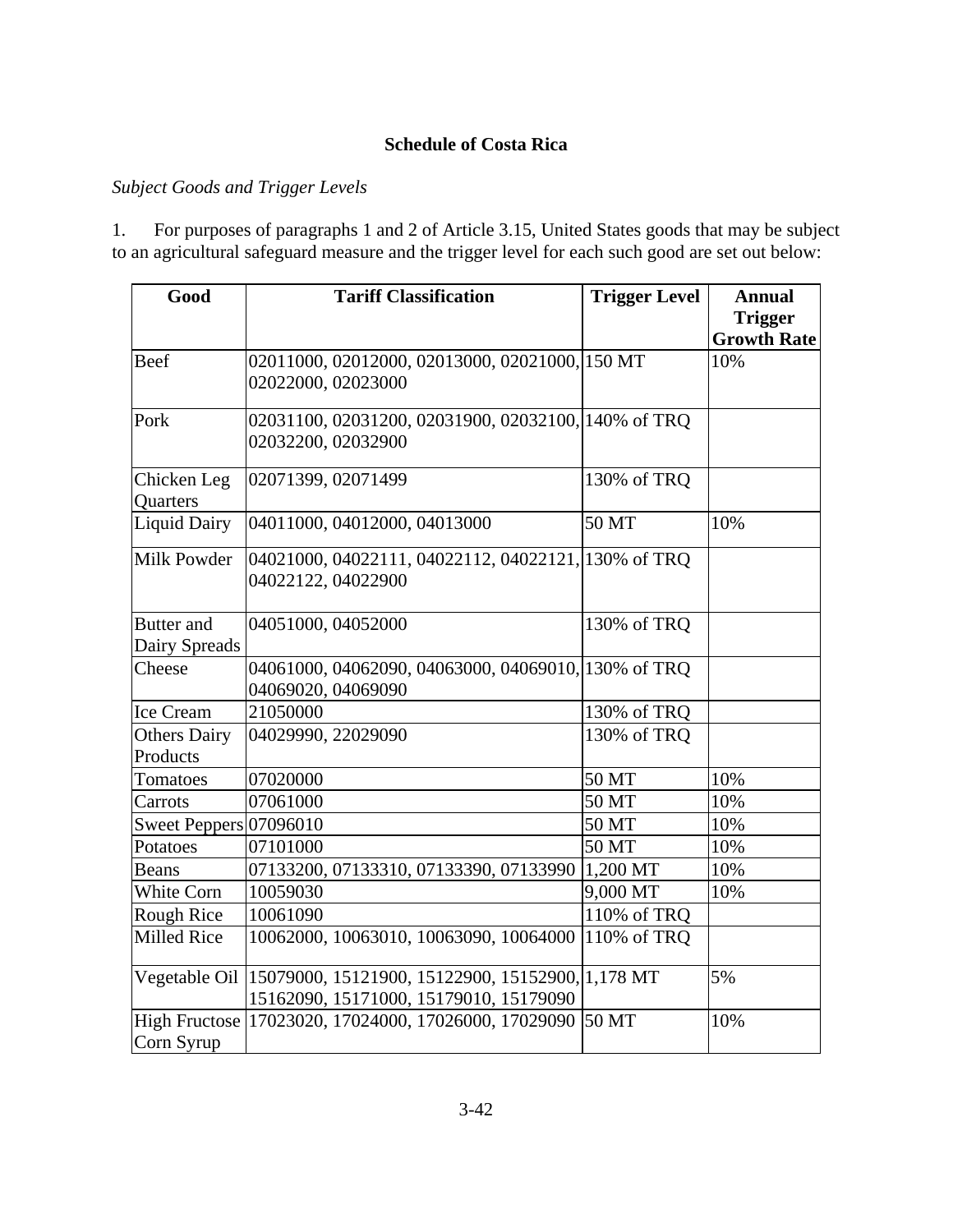### *Additional Import Duty*

- 2. For purposes of paragraph 3 of Article 3.15, the additional import duty shall be:
	- (a) For sweet peppers as listed in this Schedule:
		- (i) in years one through four, less than or equal to 100 percent of the difference between the appropriate MFN rate of duty as determined under Article 3.15.1 and the applicable tariff rate in the Schedule of Costa Rica to Annex 3.3;
		- (ii) in years five through eight, less than or equal to 75 percent of the difference between the appropriate MFN rate of duty as determined under Article 3.15.1 and the applicable tariff rate in the Schedule of Costa Rica to Annex 3.3; and
		- (iii) in years nine through 11, less than or equal to 50 percent of the difference between the appropriate MFN rate of duty as determined under Article 3.15.1 and the applicable tariff rate in the Schedule of Costa Rica to Annex 3.3.
	- (b) For vegetable oil and pork as listed in this Schedule:
		- (i) in years one through nine, less than or equal to 100 percent of the difference between the appropriate MFN rate of duty as determined under Article 3.15.1 and the applicable tariff rate in the Schedule of Costa Rica to Annex 3.3;
		- (ii) in years ten through 12, less than or equal to 75 percent of the difference between the appropriate MFN rate of duty as determined under Article 3.15.1 and the applicable tariff rate in the Schedule of Costa Rica to Annex 3.3; and
		- (iii) in years 13 and 14, less than or equal to 50 percent of the difference between the appropriate MFN rate of duty as determined under Article 3.15.1 and the applicable tariff rate in the Schedule of Costa Rica to Annex 3.3.
	- (c) For beef other than prime and choice beef as listed in this Schedule:
		- (i) in years one through eight, less than or equal to 100 percent of the difference between the appropriate MFN rate of duty as determined under Article 3.15.1 and the applicable tariff rate in the Schedule of Costa Rica to Annex 3.3;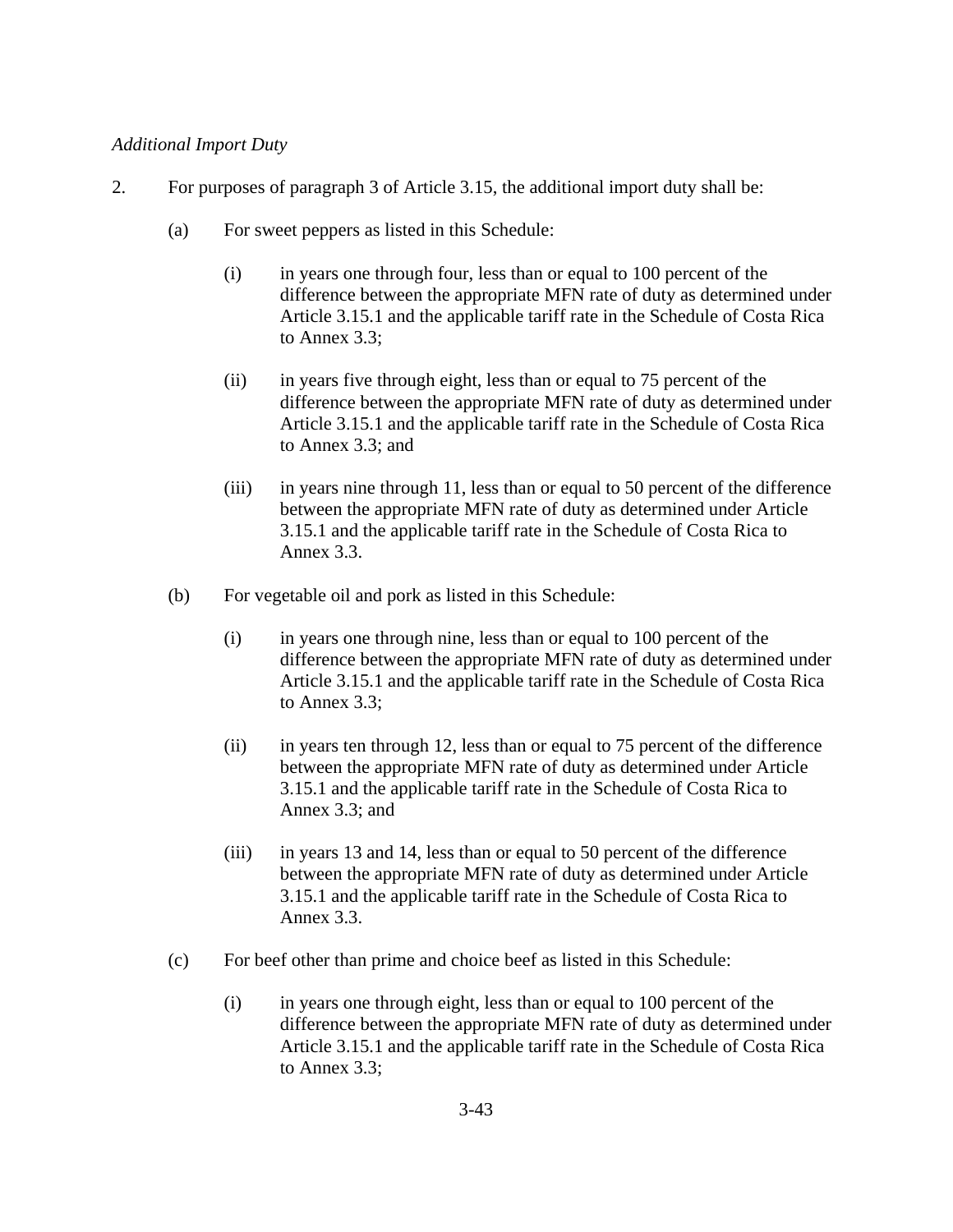- (ii) in years nine through 11, less than or equal to 75 percent of the difference between the appropriate MFN rate of duty as determined under Article 3.15.1 and the applicable tariff rate in the Schedule of Costa Rica to Annex 3.3; and
- (iii) in years 12 through 14, less than or equal to 50 percent of the difference between the appropriate MFN rate of duty as determined under Article 3.15.1 and the applicable tariff rate in the Schedule of Costa Rica to Annex 3.3.
- (d) For chicken leg quarters as listed in this Schedule:
	- (i) in years one through 13, less than or equal to 100 percent of the difference between the appropriate MFN rate of duty as determined under Article 3.15.1 and the applicable tariff rate in the Schedule of Costa Rica to Annex 3.3;
	- (ii) in years 14 and 15, less than or equal to 75 percent of the difference between the appropriate MFN rate of duty as determined under Article 3.15.1 and the applicable tariff rate in the Schedule of Costa Rica to Annex 3.3; and
	- (iii) in year 16, less than or equal to 50 percent of the difference between the appropriate MFN rate of duty as determined under Article 3.15.1 and the applicable tariff rate in the Schedule of Costa Rica to Annex 3.3.
- (e) For rice as listed in this Schedule:
	- (i) in years one through 13, less than or equal to 100 percent of the difference between the appropriate MFN rate of duty as determined under Article 3.15.1 and the applicable tariff rate in the Schedule of Costa Rica to Annex 3.3;
	- (ii) in years 14 through 16, less than or equal to 75 percent of the difference between the appropriate MFN rate of duty as determined under Article 3.15.1 and the applicable tariff rate in the Schedule of Costa Rica to Annex 3.3; and
	- (iii) in years 17 through 19, less than or equal to 50 percent of the difference between the appropriate MFN rate of duty as determined under Article 3.15.1 and the applicable tariff rate in the Schedule of Costa Rica to Annex 3.3.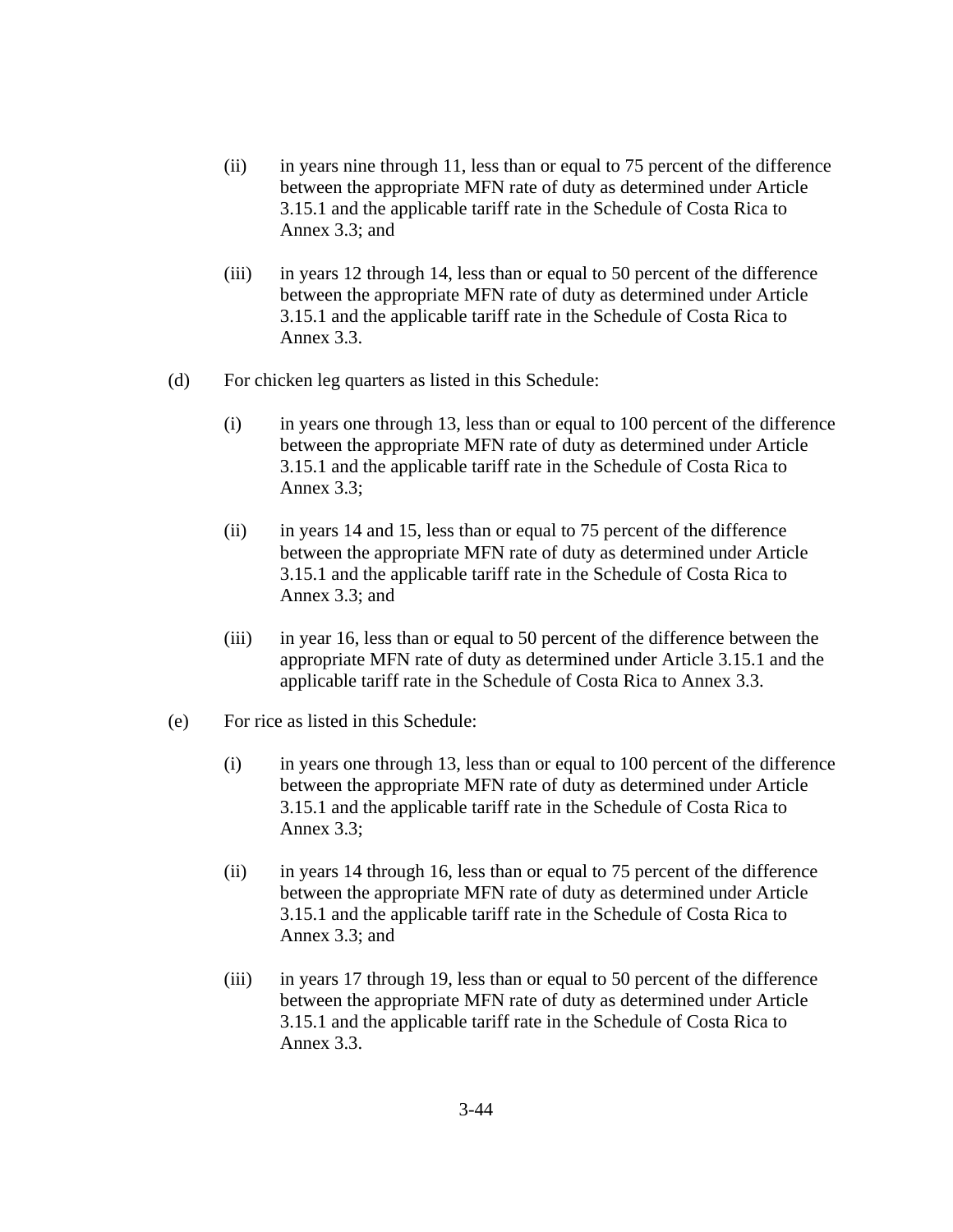- (f) For liquid dairy, cheese, butter, milk powder, ice cream, and other dairy goods as listed in this Schedule:
	- (i) in years one through 14, less than or equal to 100 percent of the difference between the appropriate MFN rate of duty as determined under Article 3.15.1 and the applicable tariff rate in the Schedule of Costa Rica to Annex 3.3;
	- (ii) in years 15 through 17, less than or equal to 75 percent of the difference between the appropriate MFN rate of duty as determined under Article 3.15.1 and the applicable tariff rate in the Schedule of Costa Rica to Annex 3.3; and
	- (iii) in years 18 and 19, less than or equal to 50 percent of the difference between the appropriate MFN rate of duty as determined under Article 3.15.1 and the applicable tariff rate in the Schedule of Costa Rica to Annex 3.3.
- (g) For goods listed in this Schedule and not specified in subparagraphs (a) through (f):
	- (i) in years one through five, less than or equal to 100 percent of the difference between the appropriate MFN rate of duty as determined under Article 3.15.1 and the applicable tariff rate in the Schedule of Costa Rica to Annex 3.3;
	- (ii) in years six through ten, less than or equal to 75 percent of the difference between the appropriate MFN rate of duty as determined under Article 3.15.1 and the applicable tariff rate in the Schedule of Costa Rica to Annex 3.3; and
	- (iii) in years 11 through 14, less than or equal to 50 percent of the difference between the appropriate MFN rate as determined under Article 3.15.1 and the applicable tariff rate in the Schedule of Costa Rica to Annex 3.3.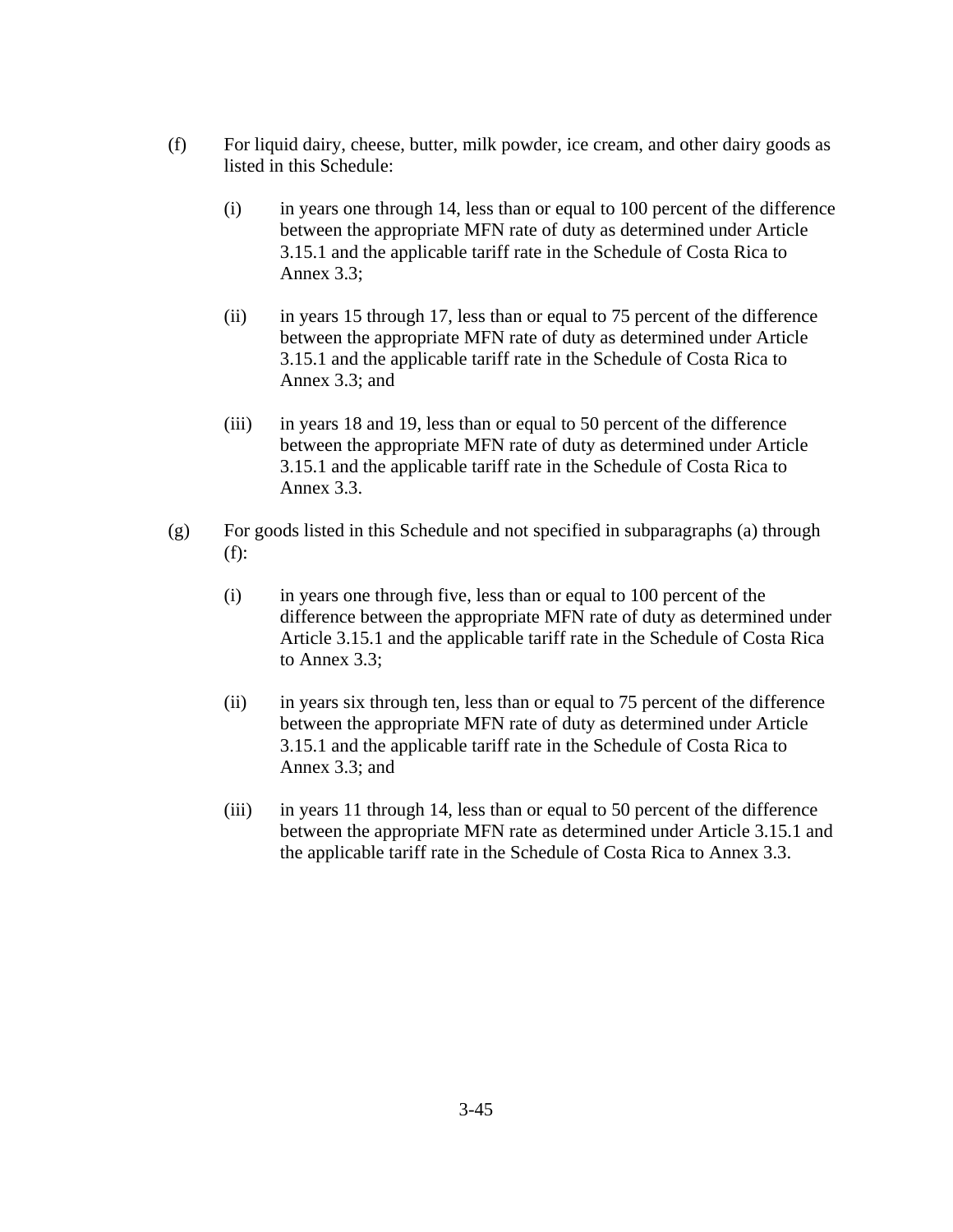# **Schedule of the Dominican Republic**

## *Subject Goods and Trigger Levels*

1. For purposes of paragraphs 1 and 2 of Article 3.15, United States goods that may be subject to an agricultural safeguard measure and the trigger level for each such good are set out below:

| Good                               | <b>Tariff Classification</b>                                            | <b>Trigger Level</b> | <b>Annual</b><br><b>Trigger</b><br><b>Growth Rate</b> |
|------------------------------------|-------------------------------------------------------------------------|----------------------|-------------------------------------------------------|
| <b>Pork Cuts</b>                   | 02031100, 02031200, 02031900, 02032100,<br>02032200, 02032910, 02032990 | 130% of TRQ          |                                                       |
| Chicken Leg<br>Quarters            | 02071492                                                                | 130% of TRQ          |                                                       |
| Turkey                             | 02072612, 02072710, 02072792, 02072793                                  | 130% of TRQ          |                                                       |
| Milk Powder                        | 04021000, 04021090, 04022110, 04022190,<br>04022910, 04022990           | 130% of TRQ          |                                                       |
| Mozzarella<br>Cheese               | 04061010                                                                | 130% of TRQ          |                                                       |
| Cheddar<br>Cheese                  | 04069020                                                                | 130% of TRQ          |                                                       |
| <b>Other Cheeses</b>               | 04061090, 04062000, 04063000, 04064000,<br>04069010, 04069030, 04069090 | 130% of TRQ          |                                                       |
| Beans                              | 07133100, 07133200, 07133300                                            | 130% of TRQ          |                                                       |
| Fresh Potatoes 07019000            |                                                                         | 300 MT               | 10%                                                   |
| Onions                             | 07031000                                                                | 750 MT               | 10%                                                   |
| Garlic                             | 07032000                                                                | 50 MT                | 10%                                                   |
| Rough &<br><b>Broken Rice</b>      | 10061000, 10064000                                                      | 700 MT               | 10%                                                   |
| <b>Brown Rice</b>                  | 10062000                                                                | 130% of TRQ          |                                                       |
| <b>Milled Rice</b>                 | 10063000                                                                | 130% of TRQ          |                                                       |
| Glucose                            | 17023021                                                                | 130% of TRQ          |                                                       |
| Vegetable Oil                      | 15079000, 15122900, 15152900, 15171000 3,200 MT                         |                      | 10%                                                   |
| <b>High Fructose</b><br>Corn Syrup | 17025000, 17026010, 17026021, 17026029 50 MT                            |                      | 10%                                                   |

### *Additional Import Duty*

2. For purposes of paragraph 3 of Article 3.15, the additional import duty shall be: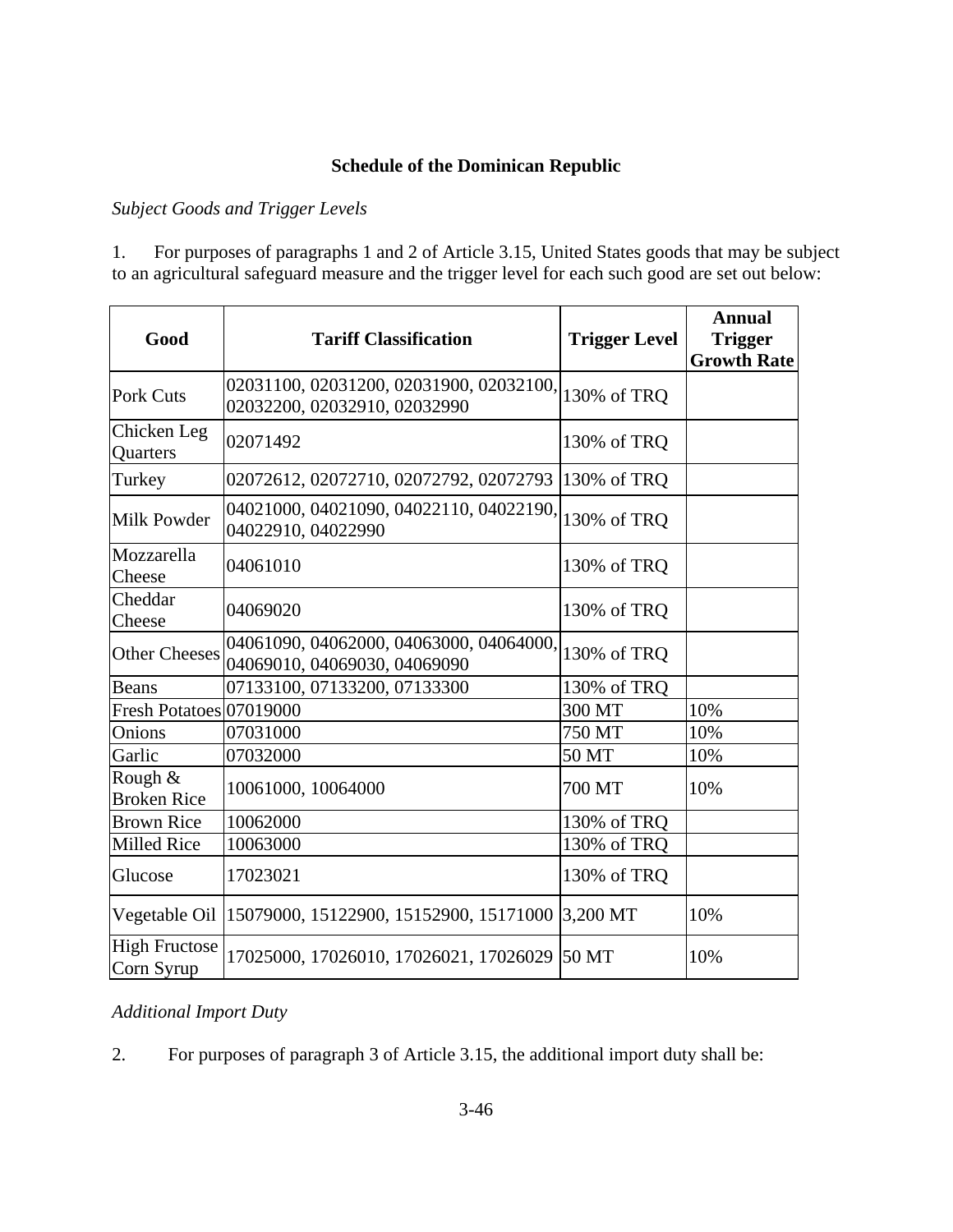- (a) For cheddar cheese, beans, onions, garlic, high fructose corn syrup, and vegetable oil as listed in this Schedule:
	- (i) in years one through five, less than or equal to 100 percent of the difference between the appropriate MFN rate as determined under Article 3.15.1 and the applicable tariff rate in the Schedule of the Dominican Republic to Annex 3.3;
	- (ii) in years six through ten, less than or equal to 75 percent of the difference between the appropriate MFN rate as determined under Article 3.15.1 and the applicable tariff rate in the Schedule of the Dominican Republic to Annex 3.3; and
	- (iii) in years 11 through 14, less than or equal to 50 percent of the difference between the appropriate MFN rate as determined under Article 3.15.1 and the applicable tariff rate in the Schedule of the Dominican Republic to Annex 3.3.
- (b) For turkey meat, fresh potatoes, and glucose as listed in this Schedule:
	- (i) for years one through four, less than or equal to 100 percent of the difference between the appropriate MFN rate as determined under Article 3.15.1 and the applicable tariff rate in the Schedule of the Dominican Republic to Annex 3.3;
	- (ii) for years five through eight, less than or equal to 75 percent of the difference between the appropriate MFN rate as determined under Article 3.15.1 and the applicable tariff rate in the Schedule of the Dominican Republic to Annex 3.3; and
	- (iii) for years nine through 11, less than or equal to 50 percent of the difference between the appropriate MFN rate as determined under Article 3.15.1 and the applicable tariff rate in the Schedule of the Dominican Republic to Annex 3.3.
- (c) For pork cuts as listed in this Schedule:
	- (i) for years one through nine, less than or equal to 100 percent of the difference between the appropriate MFN rate as determined under Article 3.15.1 and the applicable tariff rate in the Schedule of the Dominican Republic to Annex 3.3;
	- (ii) for years ten through 12, less than or equal to 75 percent of the difference between the appropriate MFN rate as determined under Article 3.15.1 and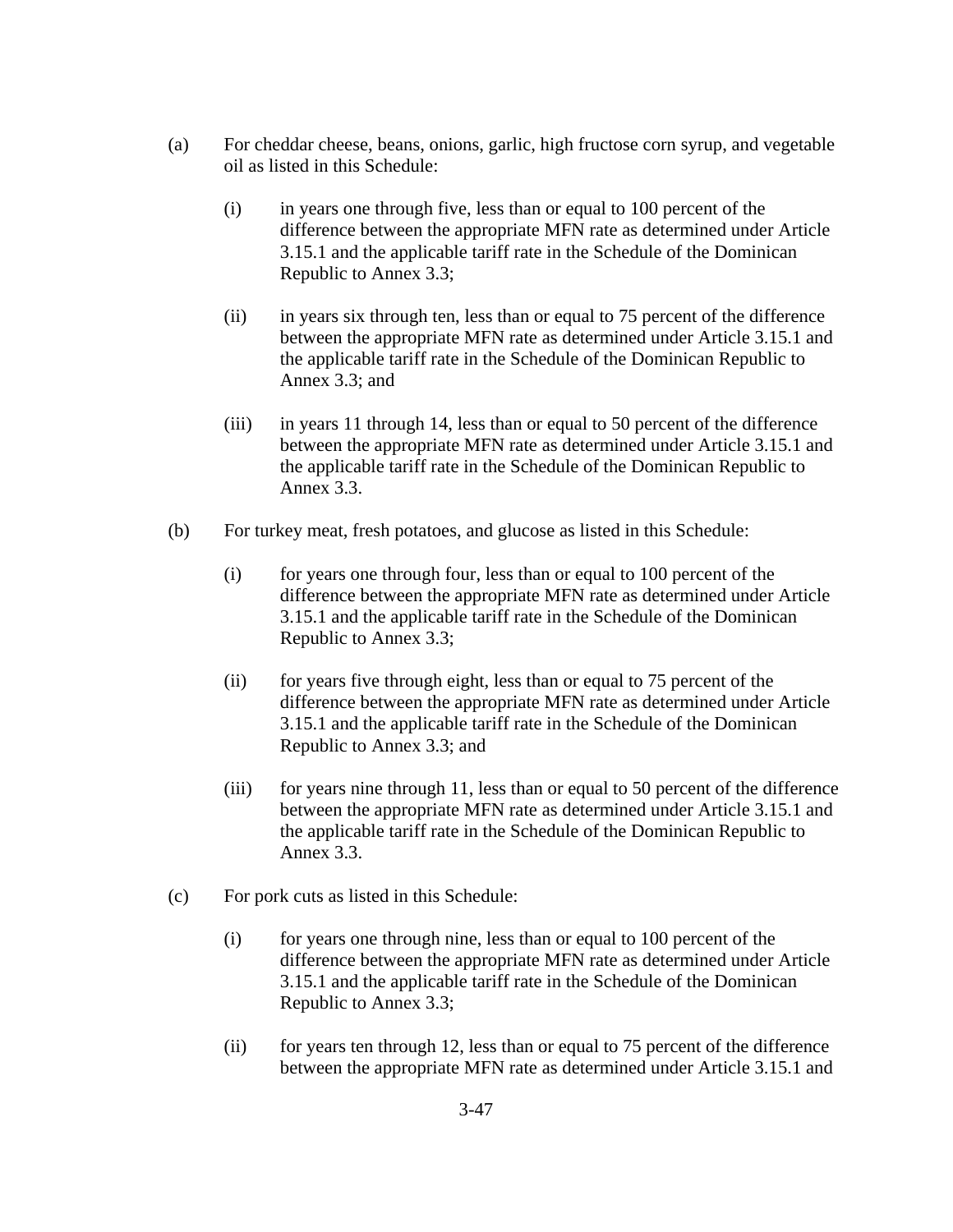the applicable tariff rate in the Schedule of the Dominican Republic to Annex 3.3; and

- (iii) for years 13 and 14, less than or equal to 50 percent of the difference between the appropriate MFN rate as determined under Article 3.15.1 and the applicable tariff rate in the Schedule of the Dominican Republic to Annex 3.3.
- (d) For chicken leg quarters, mozzarella cheese, milk powder, and rice as listed in this Schedule:
	- (i) for years one through 14, less than or equal to 100 percent of the difference between the appropriate MFN rate as determined under Article 3.15.1 and the applicable tariff rate in the Schedule of the Dominican Republic to Annex 3.3;
	- (ii) for years 15 through 17, less than or equal to 75 percent of the difference between the appropriate MFN rate as determined under Article 3.15.1 and the applicable tariff rate in the Schedule of the Dominican Republic to Annex 3.3; and
	- (iii) for years 18 and 19, less than or equal to 50 percent of the difference between the appropriate MFN rate as determined under Article 3.15.1 and the applicable tariff rate in the Schedule of the Dominican Republic to Annex 3.3.
- (e) For other cheese as listed in this Schedule:
	- (i) for years one through four, less than or equal to 100 percent of the difference between the appropriate MFN rate as determined under Article 3.15.1 and the applicable tariff rate in the Schedule of the Dominican Republic to Annex 3.3;
	- (ii) for years five through seven, less than or equal to 75 percent of the difference between the appropriate MFN rate as determined under Article 3.15.1 and the applicable tariff rate in the Schedule of the Dominican Republic to Annex 3.3; and
	- (ii) for years eight and nine, less than or equal to 50 percent of the difference between the appropriate MFN rate as determined under Article 3.15.1 and the applicable tariff rate in the Schedule of the Dominican Republic to Annex 3.3.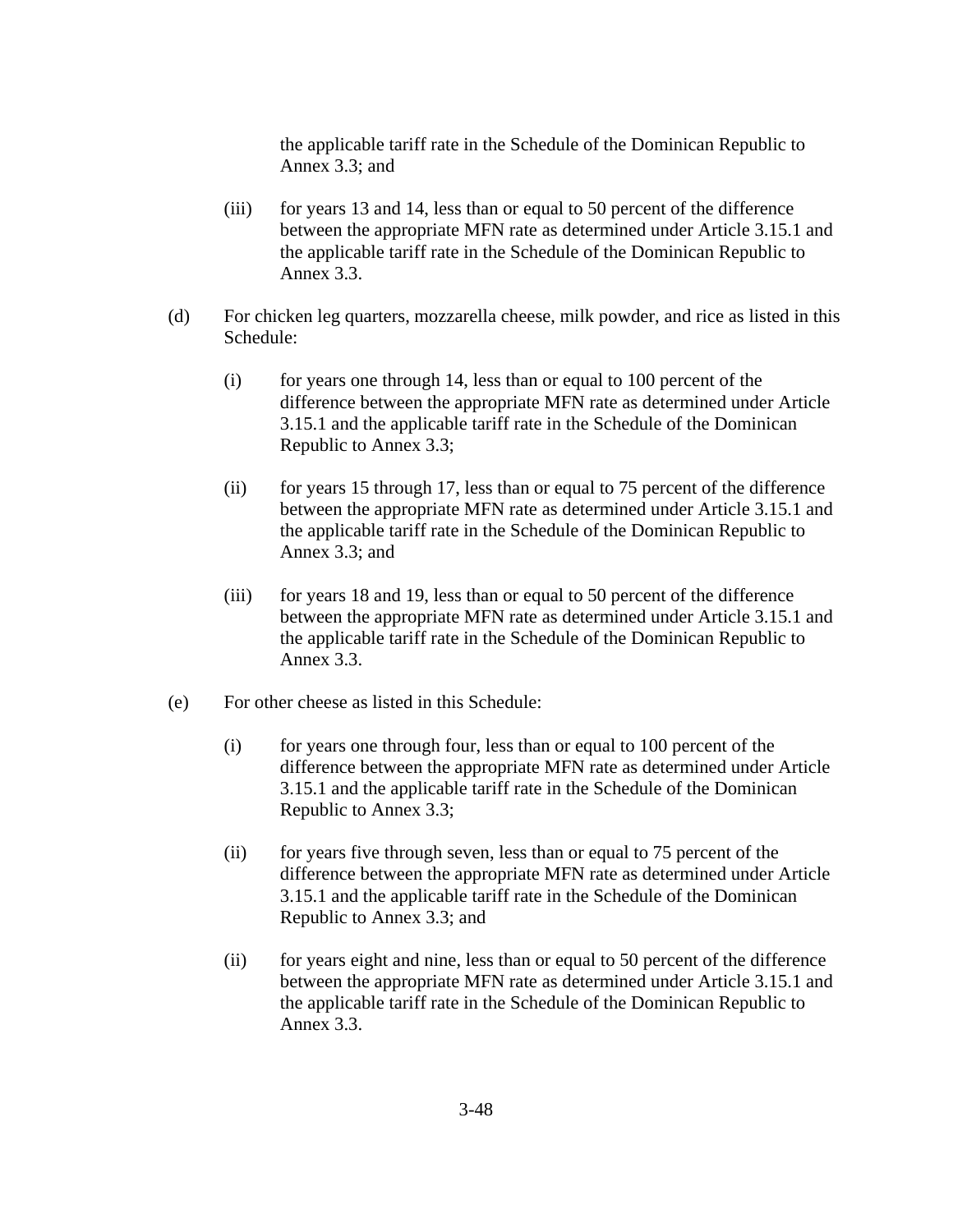## **Schedule of El Salvador**

### *Subject Goods and Trigger Levels*

1. For purposes of paragraphs 1 and 2 of Article 3.15, United States goods that may be subject to an agricultural safeguard measure and the trigger level for each such good are set out below:

| Good                                              | <b>Tariff Classification</b>                                  | <b>Trigger Level</b> | <b>Annual</b><br><b>Trigger</b><br>Growth<br>Rate |
|---------------------------------------------------|---------------------------------------------------------------|----------------------|---------------------------------------------------|
| Chicken Leg<br>Quarters                           | 02071399, 02071499, 16023200                                  | 130% of TRQ          |                                                   |
| Liquid Dairy                                      | 04011000, 04012000, 04013000                                  | 130% of TRQ          |                                                   |
| <b>Milk Powder</b>                                | 04021000, 04022111, 04022112, 04022121,<br>04022122, 04022900 | 130% of TRQ          |                                                   |
| Buttermilk,<br><b>Curdled Cream</b><br>and Yogurt | 04031000, 04039010, 04039090                                  | 130% of TRQ          |                                                   |
| <b>Butter</b>                                     | 04051000, 04052000, 04059090                                  | 130% of TRQ          |                                                   |
| Cheese                                            | 04061000, 04062090, 04063000, 04069010,<br>04069020, 04069090 | 130% of TRQ          |                                                   |
| Ice Cream                                         | 21050000                                                      | 130% of TRQ          |                                                   |
| <b>Other Dairy</b><br>Products                    | 21069020                                                      | 130% of TRQ          |                                                   |
| Pork                                              | 02031100, 02031200, 02031900, 02032100,<br>02032200, 02032900 | 130% of TRQ          |                                                   |
| <b>Rough Rice</b>                                 | 10061090                                                      | 110% of TRQ          |                                                   |
| <b>Milled Rice</b>                                | 10062000, 10063010, 10063090, 10064000                        | 110% of TRQ          |                                                   |
| Parboiled Rice                                    | 1006                                                          | 110% of TRQ          |                                                   |
| <b>Beans</b>                                      | 07133200, 07133390, 07133310                                  | 60 MT                | 10%                                               |
| Sorghum                                           | 10070090                                                      | 110% of TRQ          |                                                   |
| Vegetable Oil                                     | 15079000, 15122900, 15152900, 15162090,<br>15121900           | 8,000 MT             | 5%                                                |
| <b>Canned Meat</b>                                | 16010010, 16010030, 16010080, 16010090,<br>16024990           | 400 MT               | 10%                                               |
| <b>High Fructose</b><br>Corn Syrup                | 17023020, 17024000, 17025000, 17026000                        | 75 MT                | 10%                                               |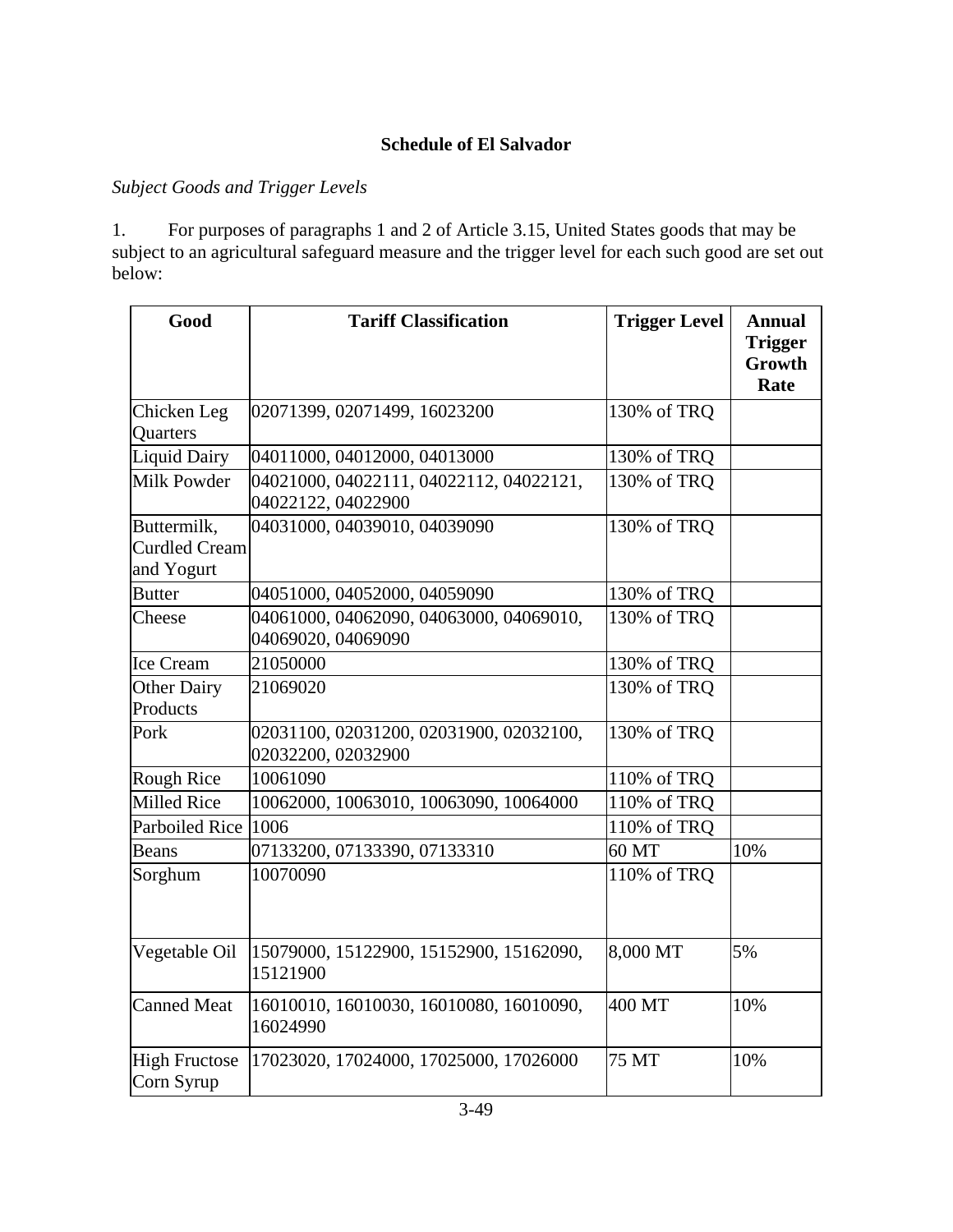### *Additional Import Duty*

- 2. For purposes of paragraph 3 of Article 3.15, the additional import duty shall be:
	- (a) For liquid dairy, milk powder, butter, cheese, ice cream, other dairy products, buttermilk, curdled cream and yogurt goods as listed in this Schedule:
		- (i) in years one through 14, less than or equal to 100 percent of the difference between the appropriate MFN rate of duty as determined under Article 3.15.1 and the applicable tariff rate in the Schedule of El Salvador to Annex 3.3;
		- (ii) in years 15 through 17, less than or equal to 75 percent of the difference between the appropriate MFN rate of duty as determined under Article 3.15.1 and the applicable tariff rate in the Schedule of El Salvador to Annex 3.3; and
		- (iii) in years 18 and 19, less than or equal to 50 percent of the difference between the appropriate MFN rate as determined under Article 3.15.1 and the applicable tariff rate in the Schedule of El Salvador to Annex 3.3.
	- (b) For rough rice, milled rice, parboiled rice and chicken leg quarters as listed in this Schedule:
		- (i) in years one through 13, less than or equal to 100 percent of the difference between the appropriate MFN rate of duty as determined under Article 3.15.1 and the applicable tariff rate in the Schedule of El Salvador to Annex 3.3;
		- (ii) in years 14 and 15, less than or equal to 75 percent of the difference between the appropriate MFN rate of duty as determined under Article 3.15.1 and the applicable tariff rate in the Schedule of El Salvador to Annex 3.3; and
		- (iii) in years 16 and 17, less than or equal to 50 percent of the difference between the appropriate MFN rate of duty as determined under Article 3.15.1 and the applicable tariff rate in the Schedule of El Salvador to Annex 3.3;
	- (c) For pork as listed in this Schedule:
		- (i) in years one through nine, less than or equal to 100 percent of the difference between the appropriate MFN rate of duty as determined under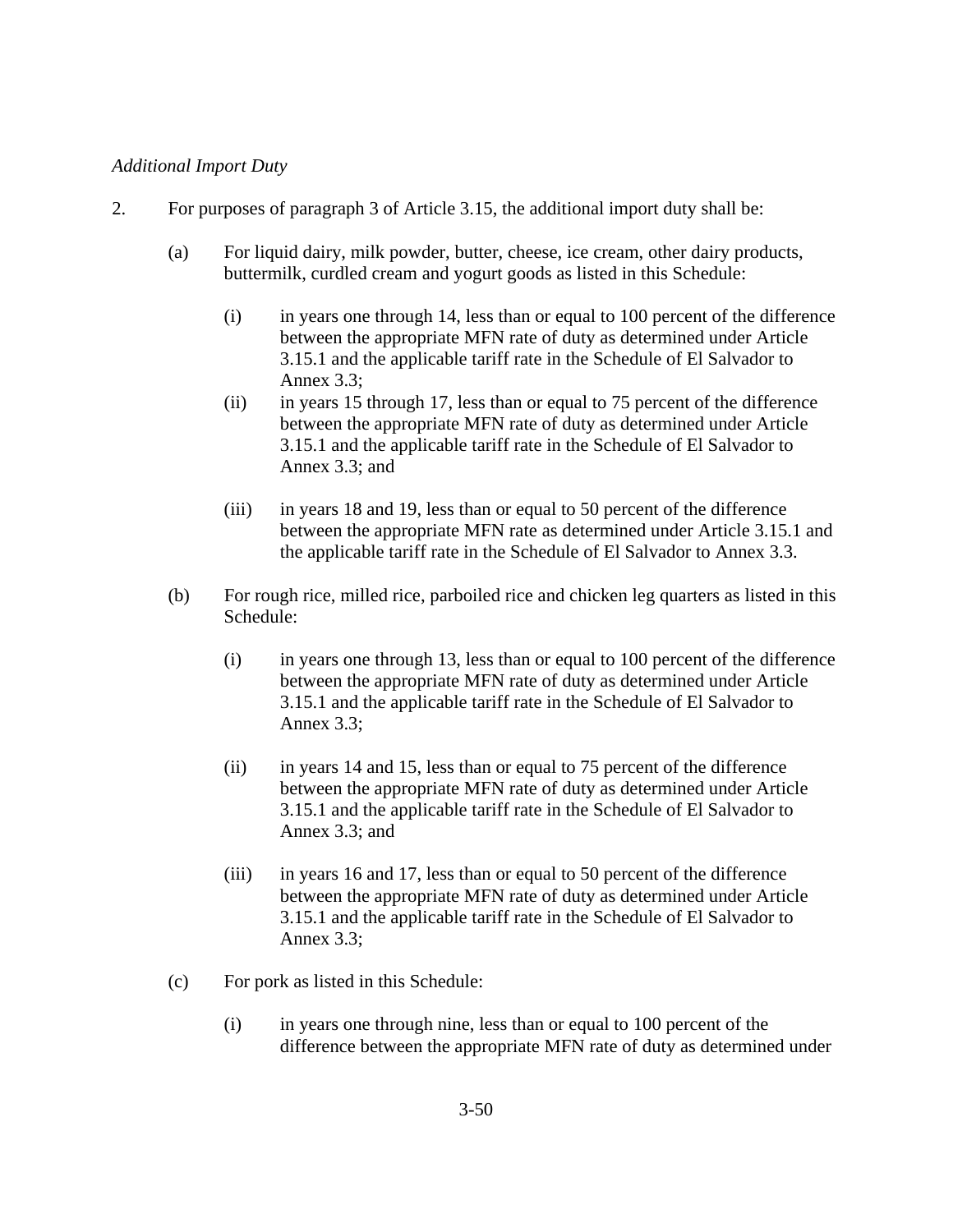Article 3.15.1 and the applicable tariff rate in the Schedule of El Salvador to Annex 3.3;

- (ii) in years ten through 12, less than or equal to 75 percent of the difference between the appropriate MFN rate of duty as determined under Article 3.15.1 and the applicable tariff rate in the Schedule of El Salvador to Annex 3.3; and
- (iii) in years 13 and 14, less than or equal to 50 percent of the difference between the appropriate MFN rate of duty as determined under Article 3.15.1 and the applicable tariff rate in the Schedule of El Salvador to Annex 3.3.
- (d) For vegetable oil and canned meat as listed in this Schedule that are subject to duty elimination under staging category N:
	- (i) in years one through four, less than or equal to 100 percent of the difference between the appropriate MFN rate of duty as determined under Article 3.15.1 and the applicable tariff rate in the Schedule of El Salvador to Annex 3.3;
	- (ii) in years five through eight, less than or equal to 75 percent of the difference between the appropriate MFN rate of duty as determined under Article 3.15.1 and the applicable tariff rate in the Schedule of El Salvador to Annex 3.3; and
	- (iii) in years nine through 11, less than or equal to 50 percent of the difference between the appropriate MFN rate of duty as determined under Article 3.15.1 and the applicable tariff rate in the Schedule of El Salvador to Annex 3.3.
- (e) For goods listed in this Schedule and not specified in subparagraphs (a) through (d):
	- (i) in years one through five, less than or equal to 100 percent of the difference between the appropriate MFN rate of duty as determined under Article 3.15.1 and the applicable tariff rate in the Schedule of El Salvador to Annex 3.3;
	- (ii) in years six through ten, less than or equal to 75 percent of the difference between the appropriate MFN rate of duty as determined under Article 3.15.1 and the applicable tariff rate in the Schedule of El Salvador to Annex 3.3; and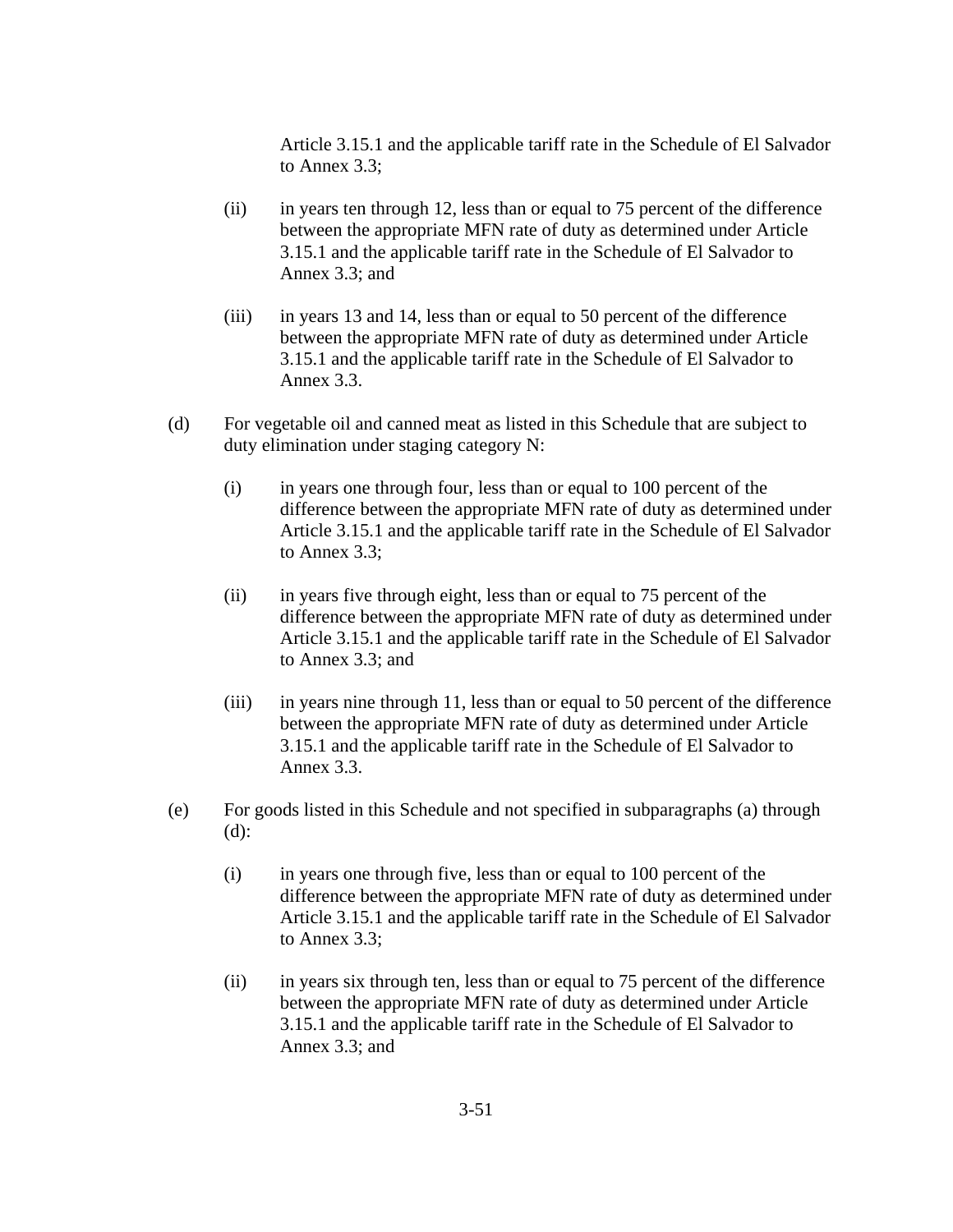(iii) in years 11 through 14, less than or equal to 50 percent of the difference between the appropriate MFN rate as determined under Article 3.15.1 and the applicable tariff rate in the Schedule of El Salvador to Annex 3.3.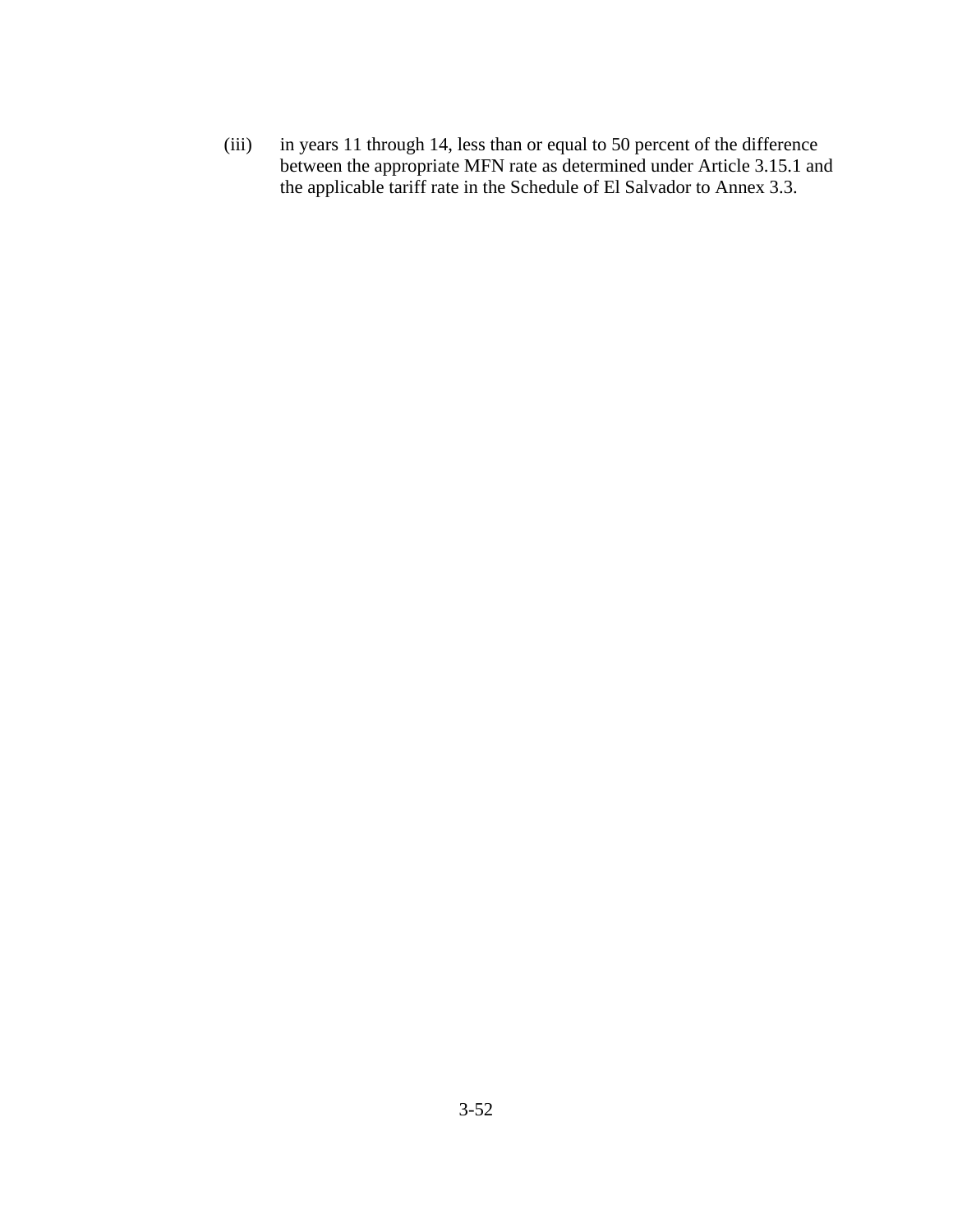## **Schedule of Guatemala**

## *Subject Goods and Trigger Levels*

1. For purposes of paragraphs 1 and 2 of Article 3.15, United States goods that may be subject to an agricultural safeguard measure and the trigger level for each such good are set out below:

| Good                                 | <b>Tariff Classification</b>                                                         | <b>Trigger Level</b> | <b>Annual</b><br><b>Trigger</b><br>Growth<br>Rate |
|--------------------------------------|--------------------------------------------------------------------------------------|----------------------|---------------------------------------------------|
| Chicken Leg<br>Quarters              | 02071399, 02071499, 16023200                                                         | 130% of TRQ          |                                                   |
| Liquid Dairy                         | 04011000, 04012000                                                                   | 50 MT                | 10%                                               |
| Cheese                               | 04061000, 04062090, 04063000,<br>04069010, 04069020, 04069090                        | 130% of TRQ          |                                                   |
| Milk Powder                          | 04021000, 04022111, 04022112,<br>04022121, 04022122, 04022900,<br>04039010, 04039090 | 130% of TRQ          |                                                   |
| <b>Butter</b>                        | 04051000, 0405200, 04059090,<br>04013000                                             | 130% of TRQ          |                                                   |
| Ice Cream                            | 21050000                                                                             | 130% of TRQ          |                                                   |
| Other Dairy<br>Products              | 22029090                                                                             | 130% of TRQ          |                                                   |
| Pork                                 | 02031100, 02031200, 02031900,<br>02032100, 02032200, 02032900                        | 130% of TRQ          |                                                   |
| Rough Rice                           | 10061090                                                                             | 110% of TRQ          |                                                   |
| Milled Rice                          | 10062000, 10063010, 10063090,<br>10064000                                            | 110% of TRQ          |                                                   |
| <b>Whole Beans</b>                   | 07133310                                                                             | 50 MT                | 5%                                                |
| Vegetable Oil                        | 15162090, 15162010, 15152900,<br>15122900, 15121900, 15079000                        | 2,600 MT             | 5%                                                |
| Pimientos                            | 07096010                                                                             | 25MT                 | 10%                                               |
| Fresh<br>Tomatoes                    | 07020000                                                                             | 150MT                | 10%                                               |
| High Fructose 17026000<br>Corn Syrup |                                                                                      | 50MT                 | 10%                                               |
| Fresh Potatoes 07019000              |                                                                                      | 350MT                | 10%                                               |
| Onions                               | 07031012                                                                             | 64 MT                | 10%                                               |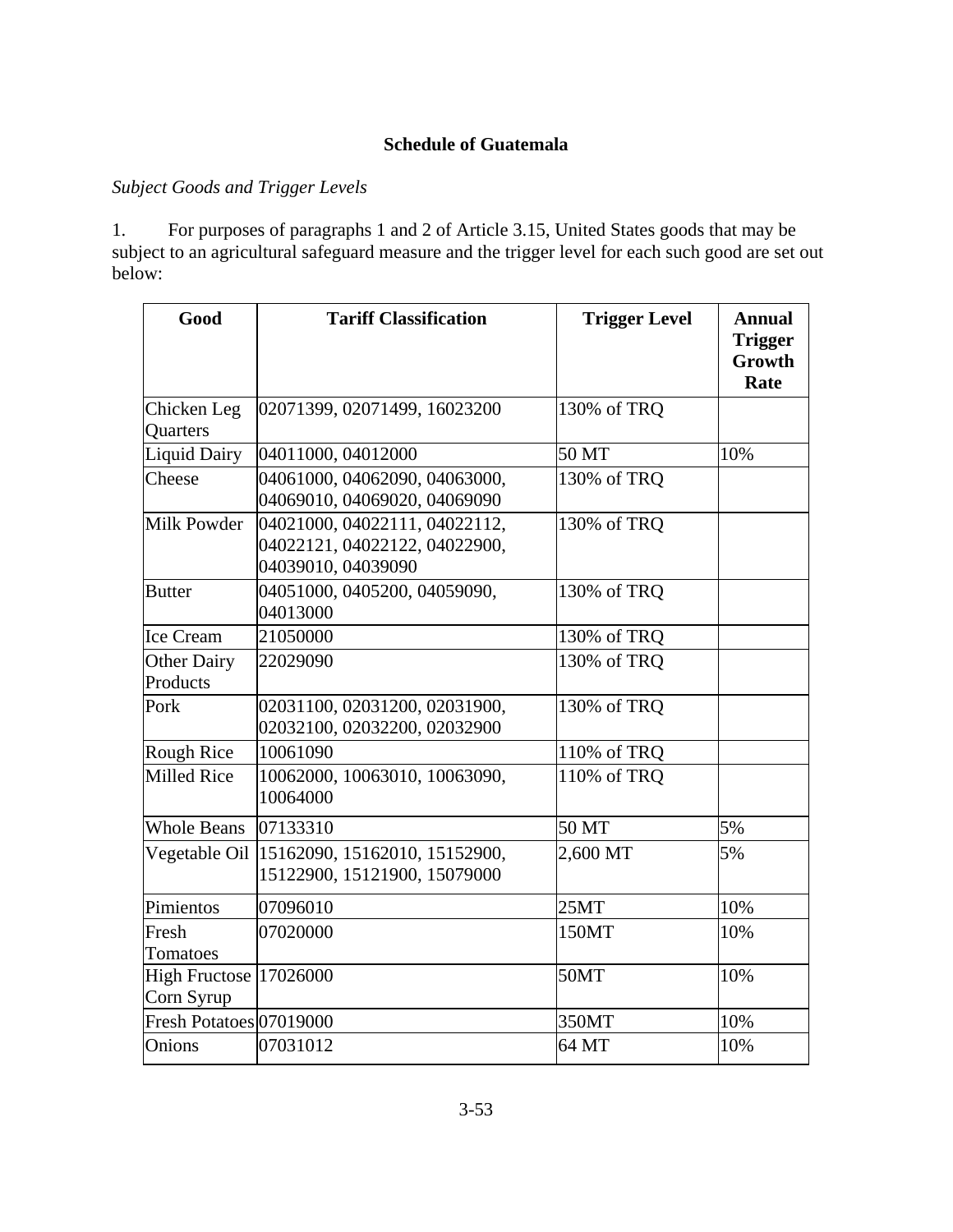#### *Additional Import Duty*

- 2. For purposes of paragraph 3 of Article 3.15, the additional import duty shall be:
	- (a) For liquid dairy, cheese, milk powder, butter and ice cream goods as listed in this Schedule:
		- (i) in years one through 14, less than or equal to 100 percent of the difference between the appropriate MFN rate of duty as determined under Article 3.15.1 and the applicable tariff rate in the Schedule of Guatemala to Annex 3.3;
		- (ii) in years 15 through 17, less than or equal to 75 percent of the difference between the appropriate MFN rate of duty as determined under Article 3.15.1 and the applicable tariff rate in the Schedule of Guatemala to Annex 3.3; and
		- (iii) in years 18 and 19, less than or equal to 50 percent of the difference between the appropriate MFN rate of duty as determined under Article 3.15.1 and the applicable tariff rate in the Schedule of Guatemala to Annex 3.3.
	- (b) For chicken leg quarters, rough rice, and milled rice as listed in this Schedule:
		- (i) in years one through 13, less than or equal to 100 percent of the difference between the appropriate MFN rate of duty as determined under Article 3.15.1 and the applicable tariff rate in the Schedule of Guatemala to Annex 3.3;
		- (ii) in years 14 and 15, less than or equal to 75 percent of the difference between the appropriate MFN rate of duty as determined under Article 3.15.1 and the applicable tariff rate in the Schedule of Guatemala to Annex 3.3; and
		- (iii) in years 16 and 17, less than or equal to 50 percent of the difference between the appropriate MFN rate of duty as determined under Article 3.15.1 and the applicable tariff rate in the Schedule of Guatemala to Annex 3.3.
	- (c) For pork, fresh potatoes, high fructose corn syrup and vegetable oil as listed in this Schedule that are subject to duty elimination under staging category D: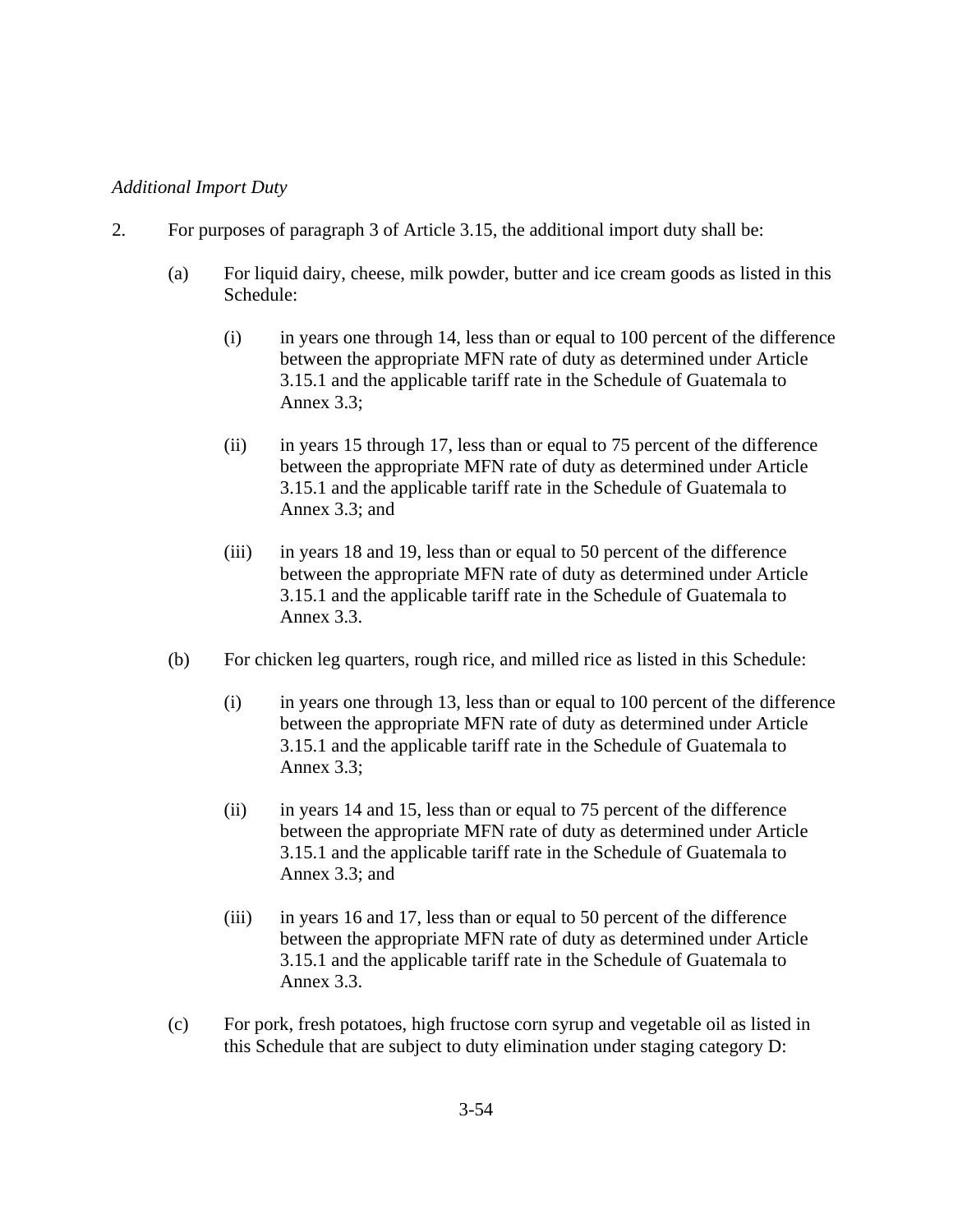- (i) in years one through five, less than or equal to 100 percent of the difference between the appropriate MFN rate of duty as determined under Article 3.15.1 and the applicable tariff rate in the Schedule of Guatemala to Annex 3.3;
- (ii) in years six through ten, less than or equal to 75 percent of the difference between the appropriate MFN rate of duty as determined under Article 3.15.1 and the applicable tariff rate in the Schedule of Guatemala to Annex 3.3; and
- (iii) in years 11 through 14, less than or equal to 50 percent of the difference between the appropriate MFN rate of duty as determined under Article 3.15.1 and the applicable tariff rate in the Schedule of Guatemala to Annex 3.3.
- (d) For whole beans as listed in this Schedule:
	- (i) in years one through nine, less than or equal to 100 percent of the difference between the appropriate MFN rate of duty as determined under Article 3.15.1 and the applicable tariff rate in the Schedule of Guatemala to Annex 3.3;
	- (ii) for years ten through 12, less than or equal to 75 percent of the difference between the appropriate MFN rate of duty as determined under Article 3.15.1 and the applicable tariff rate in the Schedule of Guatemala to Annex 3.3; and
	- (iii) for years 13 and 14, less than or equal to 50 percent of the difference between the appropriate MFN rate of duty as determined under Article 3.15.1 and the applicable tariff rate in the Schedule of Guatemala to Annex 3.3.
- (e) For pimientos, onions, tomatoes, vegetable oil, and other dairy goods as listed in this Schedule that are subject to duty elimination under staging category C:
	- (i) in years one through four, less than or equal to 100 percent of the difference between the appropriate MFN rate of duty as determined under Article 3.15.1 and the applicable tariff rate in the Schedule of Guatemala to Annex 3.3;
	- (ii) in years five through seven, less than or equal to 75 percent of the difference between the appropriate MFN rate of duty as determined under Article 3.15.1 and the applicable tariff rate in the Schedule of Guatemala to Annex 3.3; and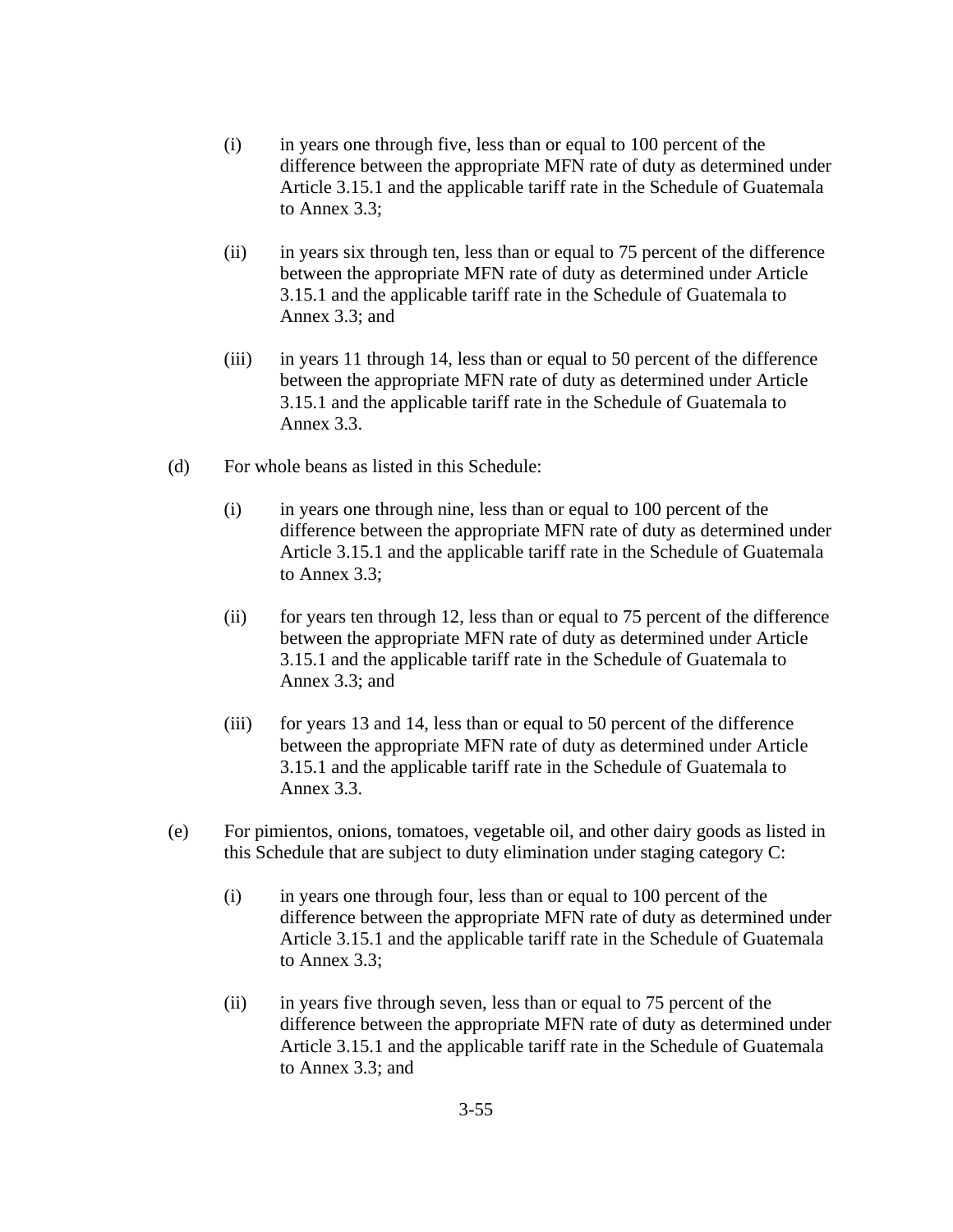(iii) in years eight and nine, less than or equal to 50 percent of the difference between the appropriate MFN rate of duty as determined under Article 3.15.1 and the applicable tariff rate in the Schedule of Guatemala to Annex 3.3.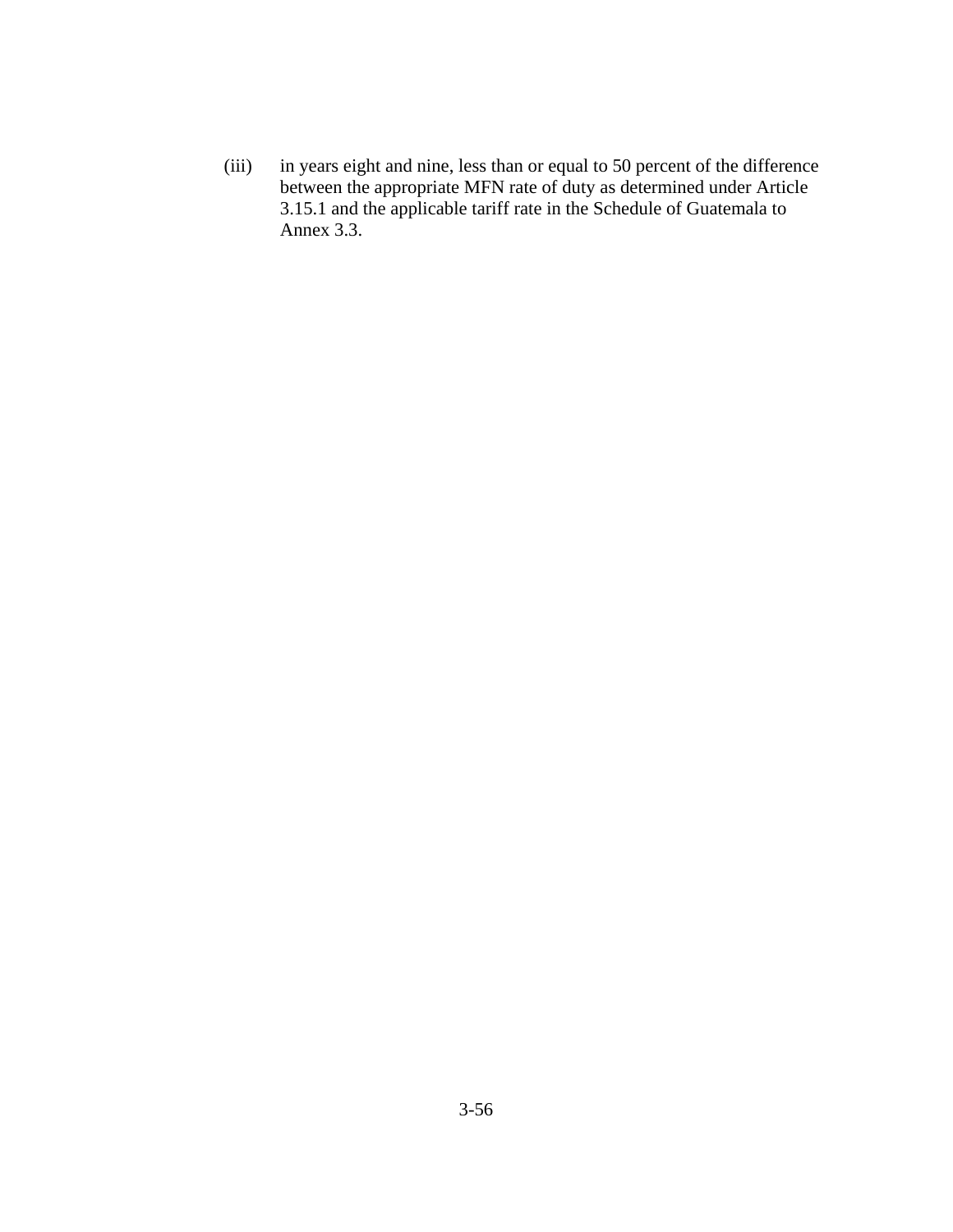## **Schedule of Honduras**

## *Subject Goods and Trigger Levels*

1. For purposes of paragraphs 1 and 2 of Article 3.15, United States goods that may be subject to an agricultural safeguard measure and the trigger level for each such good are set out below:

| Good                               | <b>Tariff Classification</b>                                                         | <b>Trigger Level</b> | <b>Annual</b><br><b>Trigger</b> |
|------------------------------------|--------------------------------------------------------------------------------------|----------------------|---------------------------------|
|                                    |                                                                                      |                      | Growth<br>Rate                  |
| Pork                               | 02031100, 02031200, 02031900,                                                        | 130% of TRQ          |                                 |
| Chicken Leg<br>Quarters            | 02032100, 02032200, 02032900<br>02071399, 02071499, 16023200                         | 130% of TRQ          |                                 |
| <b>Liquid Dairy</b>                | 04011000, 04012000, 04013000                                                         | 50 MT                | 10%                             |
| <b>Milk Powder</b>                 | 04021000, 04022111, 04022112,<br>04022121, 04022122, 04022900                        | 130% of TRQ          |                                 |
| <b>Butter</b>                      | 04051000 04052000, 04059090                                                          | 130% of TRQ          |                                 |
| Cheese                             | 04061000, 04062090, 04063000,<br>04069010, 04069020, 04069090                        | 130% of TRQ          |                                 |
| <b>Ice Cream</b>                   | 21050000                                                                             | 130% of TRQ          |                                 |
| <b>Other Dairy</b><br>Products     | 22029090                                                                             | 130% of TRQ          |                                 |
| Rough rice                         | 10061090                                                                             | 110% of TRQ          |                                 |
| Milled rice                        | 10061020, 10063010, 10063090,<br>10064010, 10064090                                  | 110% of TRQ          |                                 |
| Onions                             | 07031011, 07031012                                                                   | 480 MT               | 10%                             |
| <b>Wheat Flour</b>                 | 11010000                                                                             | 210 MT               | 10%                             |
| Vegetable Oil                      | 15079000, 15121900, 15122900,<br>15152900, 15162090, 15171000,<br>15179010, 15179090 | 3,500 MT             | 5%                              |
| <b>Processed Meat</b>              | 16010090                                                                             | 140 MT               | 10%                             |
| <b>High Fructose</b><br>Corn Syrup | 17023020, 17024000, 17026000                                                         | 214 MT               | 10%                             |

# *Additional Import Duty*

2. For purposes of paragraph 3 of Article 3.15, the additional import duty shall be: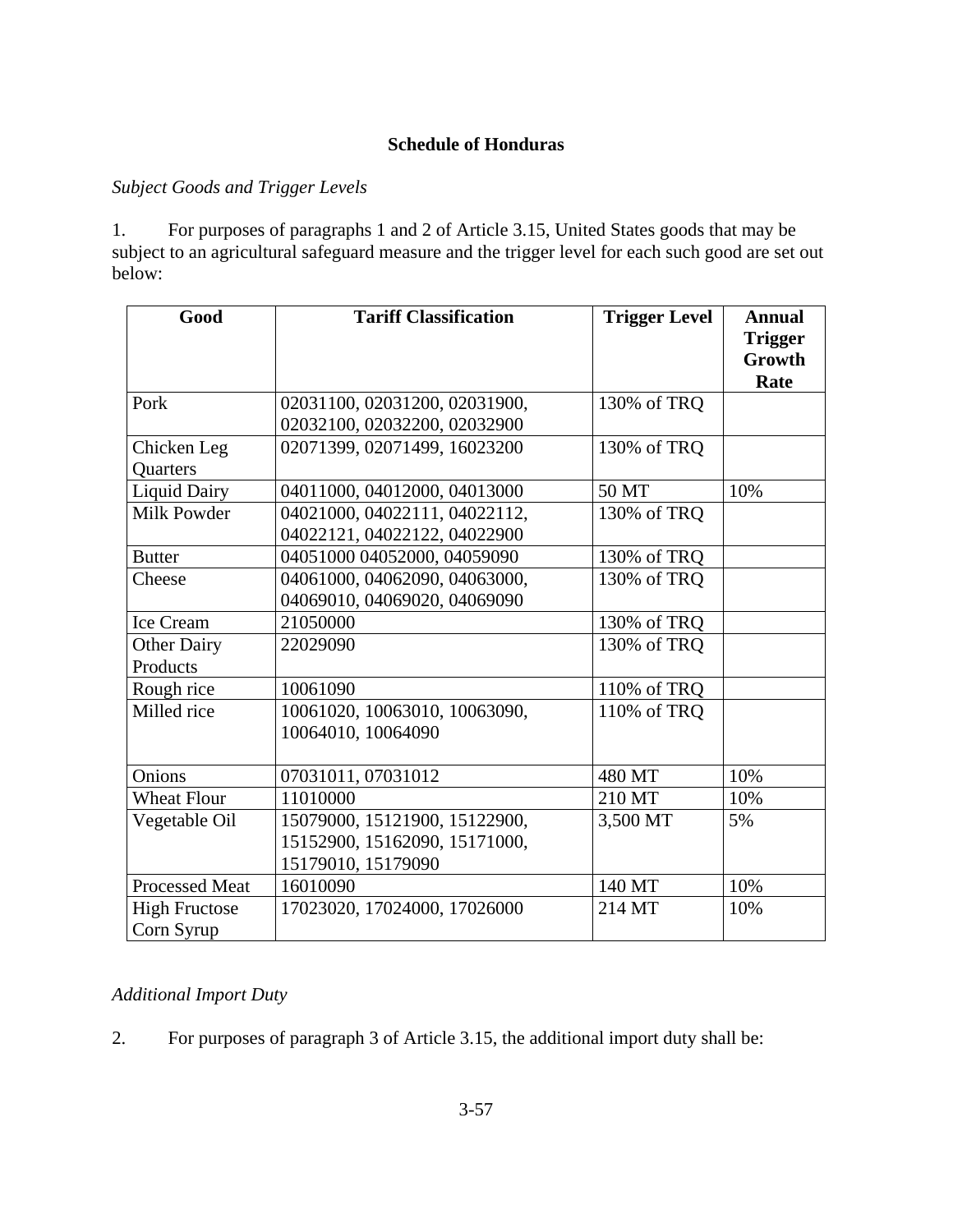- (a) For pork as listed in this Schedule:
	- (i) in years one through nine, less than or equal to 100 percent of the difference between the appropriate MFN rate of duty as determined under Article 3.15.1 and the applicable tariff rate in the Schedule of Honduras to Annex 3.3;
	- (ii) in years ten through 12, less than or equal to 75 percent of the difference between the appropriate MFN rate of duty as determined under Article 3.15.1 and the applicable tariff rate in the Schedule of Honduras to Annex 3.3; and
	- (iii) in years 13 and 14, less than or equal to 50 percent of the difference between the appropriate MFN rate of duty as determined under Article 3.15.1 and the applicable tariff rate in the Schedule of Honduras to Annex 3.3.
- (b) For chicken leg quarters, rough rice, and milled rice as listed in this Schedule:
	- (i) in years one through 13, less than or equal to 100 percent of the difference between the appropriate MFN rate of duty as determined under Article 3.15.1 and the applicable tariff rate in the Schedule of Honduras to Annex 3.3;
	- (ii) in years 14 and 15, less than or equal to 75 percent of the difference between the appropriate MFN rate of duty as determined under Article 3.15.1 and the applicable tariff rate in the Schedule of Honduras to Annex 3.3; and
	- (iii) in years 16 and 17, less than or equal to 50 percent of the difference between the appropriate MFN rate of duty as determined under Article 3.15.1 and the applicable tariff rate in the Schedule of Honduras to Annex 3.3.
- (c) For liquid dairy, milk powder, butter, cheese, other dairy goods, and ice cream as listed in this Schedule:
	- (i) in years one through 14, less than or equal to 100 percent of the difference between the appropriate MFN rate of duty as determined under Article 3.15.1 and the applicable tariff rate in the Schedule of Honduras to Annex 3.3;
	- (ii) in years 15 through 17, less than or equal to 75 percent of the difference between the appropriate MFN rate of duty as determined under Article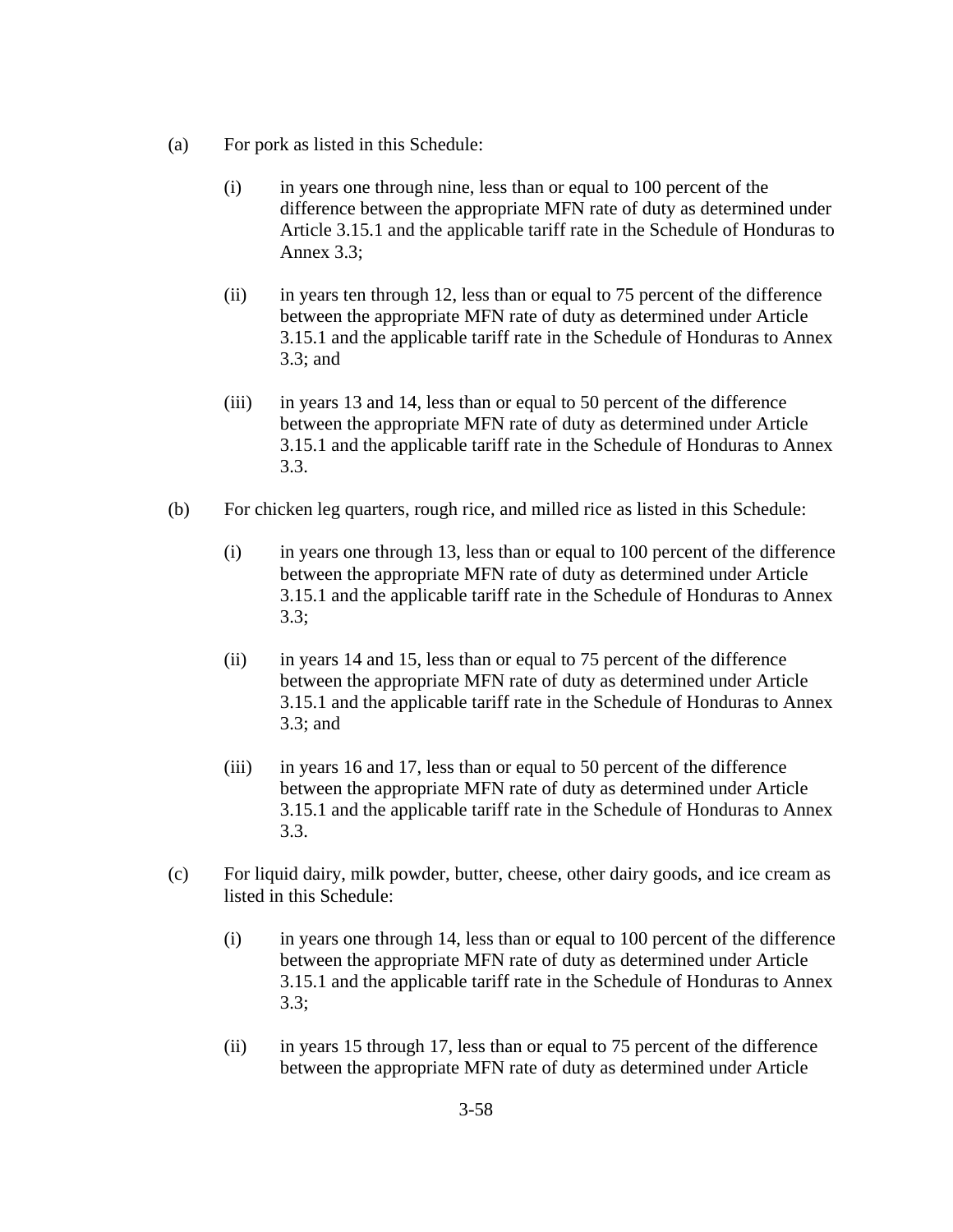3.15.1 and the applicable tariff rate in the Schedule of Honduras to Annex 3.3; and

- (iii) in years 18 and 19, less than or equal to 50 percent of the difference between the appropriate MFN rate of duty as determined under Article 3.15.1 and the applicable tariff rate in the Schedule of Honduras to Annex 3.3.
- (d) For onions, wheat flour, vegetable oil, processed meat, and high fructose corn syrup goods as listed in this Schedule:
	- (i) in years one through five, less than or equal to 100 percent of the difference between the appropriate MFN rate of duty as determined under Article 3.15.1 and the applicable tariff rate in the Schedule of Honduras to Annex 3.3;
	- (ii) in years six through ten, less than or equal to 75 percent of the difference between the appropriate MFN rate of duty as determined under Article 3.15.1 and the applicable tariff rate in the Schedule of Honduras to Annex 3.3; and
	- (iii) in years 11 through 14, less than or equal to 50 percent of the difference between the appropriate MFN rate of duty as determined under Article 3.15.1 and the applicable tariff rate in the Schedule of Honduras to Annex 3.3.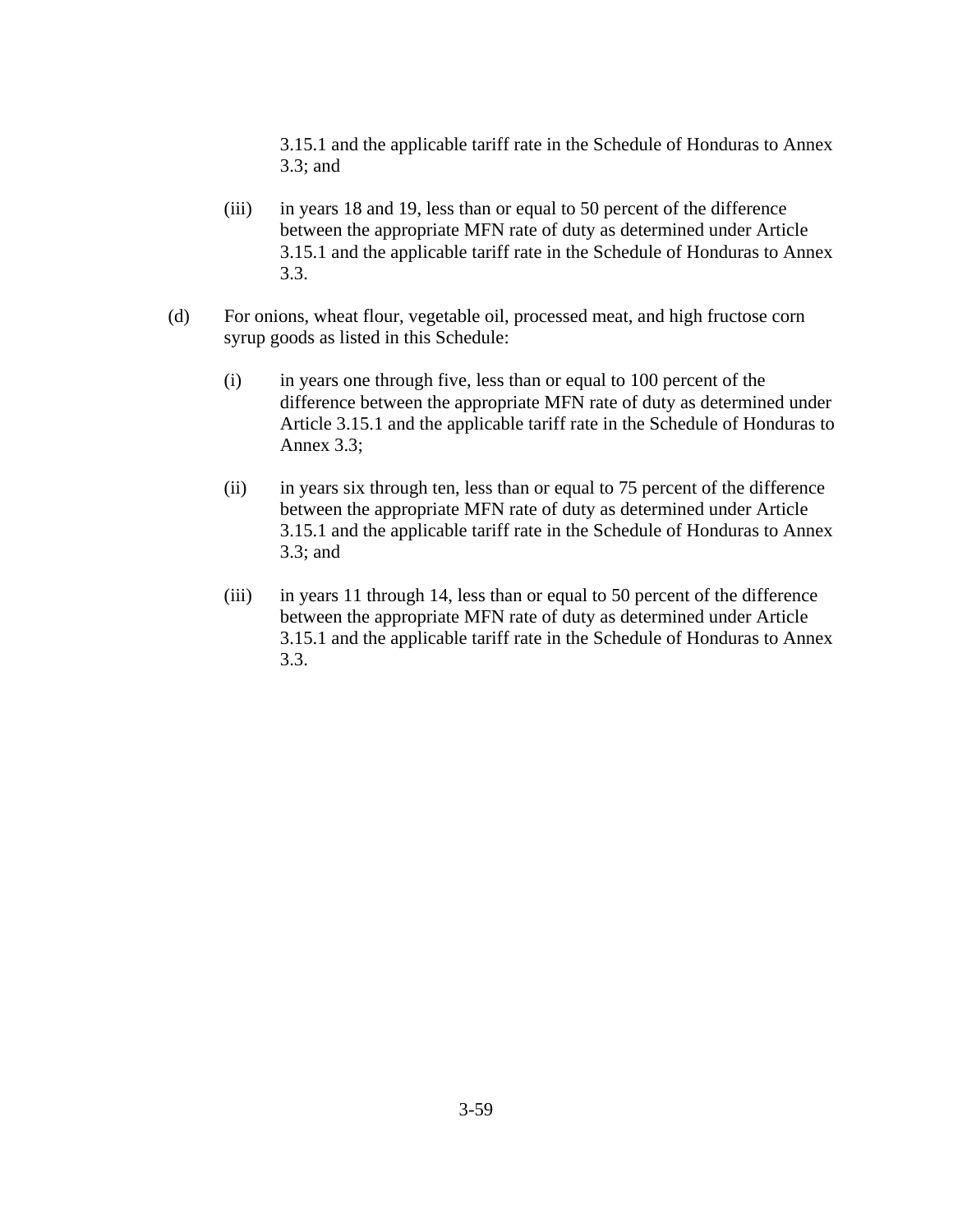## **Schedule of Nicaragua**

## *Subject Goods and Trigger Levels*

1. For purposes of paragraphs 1 and 2 of Article 3.15, United States goods that may be subject to an agricultural safeguard measure and the trigger level for each such good are set out below:

| Good                 | <b>Tariff Classification</b>           | <b>Trigger Level</b> | <b>Annual</b>                    |
|----------------------|----------------------------------------|----------------------|----------------------------------|
|                      |                                        |                      | <b>Trigger</b><br>Growth<br>Rate |
| Beef                 | 02011000, 02012000, 02013000,          | 300 MT               | 10%                              |
|                      | 02021000, 02022000, 02023000           |                      |                                  |
| Chicken Leg          | 02071399, 02071499, 16023200           | 130% of TRQ          |                                  |
| <b>Quarters</b>      |                                        |                      |                                  |
| <b>Liquid Dairy</b>  | 0401100011, 0401100019, 0401100020,    | 50 MT                | 10%                              |
|                      | 0401200011, 0401200019, 0401200020,    |                      |                                  |
|                      | 0401300011, 0401300019, 0401300020     |                      |                                  |
| Milk Powder          | 04021000, 04022111, 04022112,          | 130% of TRQ          |                                  |
|                      | 04022121, 04022122, 04022900           |                      |                                  |
| <b>Butter</b>        | 04051000, 04052000                     | 130% of TRQ          |                                  |
| Cheese               | 04061000, 04062090, 04063000,          | 130% of TRQ          |                                  |
|                      | 04064000, 04069010, 04069020, 04069090 |                      |                                  |
| Ice Cream            | 21050000                               | 130% of TRQ          |                                  |
| <b>Other Dairy</b>   | 1901909091, 1901909099, 22029090       | 130% of TRQ          |                                  |
| Products             |                                        |                      |                                  |
| Onions               | 07031011, 07031012                     | 450 MT               | 10%                              |
| Beans                | 07133200                               | 700 MT               | 10%                              |
| Yellow corn          | 10059020                               | 115% of TRQ          |                                  |
| Rough rice           | 10061090                               | 110% of TRQ          |                                  |
| Milled rice          | 10062000, 10063010, 10063090, 10064000 | 110% of TRQ          |                                  |
| Sorghum              | 10070090                               | 1,000 MT             | 10%                              |
| <b>High Fructose</b> | 17023020, 17024000, 17025000, 17026000 | 75 MT                | 10%                              |
| Corn Syrup           |                                        |                      |                                  |

# *Additional Import Duty*

2. For purposes of paragraph 3 of Article 3.15, the additional import duty shall be: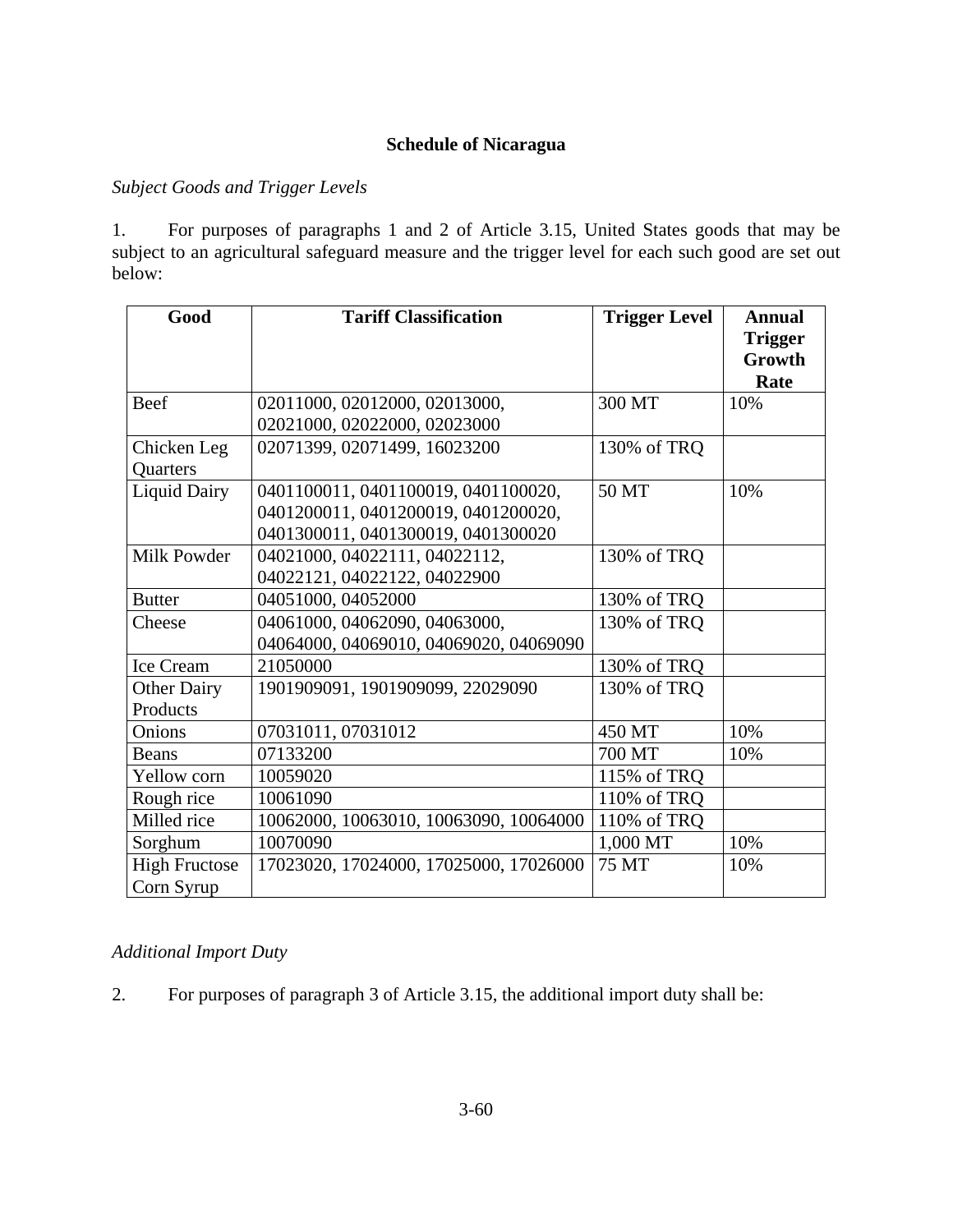- (a) For beef other than prime and choice beef as listed in this Schedule:
	- (i) in years one through seven, less than or equal to 100 percent of the difference between the appropriate MFN rate of duty as determined under Article 3.15.1 and the applicable tariff rate in the Schedule of Nicaragua to Annex 3.3;
	- (ii) in years eight through 11, less than or equal to 75 percent of the difference between the appropriate MFN rate of duty as determined under Article 3.15.1 and the applicable tariff rate in the Schedule of Nicaragua to Annex 3.3; and
	- (iii) in years 12 through 14, less than or equal to 50 percent of the difference between the appropriate MFN rate of duty as determined under Article 3.15.1 and the applicable tariff rate in the Schedule of Nicaragua to Annex 3.3.
- (b) For chicken leg quarters, rough rice, and milled rice as listed in this Schedule:
	- (i) in years one through 13, less than or equal to 100 percent of the difference between the appropriate MFN rate of duty as determined under Article 3.15.1 and the applicable tariff rate in the Schedule of Nicaragua to Annex 3.3;
	- (ii) in years 14 and 15, less than or equal to 75 percent of the difference between the appropriate MFN rate of duty as determined under Article 3.15.1 and the applicable tariff rate in the Schedule of Nicaragua to Annex 3.3; and
	- (iii) in years 16 and 17, less than or equal to 50 percent of the difference between the appropriate MFN rate of duty as determined under Article 3.15.1 and the applicable tariff rate in the Schedule of Nicaragua to Annex 3.3.
- (c) For liquid dairy, milk powder, butter, cheese, other dairy goods, and ice cream as listed in this Schedule:
	- (i) in years one through 14, less than or equal to 100 percent of the difference between the appropriate MFN rate of duty as determined under Article 3.15.1 and the applicable tariff rate in the Schedule of Nicaragua to Annex 3.3;
	- (ii) in years 15 through 17, less than or equal to 75 percent of the difference between the appropriate MFN rate of duty as determined under Article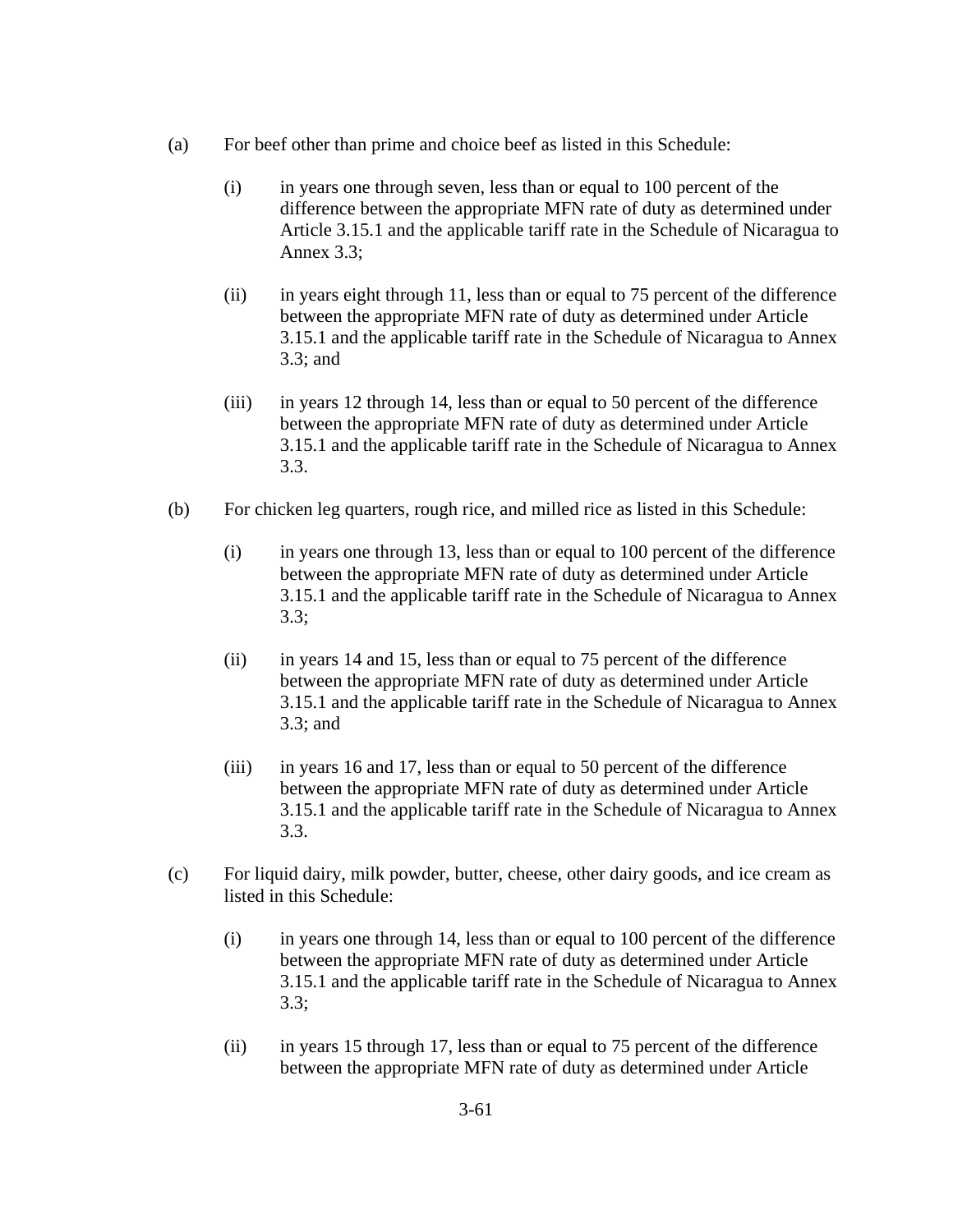3.15.1 and the applicable tariff rate in the Schedule of Nicaragua to Annex 3.3; and

- (iii) in years 18 and 19, less than or equal to 50 percent of the difference between the appropriate MFN rate of duty as determined under Article 3.15.1 and the applicable tariff rate in the Schedule of Nicaragua to Annex 3.3.
- (d) For onions, beans, and high fructose corn syrup goods as listed in this Schedule:
	- (i) in years one through five, less than or equal to 100 percent of the difference between the appropriate MFN rate of duty as determined under Article 3.15.1 and the applicable tariff rate in the Schedule of Nicaragua to Annex 3.3;
	- (ii) in years six through ten, less than or equal to 75 percent of the difference between the appropriate MFN rate of duty as determined under Article 3.15.1 and the applicable tariff rate in the Schedule of Nicaragua to Annex 3.3; and
	- (iii) in years 11 through 14, less than or equal to 50 percent of the difference between the appropriate MFN rate of duty as determined under Article 3.15.1 and the applicable tariff rate in the Schedule of Nicaragua to Annex 3.3.
- (e) For yellow corn and sorghum as listed in this Schedule:
	- (i) in years one through nine, less than or equal to 100 percent of the difference between the appropriate MFN rate of duty as determined under Article 3.15.1 and the applicable tariff rate in the Schedule of Nicaragua to Annex 3.3;
	- (ii) in years ten through 12, less than or equal to 75 percent of the difference between the appropriate MFN rate of duty as determined under Article 3.15.1 and the applicable tariff rate in the Schedule of Nicaragua to Annex 3.3; and
	- (iii) in years 13 and 14, less than or equal to 50 percent of the difference between the appropriate MFN rate of duty as determined under Article 3.15.1 and the applicable tariff rate in the Schedule of Nicaragua to Annex 3.3.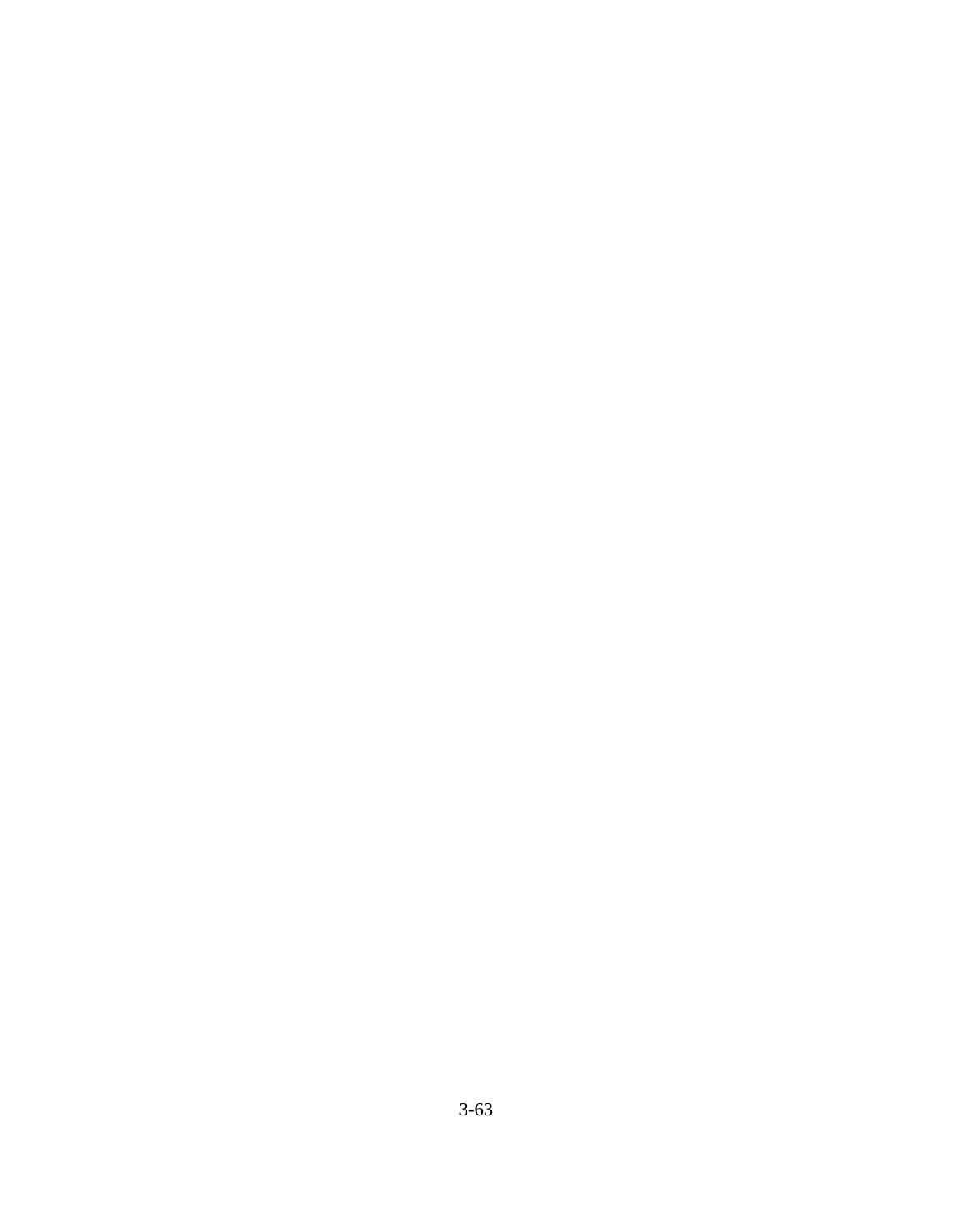### **Schedule of the United States**

## *Subject Goods and Trigger Levels*

 $\overline{a}$ 

1. For purposes of paragraphs 1 and 2 of Article 3.15, Central America or Dominican Republic goods that may be subject to an agricultural safeguard measure and the trigger level for each such good are set out below: $^{22}$ 

| Good             | <b>Tariff Classification</b>            | <b>Trigger Level</b> |
|------------------|-----------------------------------------|----------------------|
| Cheese           | 04061008, 04061018, 04061028, 04061038, | 130% of TRO          |
|                  | 04061048, 04061058, 04061068, 04061078, |                      |
|                  | 04061088, 04062028, 04062033, 04062039, |                      |
|                  | 04062048, 04062053, 04062063, 04062067, |                      |
|                  | 04062071, 04062075, 04062079, 04062083, |                      |
|                  | 04062087, 04062091, 04063018, 04063028, |                      |
|                  | 04063038, 04063048, 04063053, 04063063, |                      |
|                  | 04063067, 04063071, 04063075, 04063079, |                      |
|                  | 04063083, 04063087, 04063091, 04064070, |                      |
|                  | 04069012, 04069018, 04069032, 04069037, |                      |
|                  | 04069042, 04069048, 04069054, 04069068, |                      |
|                  | 04069074, 04069078, 04069084, 04069088, |                      |
|                  | 04069092, 04069094, 04069097 19019036   |                      |
| Butter           | 04013075, 04022190, 04039065, 04039078, | 130% of TRQ          |
|                  | 04051020, 04052030, 04059020, 21069026, |                      |
|                  | 21069036                                |                      |
| <b>Ice Cream</b> | 21050020                                | 130% of TRQ          |
| Fluid Fresh      | 04013025, 04039016                      | 130% of TRQ          |
| and Sour         |                                         |                      |
| Cream            |                                         |                      |
| Other Dairy      | 04022950, 04029170, 04029190, 04029945, | 130% of TRQ          |
|                  | 04029955, 04029990, 04031050, 04039095, |                      |
|                  | 04041015, 04049050, 04052070, 15179060, |                      |
|                  | 17049058, 18062026, 18062028, 18062036, |                      |
|                  | 18062038, 18062082, 18062083, 18062087, |                      |
|                  | 18062089, 18063206, 18063208, 18063216, |                      |
|                  | 18063218, 18063270, 18063280, 18069008, |                      |
|                  | 18069010, 18069018, 18069020, 18069028, |                      |
|                  | 18069030, 19011030, 19011040, 19011075, |                      |
|                  | 19011085, 19012015, 19012050, 19019043, |                      |
|                  | 19019047, 21050040, 21069009, 21069066, |                      |
|                  | 21069087, 22029028                      |                      |

<sup>&</sup>lt;sup>22</sup> For purposes of determining the country-specific application of agricultural safeguard measures, the United States shall apply the non-preferential rules of origin that it applies in the normal course of trade.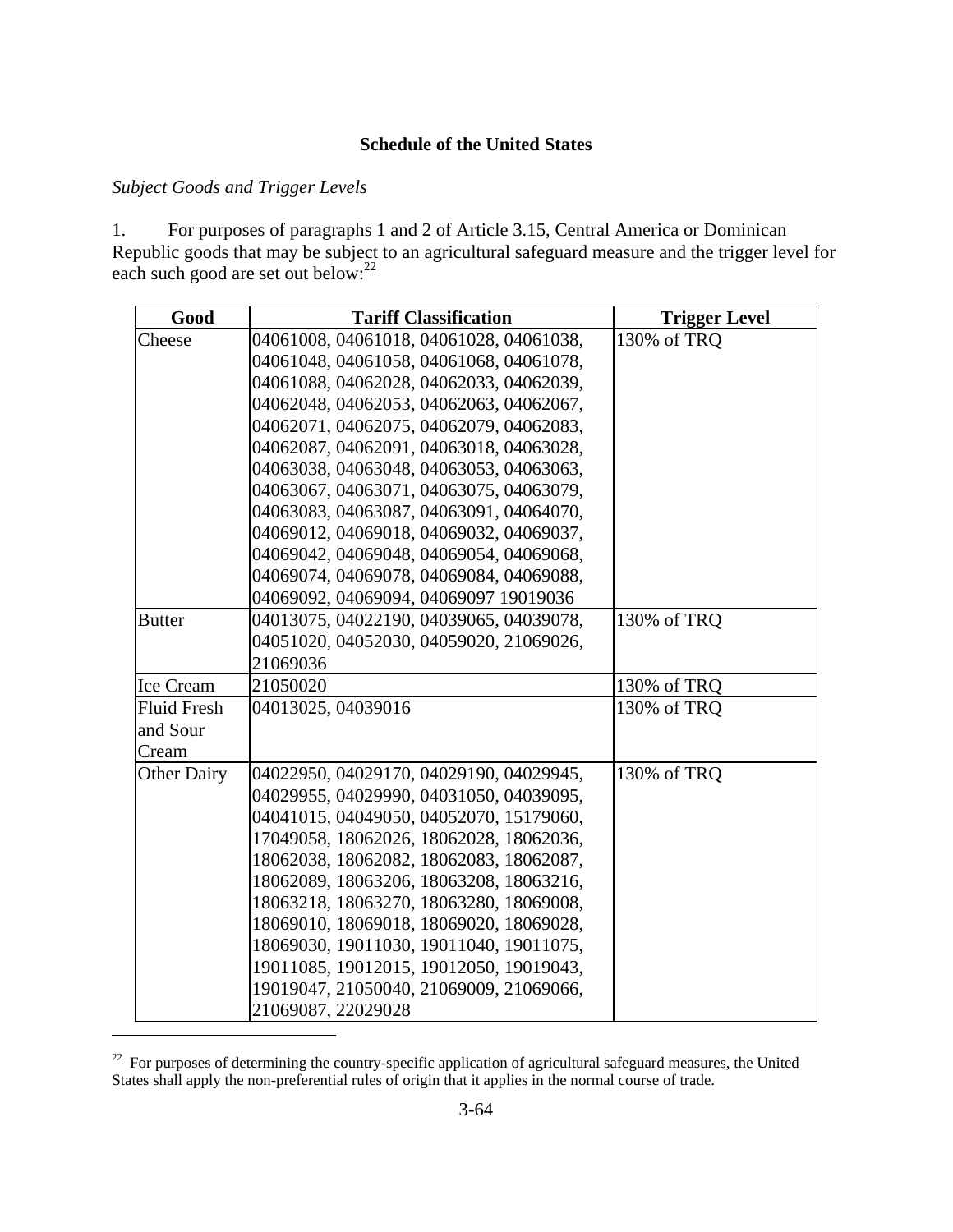| Good                   | <b>Tariff Classification</b>           | <b>Trigger Level</b> |
|------------------------|----------------------------------------|----------------------|
| Peanut Butter 20081115 |                                        | 130% of TRQ          |
| Peanuts                | 12021080, 12022080, 20081135, 20081160 | 130% of TRQ          |

### *Additional Import Duty*

- 2. For purposes of paragraph 3 of Article 3.15, the additional import duty shall be:
	- (a) For cheese, butter, ice cream, fluid fresh and sour cream, and other dairy goods as listed in this Schedule:
		- (i) in years one through 14, less than or equal to 100 percent of the difference between the appropriate MFN rate of duty as determined under Article 3.15.1 and the applicable tariff rate in the Schedule of the United States to Annex 3.3;
		- (ii) in years 15 through 17, less than or equal to 75 percent of the difference between the appropriate MFN rate of duty as determined under Article 3.15.1 and the applicable tariff rate in the Schedule of the United States to Annex 3.3; and
		- (iii) in years 18 and 19, less than or equal to 50 percent of the difference between the appropriate MFN rate of duty as determined under Article 3.15.1 and the applicable tariff rate in the Schedule of the United States to Annex 3.3.
	- (b) For peanuts and peanut butter goods as listed in this Schedule:
		- (i) in years one through five, less than or equal to 100 percent of the difference between the appropriate MFN rate of duty as determined under Article 3.15.1 and the applicable tariff rate in the Schedule of the United States to Annex 3.3;
		- (ii) in years six through ten, less than or equal to 75 percent of the difference between the appropriate MFN rate of duty as determined under Article 3.15.1 and the applicable tariff rate in the Schedule of the United States to Annex 3.3; and
		- (iii) in years 11 through 14, less than or equal to 50 percent of the difference between the appropriate MFN rate of duty as determined under Article 3.15.1 and the applicable tariff rate in the Schedule of the United States to Annex 3.3.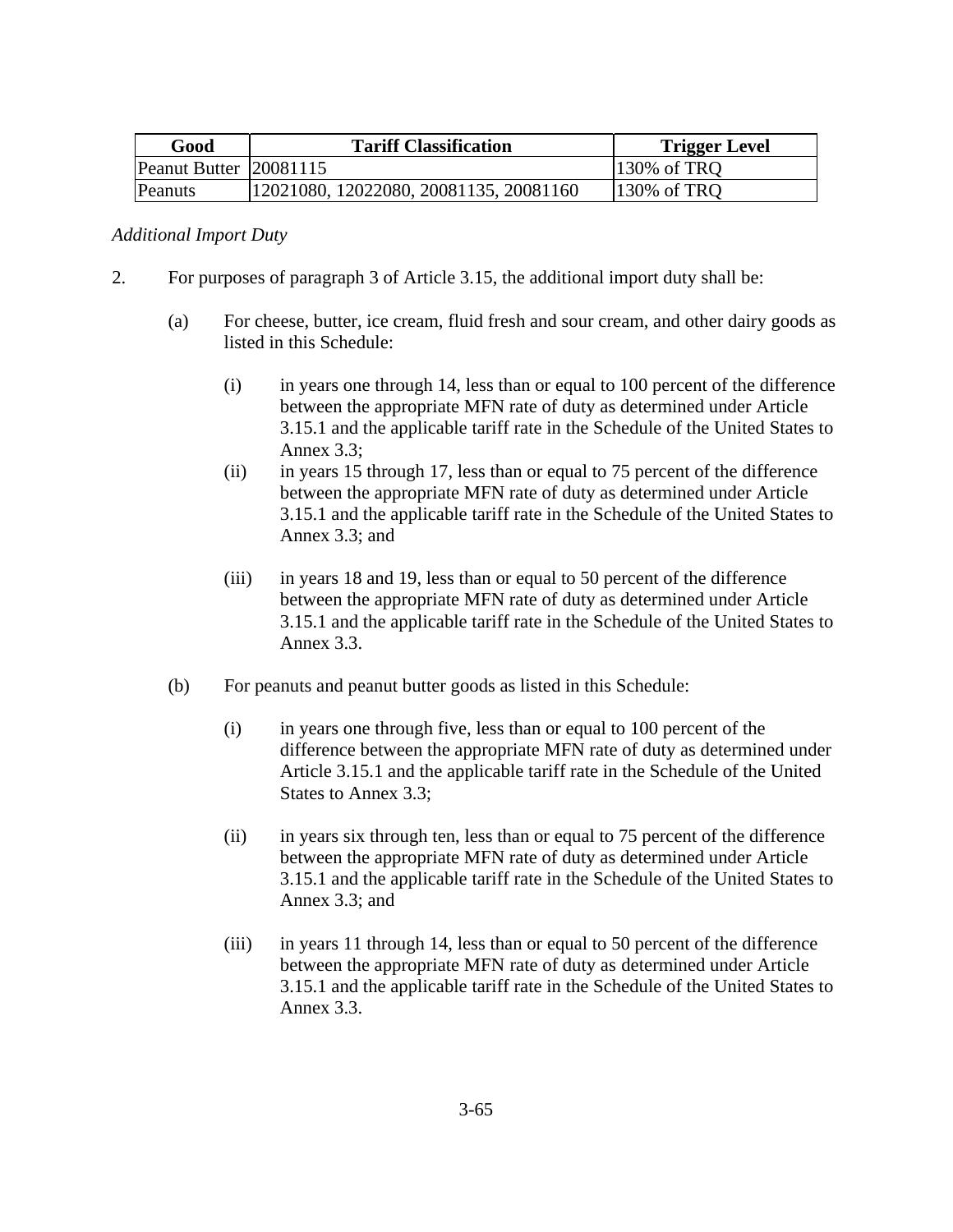### **Annex 3.22**

### **Elimination of Existing Quantitative Restrictions**

1. For Costa Rica:

| Cotton and man-made fiber shirts, for men and boys |
|----------------------------------------------------|
| Cotton and man-made fiber skirts                   |
| Cotton trousers, breeches, and shorts              |
| Wool suits, for men and boys                       |
| Wool trousers, for men and boys                    |
|                                                    |

2. For the Dominican Republic:

| Category 338/638:    | Knit fabric, cotton, and man-made fiber shirts, for men and boys    |
|----------------------|---------------------------------------------------------------------|
| Category 339/639:    | Knit fabric, cotton, and man-made fiber shirts, for women and girls |
| Category 340/640:    | Cotton and man-made fiber shirts, for men and boys                  |
| Category 342/642:    | Cotton and man-made fiber skirts                                    |
| Category 347/348:    | Cotton trousers, breeches, and shorts                               |
| Category $351/651$ : | Cotton and man-made fiber nightwear                                 |
| Category 433:        | Wool suits, for men and boys                                        |
| Category 442:        | Wool skirts                                                         |
| Category 443:        | Wool suits, for men and boys                                        |
| Category 444:        | Wool suits, for women and girls                                     |
| Category 448:        | Wool trousers, for women and girls                                  |
| Category 633:        | Man-made fiber suits, for men and boys                              |
| Category 647/648:    | Man-made fiber trousers, breeches, and shorts                       |

3. For El Salvador:

Category 340/640: Cotton and man-made fiber shirts, for men and boys

4. For Guatemala:

| Category $340/640$ : | Cotton and man-made fiber shirts, for men and boys |
|----------------------|----------------------------------------------------|
| Category 347/348:    | Cotton trousers, breeches, and shorts              |
| Category $351/651$ : | Cotton and man-made fiber nightwear                |
| Category 443:        | Wool suits, for men and boys                       |
| Category 448:        | Wool trousers, for women and girls                 |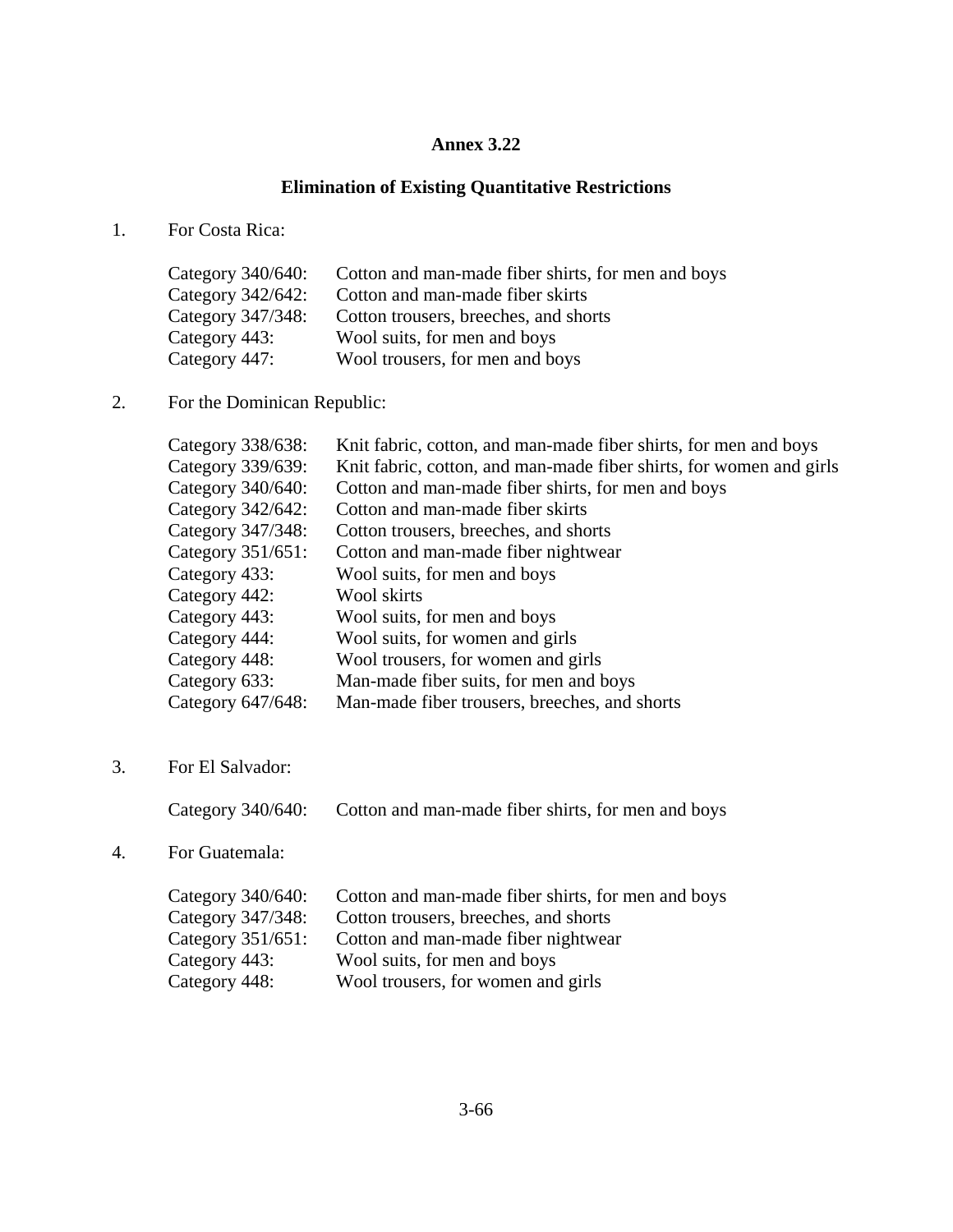# **Annex 3.25**

# **Short Supply List**

| $\overline{1}$                                                                            | Velveteen fabrics classified in subheading 5801.23.                                    |  |  |  |  |  |
|-------------------------------------------------------------------------------------------|----------------------------------------------------------------------------------------|--|--|--|--|--|
| $\overline{2}$                                                                            | Corduroy fabrics classified in subheading 5801.22, containing 85 percent or more by    |  |  |  |  |  |
|                                                                                           | weight of cotton and containing more than 7.5 wales per centimeter.                    |  |  |  |  |  |
| 3                                                                                         | Fabrics classified in subheading 5111.11 or 5111.19, if hand-woven, with a loom        |  |  |  |  |  |
|                                                                                           | width of less than 76 centimeter, woven in the United Kingdom in accordance with       |  |  |  |  |  |
|                                                                                           | the rules and regulations of the Harris Tweed Association, Ltd., and so certified by   |  |  |  |  |  |
|                                                                                           | the Association.                                                                       |  |  |  |  |  |
| $\overline{4}$                                                                            | Fabrics classified in subheading 5112.30, weighing not more than 340 grams per         |  |  |  |  |  |
|                                                                                           | square meter, containing wool, not less than 20 percent by weight of fine animal hair  |  |  |  |  |  |
|                                                                                           | and not less than 15 percent by weight of man-made staple fibers.                      |  |  |  |  |  |
| 5<br>Batiste fabrics classified in subheading 5513.11 or 5513.21, of square construction, |                                                                                        |  |  |  |  |  |
|                                                                                           | of single yarns exceeding 76 metric count, containing between 60 and 70 warp ends      |  |  |  |  |  |
|                                                                                           | and filling picks per square centimeter, of a weight not exceeding 110 grams per       |  |  |  |  |  |
|                                                                                           | square meter.                                                                          |  |  |  |  |  |
| 6                                                                                         | Fabrics classified in subheading 5208.21, 5208.22, 5208.29, 5208.31, 5208.32,          |  |  |  |  |  |
|                                                                                           | 5208.39, 5208.41, 5208.42, 5208.49, 5208.51, 5208.52, or 5208.59, of average yarn      |  |  |  |  |  |
|                                                                                           | number exceeding 135 metric.                                                           |  |  |  |  |  |
| $\tau$                                                                                    | Fabrics classified in subheading 5513.11 or 5513.21, not of square construction,       |  |  |  |  |  |
|                                                                                           | containing more than 70 warp ends and filling picks per square centimeter, of          |  |  |  |  |  |
|                                                                                           | average yarn number exceeding 70 metric.                                               |  |  |  |  |  |
| 8                                                                                         | Fabrics classified in subheading 5210.21 or 5210.31, not of square construction,       |  |  |  |  |  |
|                                                                                           | containing more than 70 warp ends and filling picks per square centimeter, of          |  |  |  |  |  |
|                                                                                           | average yarn number exceeding 70 metric.                                               |  |  |  |  |  |
| 9                                                                                         | Fabrics classified in subheading 5208.22 or 5208.32, not of square construction,       |  |  |  |  |  |
|                                                                                           | containing more than 75 warp ends and filling picks per square centimeter, of          |  |  |  |  |  |
|                                                                                           | average yarn number exceeding 65 metric.                                               |  |  |  |  |  |
| 10                                                                                        | Fabrics classified in subheading 5407.81, 5407.82, or 5407.83, weighing less than      |  |  |  |  |  |
|                                                                                           | 170 grams per square meter, having a dobby weave created by a dobby attachment.        |  |  |  |  |  |
| 11                                                                                        | Fabrics classified in subheading 5208.42 or 5208.49, not of square construction,       |  |  |  |  |  |
|                                                                                           | containing more than 85 warp ends and filling picks per square centimeter, of          |  |  |  |  |  |
|                                                                                           | average yarn number exceeding 85 metric.                                               |  |  |  |  |  |
| 12                                                                                        | Fabrics classified in subheading 5208.51, of square construction, containing more      |  |  |  |  |  |
|                                                                                           | than 75 warp ends and filling picks per square centimeter, made with single yarns, of  |  |  |  |  |  |
|                                                                                           | average yarn number equal to or exceeding 95 metric.                                   |  |  |  |  |  |
| 13                                                                                        | Fabrics classified in subheading 5208.41, of square construction, with a gingham       |  |  |  |  |  |
|                                                                                           | pattern, containing more than 85 warp ends and filling picks per square centimeter,    |  |  |  |  |  |
|                                                                                           | made with single yarns, of average yarn number equal to or exceeding 95 metric,        |  |  |  |  |  |
|                                                                                           | and characterized by a check effect produced by the variation in color of the yarns in |  |  |  |  |  |
|                                                                                           | the warp and filling.                                                                  |  |  |  |  |  |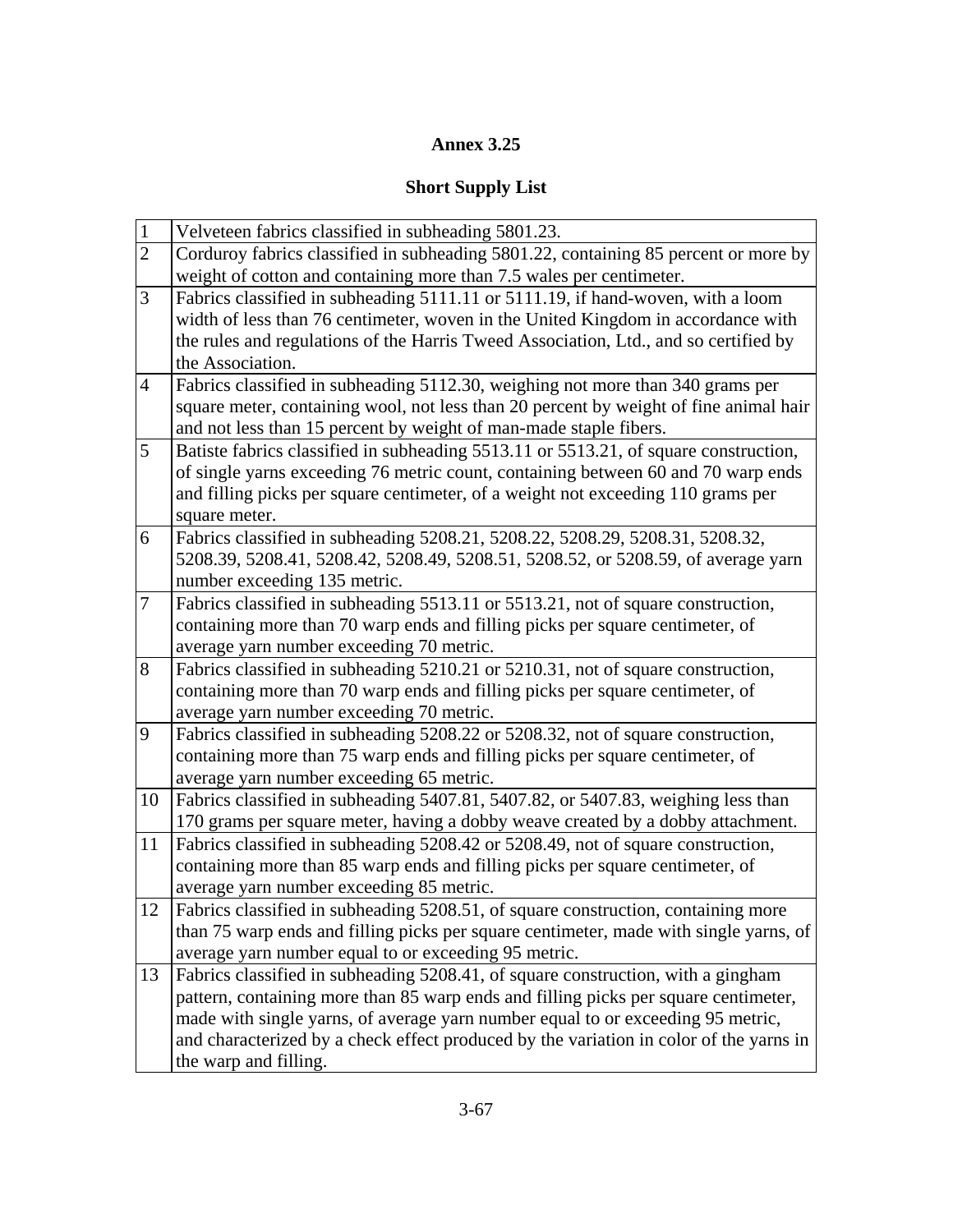| 14 | Fabrics classified in subheading 5208.41, with the warp colored with vegetable dyes,    |  |  |  |  |
|----|-----------------------------------------------------------------------------------------|--|--|--|--|
|    | and the filling yarns white or colored with vegetable dyes, of average yarn number      |  |  |  |  |
|    | exceeding 65 metric.                                                                    |  |  |  |  |
| 15 | Circular knit fabric, wholly of cotton yarns, exceeding 100 metric number per single    |  |  |  |  |
|    | yarn, classified in tariff item 6006.21.aa, 6006.22.aa, 6006.23.aa, or 6006.24.aa.      |  |  |  |  |
| 16 | 100% polyester crushed panne velour fabric of circular knit construction classified in  |  |  |  |  |
|    | tariff item 6001.92.aa.                                                                 |  |  |  |  |
| 17 | Viscose rayon yarns classified in subheading 5403.31 or 5403.32.                        |  |  |  |  |
| 18 | Yarn of combed cashmere, combed cashmere blends, or combed camel hair                   |  |  |  |  |
|    | classified in tariff item 5108.20.aa.                                                   |  |  |  |  |
| 19 | Two elastomeric fabrics used in waistbands, classified in tariff item 5903.90.bb: (1)   |  |  |  |  |
|    | a knitted outer-fusible material with a fold line that is knitted into the fabric. The  |  |  |  |  |
|    | fabric is a 45 millimeter wide base substrate, knitted in narrow width, synthetic fiber |  |  |  |  |
|    | based (made of 49% polyester/43% elastomeric filament/8% nylon with a weight of         |  |  |  |  |
|    | 4.4 ounces, a 110/110 stretch, and a dull yarn), stretch elastomeric material with an   |  |  |  |  |
|    | adhesive (thermoplastic resin) coating. The 45 millimeter width is divided as           |  |  |  |  |
|    | follows: 34 millimeter solid, followed by a 3 millimeter seam allowing it to fold       |  |  |  |  |
|    | over, followed by 8 millimeter of solid; (2) a knitted inner-fusible material with an   |  |  |  |  |
|    | adhesive (thermoplastic resin) coating that is applied after going through a finishing  |  |  |  |  |
|    | process to remove all shrinkage from the product. The fabric is a 40 millimeter         |  |  |  |  |
|    | synthetic fiber based, stretch elastomeric fusible consisting of 80% nylon type 6 and   |  |  |  |  |
|    | 20% elastomeric filament with a weight of 4.4 ounces, a 110/110 stretch, and a dull     |  |  |  |  |
|    | yarn.                                                                                   |  |  |  |  |
| 20 | Fabrics classified in subheading 5210.21 or 5210.31, not of square construction,        |  |  |  |  |
|    | containing more than 70 warp ends and filling picks per square centimeter, of           |  |  |  |  |
|    | average yarn number exceeding 135 metric.                                               |  |  |  |  |
| 21 | Fabrics classified in subheading 5208.22 or 5208.32, not of square construction,        |  |  |  |  |
|    | containing more than 75 warp ends and filling picks per square centimeter, of           |  |  |  |  |
|    | average yarn number exceeding 135 metric.                                               |  |  |  |  |
| 22 | Fabrics classified in subheading 5407.81, 5407.82, or 5407.83, weighing less than       |  |  |  |  |
|    | 170 grams per square meter, having a dobby weave created by a dobby attachment          |  |  |  |  |
|    | of average yarn number exceeding 135 metric.                                            |  |  |  |  |
| 23 | Cuprammonium rayon filament yarn classified in subheading 5403.39.                      |  |  |  |  |
| 24 | Fabrics classified in subheading 5208.42 or 5208.49, not of square construction,        |  |  |  |  |
|    | containing more than 85 warp ends and filling picks per square centimeter, of           |  |  |  |  |
|    | average yarn number exceeding 85 metric, of average yarn number exceeding 135           |  |  |  |  |
|    | metric if the fabric is Oxford construction.                                            |  |  |  |  |
| 25 | Single ring-spun yarn of yarn numbers 51 and 85 metric, containing 50 percent or        |  |  |  |  |
|    | more, but less than 85 percent, by weight of 0.9 denier or finer micro modal fiber,     |  |  |  |  |
|    | mixed solely with U.S. origin extra long pima cotton, classified in subheading          |  |  |  |  |
|    | 5510.30.                                                                                |  |  |  |  |
| 26 | Tow of viscose rayon classified in heading 55.02.                                       |  |  |  |  |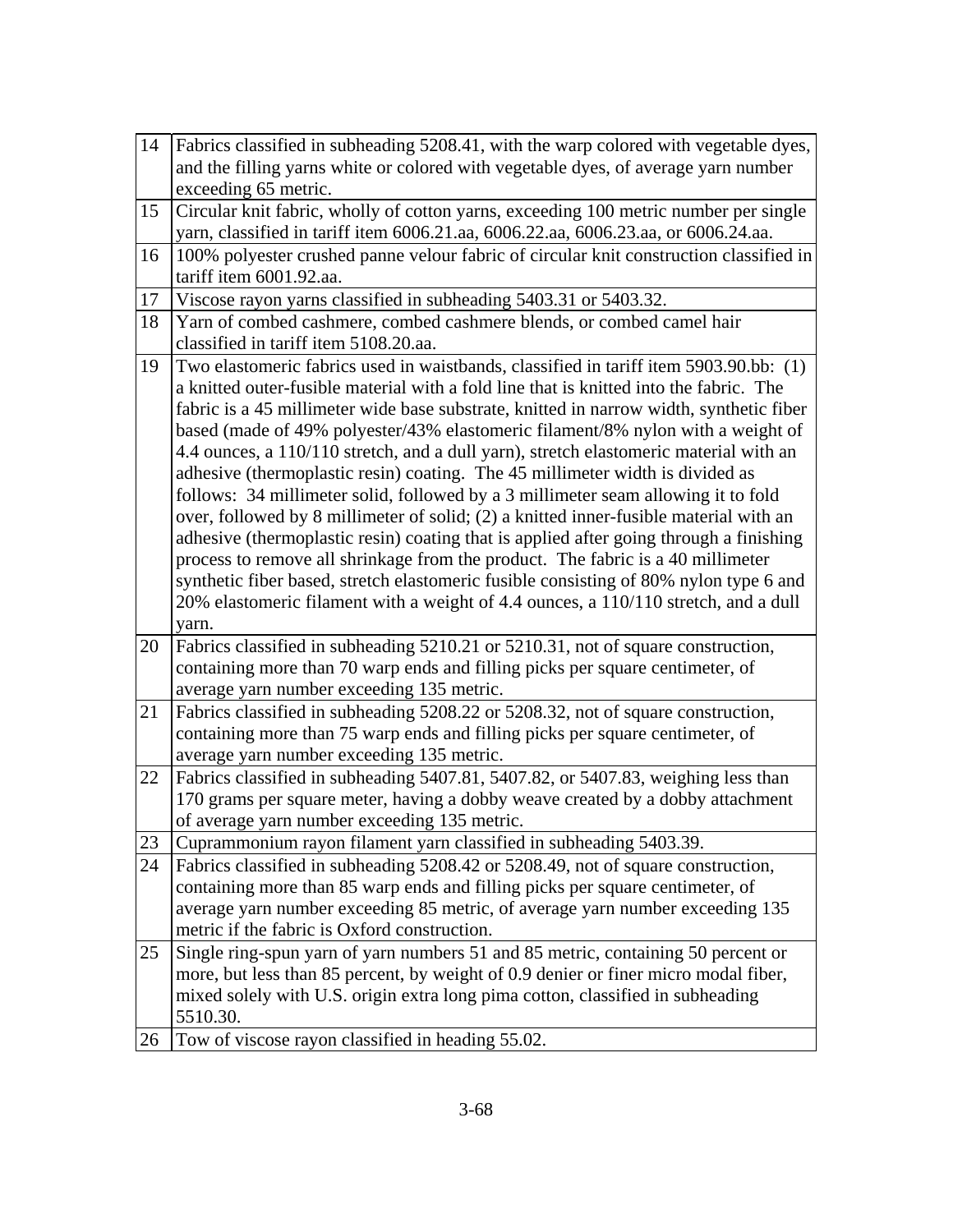| 27 | 100 percent cotton woven flannel fabrics, single ring-spun yarns of different colors, |  |  |  |  |  |
|----|---------------------------------------------------------------------------------------|--|--|--|--|--|
|    | of yarn numbers 21 through 36 metric, classified in tariff item 5208.43.aa, of 2 x 2  |  |  |  |  |  |
|    | twill weave construction, weighing not more than 200 grams per square meter.          |  |  |  |  |  |
| 28 | Fabrics classified in the following tariff items of average yarn number exceeding 93  |  |  |  |  |  |
|    | metric: 5208.21.aa, 5208.22.aa, 5208.29.aa, 5208.31.aa, 5208.32.aa, 5208.39.aa,       |  |  |  |  |  |
|    | 5208.41.aa, 5208.42.aa, 5208.49.aa, 5208.51.aa, 5208.52.aa, 5208.59.aa, 5210.21.aa,   |  |  |  |  |  |
|    | 5210.29.aa, 5210.31.aa, 5210.39.aa, 5210.41.aa, 5210.49.aa, 5210.51.aa, or            |  |  |  |  |  |
|    | 5210.59.aa.                                                                           |  |  |  |  |  |
| 29 | Certain yarns of carded cashmere or of carded camel hair, classified in tariff item   |  |  |  |  |  |
|    | 5108.10.aa, used to produce woven fabrics classified in subheading 5111.11 or         |  |  |  |  |  |
|    | 5111.19.                                                                              |  |  |  |  |  |
| 30 | Acid-dyeable acrylic tow classified in subheading 5501.30, for production of yarn     |  |  |  |  |  |
|    | classified in subheading 5509.31.                                                     |  |  |  |  |  |
| 31 | Untextured flat yarns of nylon classified in tariff item 5402.41.aa. The yarns are    |  |  |  |  |  |
|    | described as: (1) of nylon, 7 denier/5 filament nylon 66 untextured (flat) semi-dull  |  |  |  |  |  |
|    | yarn; multifilament, untwisted or with a twist not exceeding 50 turns/meter; (2) of   |  |  |  |  |  |
|    | nylon, 10 denier/7 filament nylon 66 untextured (flat) semi-dull yarn; multifilament, |  |  |  |  |  |
|    | untwisted or with a twist not exceeding 50 turns/meter; or (3) of nylon, 12 denier/5  |  |  |  |  |  |
|    | filament nylon 66 untextured (flat) semi-dull yarn; multifilament, untwisted or with  |  |  |  |  |  |
|    | a twist not exceeding 50 turns/meter.                                                 |  |  |  |  |  |
| 32 | Woven fabric classified in tariff item 5515.13.aa, combed of polyester staple fibers  |  |  |  |  |  |
|    | mixed with wool, and containing less than 36% by weight of wool.                      |  |  |  |  |  |
| 33 | Knitted fabric of 85% spun silk/15% wool (210 grams per square meter), classified     |  |  |  |  |  |
|    | in tariff item 6006.90.aa.                                                            |  |  |  |  |  |
| 34 | Woven fabrics classified in subheading 5512.99, containing 100% by weight of          |  |  |  |  |  |
|    | synthetic staple fibers, not of square construction, of average yarn number exceeding |  |  |  |  |  |
|    | 55 metric.                                                                            |  |  |  |  |  |
| 35 | Woven fabrics classified in subheadings 5512.21 or 5512.29, of 100% acrylic fibers,   |  |  |  |  |  |
|    | of average yarn number exceeding 55 metric.                                           |  |  |  |  |  |
| 36 | Rayon filament sewing thread, classified in subheading 5401.20.                       |  |  |  |  |  |
| 37 | Poplin, ring spun, woven fabric of 97% cotton, 3% Lycra, classified in tariff item    |  |  |  |  |  |
|    | 5208.32.bb.                                                                           |  |  |  |  |  |
| 38 | Polyester/Nylon/Spandex Synthetic Tri-blend (74/22/4%) woven fabric, classified in    |  |  |  |  |  |
|    | tariff item 5512.99.aa.                                                               |  |  |  |  |  |
| 39 | Two-way stretch woven fabric of polyester/rayon/spandex (62/32/6%), classified in     |  |  |  |  |  |
|    | tariff item 5515.19.aa.                                                               |  |  |  |  |  |
| 40 | Two-way stretch woven fabric of polyester/rayon/spandex (71/23/6%), classified in     |  |  |  |  |  |
|    | tariff item 5515.19.aa.                                                               |  |  |  |  |  |
| 41 | Dyed rayon blend (70% rayon/30% polyester) herringbone twill fabric, classified in    |  |  |  |  |  |
|    | subheading 5516.92, weighing more than 200 grams per square meter.                    |  |  |  |  |  |
| 42 | Printed 100% rayon herringbone fabric, classified in subheading 5516.14, weighing     |  |  |  |  |  |
|    | more than 200 grams per square meter.                                                 |  |  |  |  |  |
| 43 | Leaver's Lace classified in subheading 5804.21 or 5804.29.                            |  |  |  |  |  |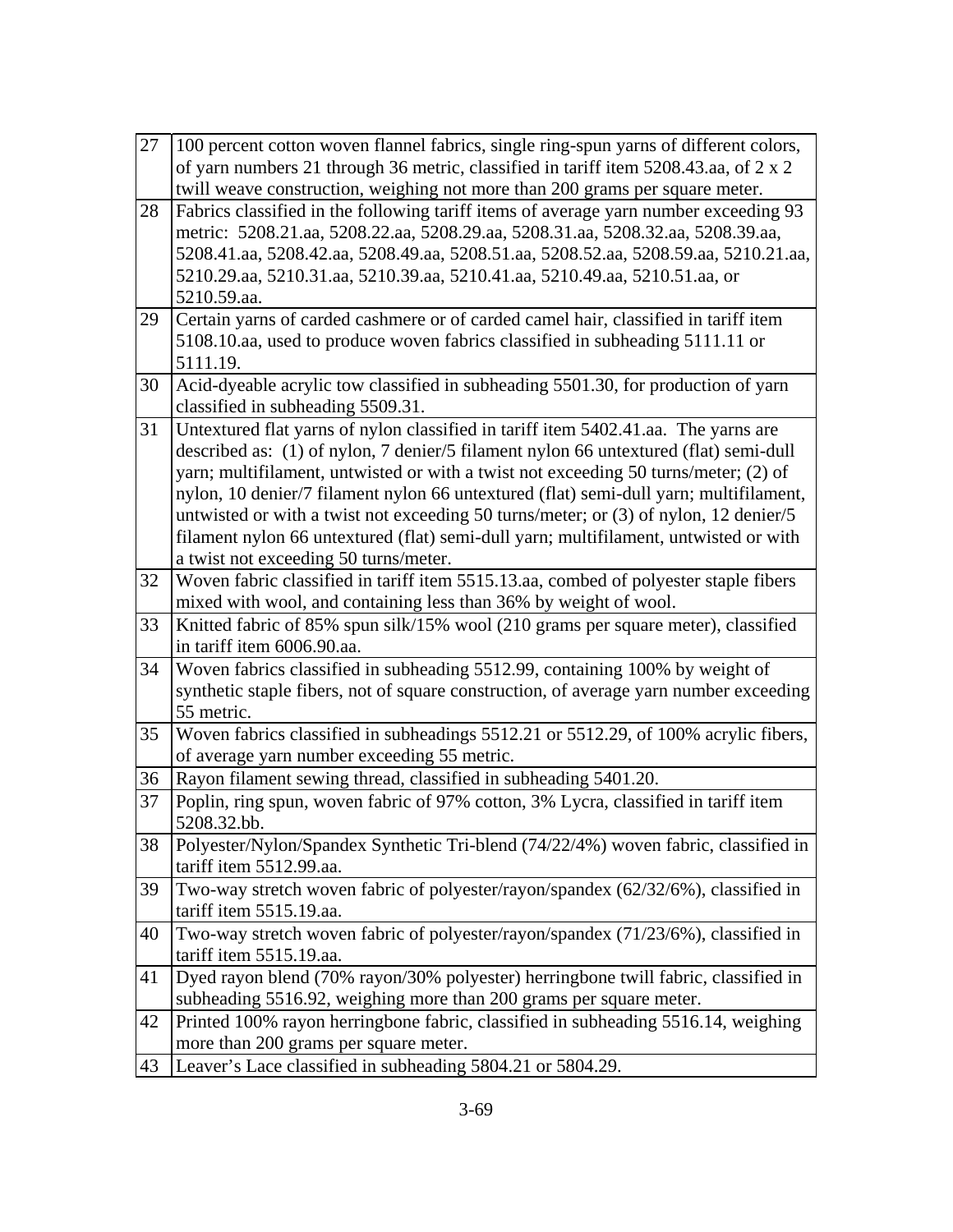Note: This list shall remain in effect until the United States publishes a replacement list that makes changes to the list pursuant to Article 3.25.4 or 3.25.5. Any replacement list shall supersede this list and any prior replacement list, and the United States shall publish the replacement list at the same time that the United States makes a determination pursuant to Article 3.25.4, and six months after the United States makes a determination pursuant to Article 3.25.5. The United States shall transmit a copy of any replacement list to the other Parties at the time it publishes the list.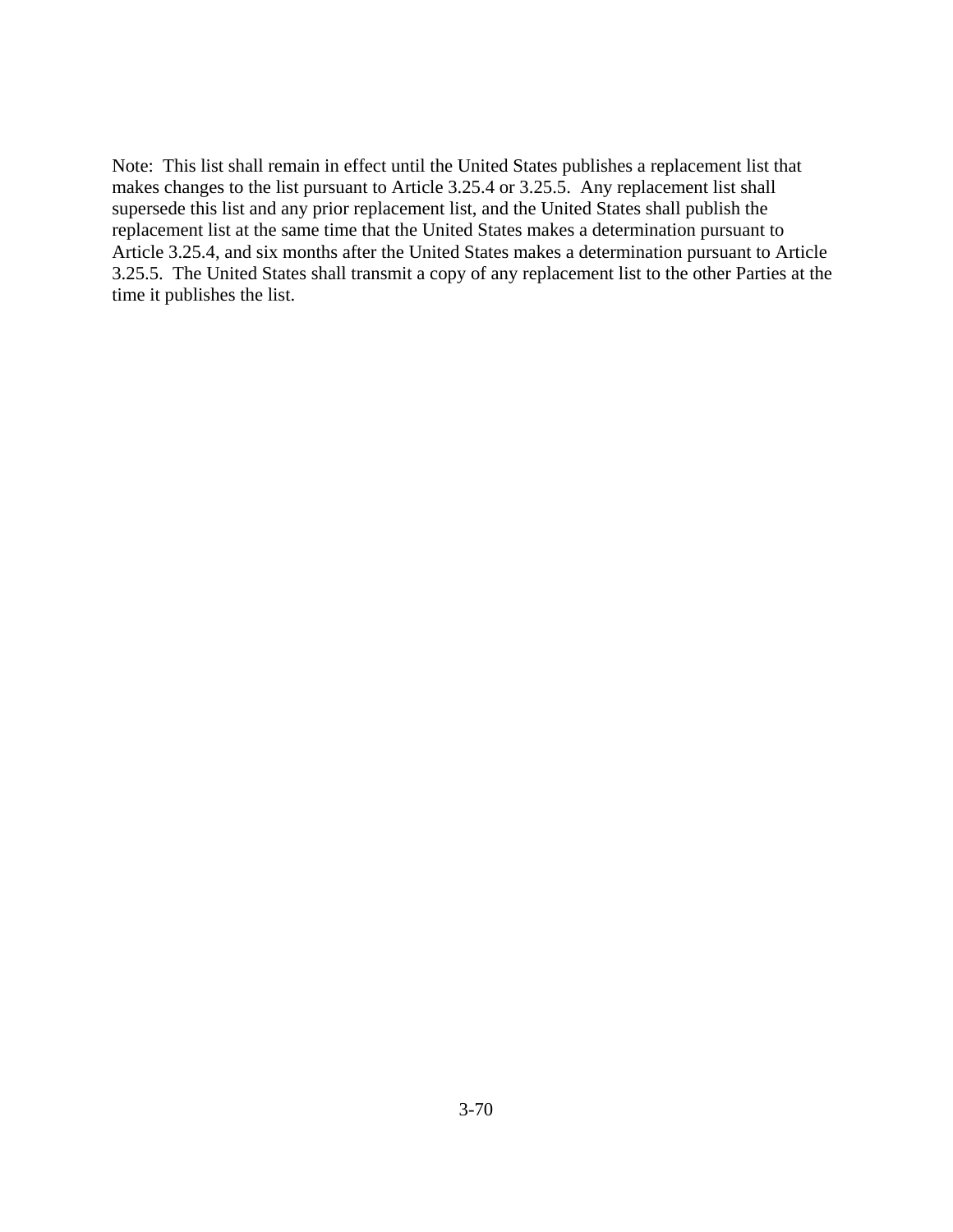### **Annex 3.27**

### **Preferential Tariff Treatment for Wool Apparel Goods Assembled in Costa Rica**

1. Subject to paragraph 4, the United States shall apply a rate of duty that is 50 percent of the MFN rate of duty to men's, boys', women's, and girls' tailored wool apparel goods in textile categories 433, 435 (suit-type jackets only), 442, 443, 444, 447, and 448, all within headings 6203 and 6204, if they meet all applicable conditions for preferential tariff treatment.<sup>23</sup> and are both cut and sewn or otherwise assembled in the territory of Costa Rica, regardless of the origin of the fabric used to make the goods.

2. For purposes of determining the quantity of square meter equivalents (SME) charged against the limits set out in paragraph 4, the conversion factors listed in *Correlation: U.S. Textile and Apparel Category System with the Harmonized Tariff Schedule of the United States of America 2003*, U.S. Department of Commerce, Office of Textiles and Apparel, or successor publication, and reproduced in paragraph 3, shall apply.

| <b>CAT</b> | <b>SMEF</b> | <b>Description</b>                  | <b>Unit of Measure</b> |
|------------|-------------|-------------------------------------|------------------------|
| 433        | 30.10       | M&B SUIT-TYPE JACKETS               | DZ.                    |
| 435        | 45.10       | W&G SUIT-TYPE JACKETS <sup>25</sup> | DZ.                    |
| 442        | 15.00       | <b>W&amp;G SKIRTS</b>               | DZ.                    |
| 443        | 3.76        | <b>M&amp;B SUITS</b>                | NO.                    |
| 444        | 3.76        | W&G SUITS                           | N <sub>O</sub>         |
| 447        | 15.00       | M&B SHORTS, TROUSERS, BREECHES      | DZ.                    |
| 448        | 15.00       | W&G SHORTS, TROUSERS, BREECHES      | DZ.                    |

3. The treatment described in paragraph 1 shall apply to the following goods:  $^{24}$ 

 $^{23}$  For greater certainty, the applicable conditions for preferential tariff treatment include Chapter Rules 1, 3, and 4 for Chapter 62 of the specific rules of origin in Annex 4.1 (Specific Rules of Origin).

 $24$  For purposes of this paragraph:

**DZ** means dozen;

 $\overline{a}$ 

**M&B** means men's and boys';

**NO** means number;

**SMEF** means SME factor; and

**W&G** means women's and girls'.

<sup>25</sup> For category 435, preferential tariff treatment is available only for suit-type jackets classified in subheading 6204.31 and tariff items 6204.33.aa, 6204.39.aa, and 6204.39.dd.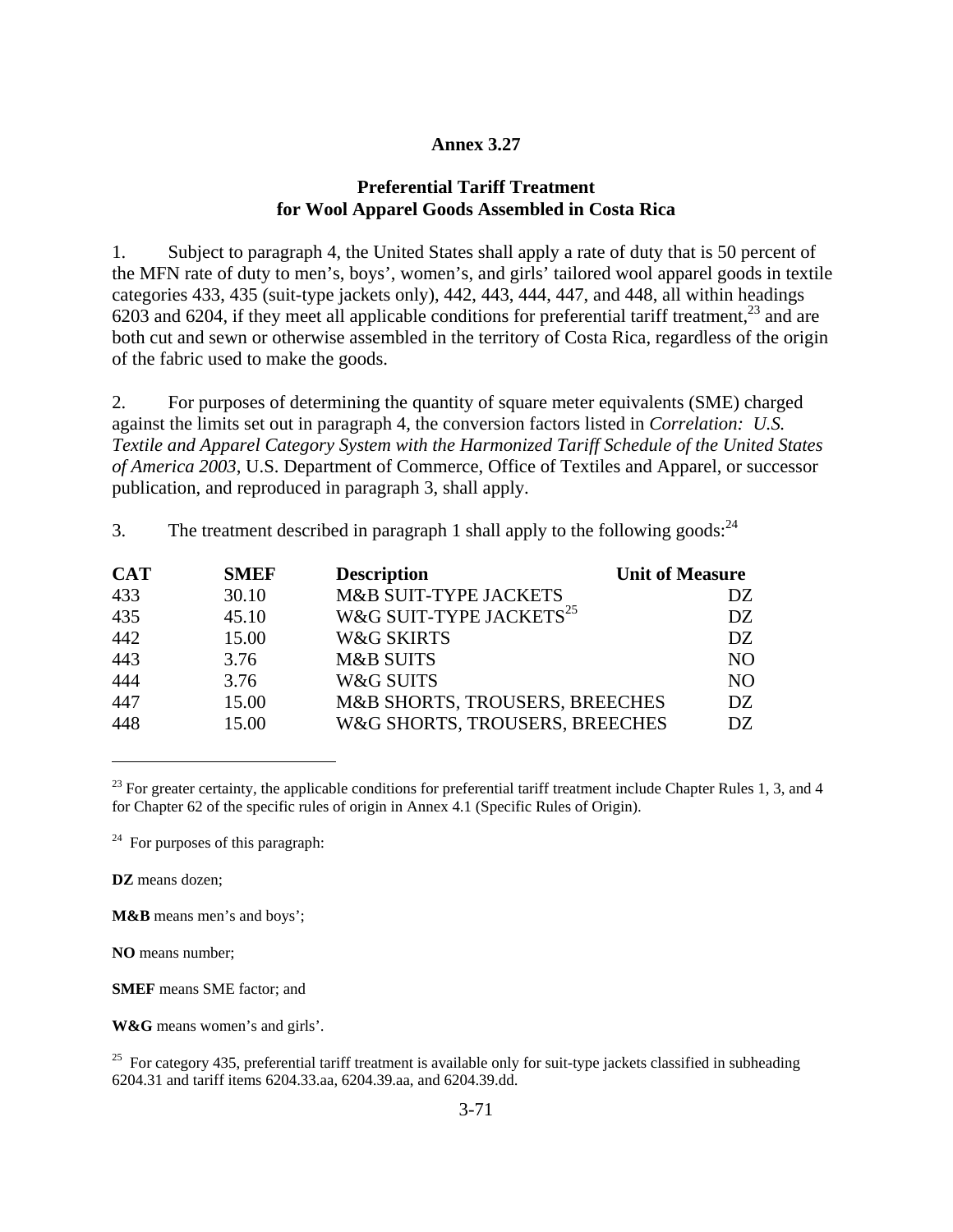4. The treatment described in paragraph 1 shall be limited to goods imported into the territory of the United States up to a quantity of 500,000 SME in each of the first two years after the date of entry into force of this Agreement.

5. Costa Rica and the United States shall consult 18 months after the date of entry into force of this Agreement regarding the operation of this Annex and the availability of wool fabric in the region.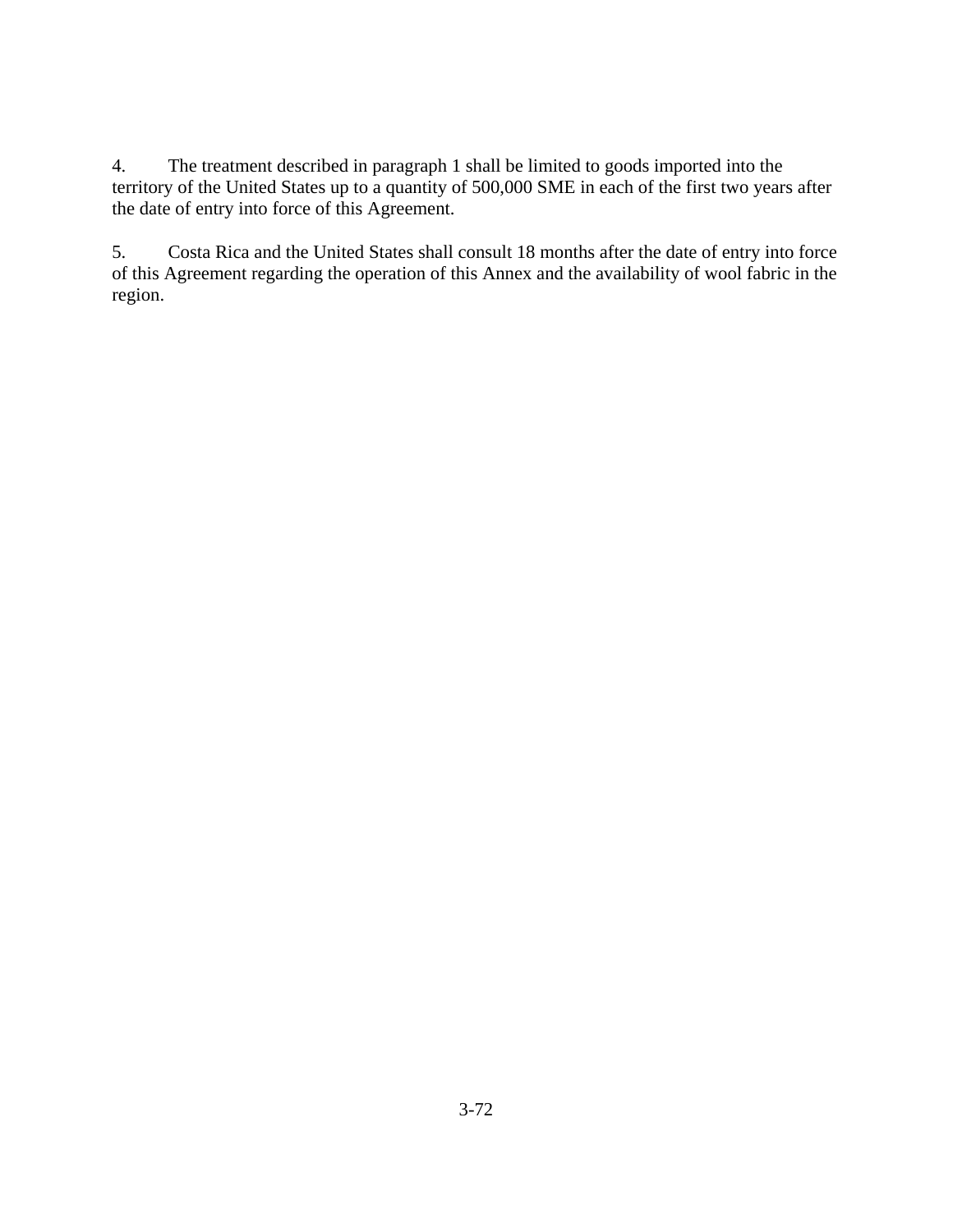## **Annex 3.28**

## **Preferential Tariff Treatment for Non-Originating Apparel Goods of Nicaragua**

1. Subject to paragraph 4, the United States shall apply the applicable rate of duty set out in its Schedule to Annex 3.3 to the cotton and man-made fiber apparel goods listed in paragraph 3 and provided for in chapters 61 and 62 of the Harmonized System, if they meet the applicable conditions for preferential tariff treatment other than the condition that they be originating goods, and are both cut or knit to shape, and sewn or otherwise assembled, in the territory of Nicaragua.

2. For purposes of determining the quantity of square meter equivalents (SME) that is charged against the annual quantity, the conversion factors listed in *Correlation: U.S. Textile and Apparel Category System with the Harmonized Tariff Schedule of the United States of America 2003*, U.S. Department of Commerce, Office of Textiles and Apparel, or successor publication, and reproduced in paragraph 3, shall apply.

3. The treatment described in paragraph 1 shall apply to the following goods:  $^{26}$ 

|     | <b>CAT SMEF</b> | <b>Description</b>                            | <b>Unit of Measure</b> |
|-----|-----------------|-----------------------------------------------|------------------------|
| 237 |                 | 19.20 PLAYSUITS, SUNSUITS, ETC                | DZ.                    |
| 239 | 6.30            | <b>BABIES' GARMENTS &amp; CLOTHING ACCESS</b> | KG                     |
| 330 | 1.40            | <b>COTTON HANDKERCHIEFS</b>                   | DZ.                    |
| 331 | 2.90            | <b>COTTON GLOVES AND MITTENS</b>              | <b>DPR</b>             |
| 332 | 3.80            | <b>COTTON HOSIERY</b>                         | <b>DPR</b>             |
| 333 |                 | 30.30 M&B SUIT-TYPE COATS, COTTON             | DZ.                    |
| 334 |                 | 34.50 OTHER M&B COATS, COTTON                 | DZ.                    |

 $26$  For purposes of this paragraph:

**DZ** means dozen;

<u>.</u>

**KG** means kilogram;

**DPR** means dozen pairs;

**M&B** means men's and boys';

**MMF** means man-made fiber;

**NO** means number;

**SMEF** means SME factor; and

**W&G** means women's and girls'.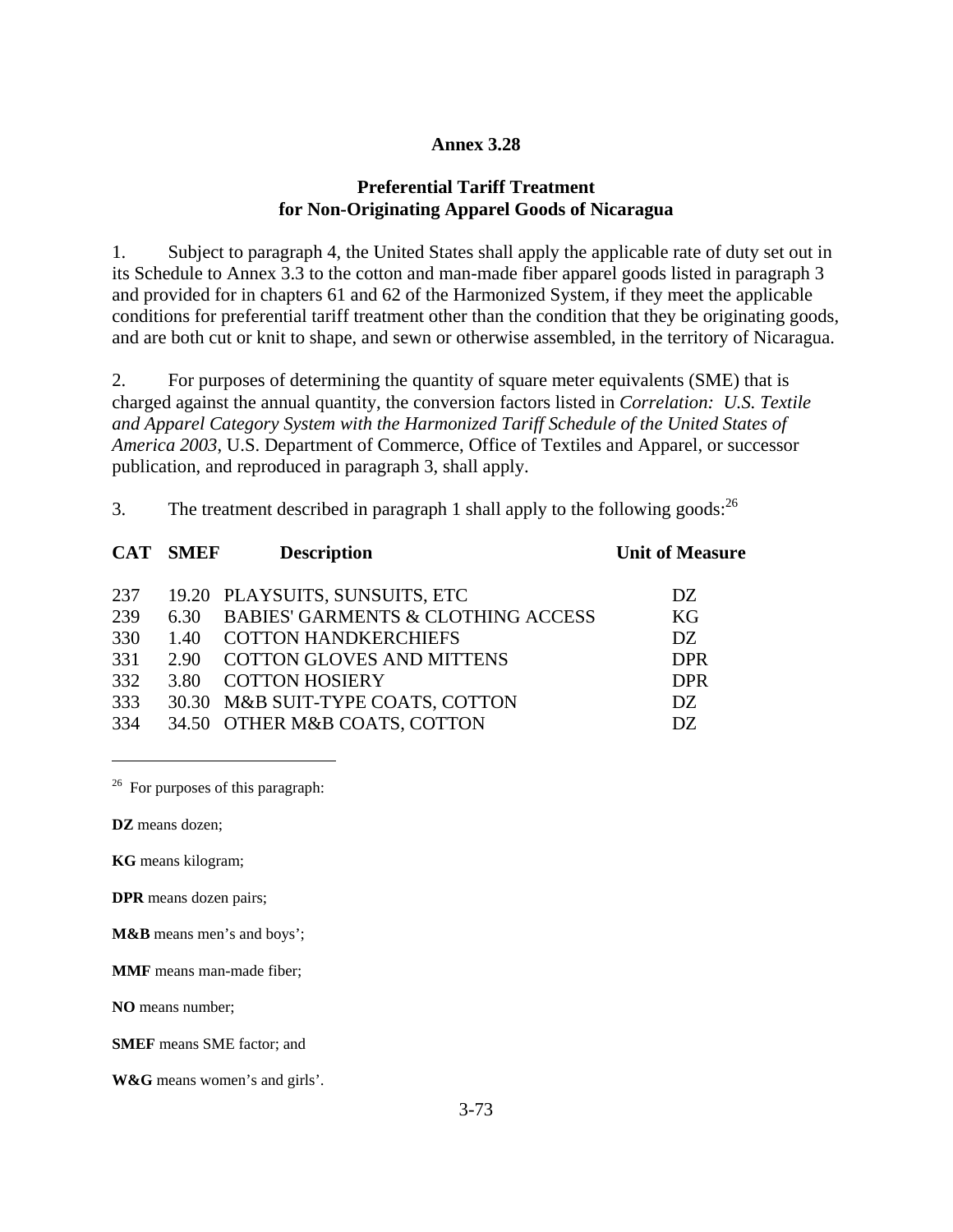| 335 |       | 34.50 W&G COTTON COATS                    | DZ             |
|-----|-------|-------------------------------------------|----------------|
| 336 |       | 37.90 COTTON DRESSES                      | DZ             |
| 338 | 6.00  | <b>M&amp;B COTTON KNIT SHIRTS</b>         | DZ             |
| 339 | 6.00  | W&G COTTON KNIT SHIRTS/BLOUSES            | DZ             |
| 340 | 20.10 | M&B COTTON SHIRTS, NOT KNIT               | DZ             |
| 341 |       | 12.10 W&G COTTON SHIRTS/BLOUSES, NOT KNIT | DZ             |
| 342 |       | 14.90 COTTON SKIRTS                       | DZ             |
| 345 |       | 30.80 COTTON SWEATERS                     | DZ             |
| 347 | 14.90 | M&B COTTON TROUSERS/BREECHES/SHORTS       | DZ             |
| 348 | 14.90 | W&G COTTON TROUSERS/BREECHES/SHORTS       | DZ             |
| 349 | 4.00  | BRASSIERES, OTHER BODY SUPPORT GARMENTS   | DZ             |
| 350 |       | 42.60 COTTON DRESSING GOWNS, ROBES, ETC.  | DZ             |
| 351 |       | 43.50 COTTON NIGHTWEAR/PAJAMAS            | DZ             |
| 352 | 9.20  | <b>COTTON UNDERWEAR</b>                   | DZ             |
| 353 | 34.50 | M&B COTTON DOWNFILLED COATS               | DZ             |
| 354 | 34.50 | W&G COTTON DOWNFILLED COATS               | DZ             |
| 359 | 8.50  | <b>OTHER COTTON APPAREL</b>               | KG             |
| 630 | 1.40  | <b>MMF HANDKERCHIEFS</b>                  | DZ             |
| 631 | 2.90  | MMF GLOVES AND MITTENS                    | <b>DPR</b>     |
| 632 | 3.80  | MMF HOSIERY                               | <b>DPR</b>     |
| 633 |       | 30.30 M&B MMF SUIT-TYPE COATS             | DZ             |
| 634 |       | 34.50 OTHER M&B MMF COATS                 | DZ             |
| 635 |       | 34.50 W&G MMF COATS                       | DZ             |
| 636 | 37.90 | <b>MMF DRESSES</b>                        | DZ             |
| 638 | 15.00 | <b>M&amp;B MMF KNIT SHIRTS</b>            | DZ             |
| 639 |       | 12.50 W&G MMF KNIT SHIRTS & BLOUSES       | DZ             |
| 640 | 20.10 | M&B NOT-KNIT MMF SHIRTS                   | DZ             |
| 641 |       | 12.10 W&G NOT-KNIT MMF SHIRTS & BLOUSES   | DZ             |
| 642 | 14.90 | <b>MMF SKIRTS</b>                         | DZ             |
| 643 | 3.76  | <b>M&amp;B MMF SUITS</b>                  | NO             |
| 644 |       | 3.76 W&G MMF SUITS                        | N <sub>O</sub> |
| 645 |       | 30.80 M&B MMF SWEATERS                    | DZ             |
| 646 |       | 30.80 W&G MMF SWEATERS                    | DZ             |
| 647 | 14.90 | M&B MMF TROUSERS/BREECHES/SHORTS          | DZ             |
| 648 | 14.90 | W&G MMF TROUSERS/BREECHES/SHORTS          | DZ             |
| 649 | 4.00  | MMF BRAS & OTHER BODY SUPPORT GARMENTS    | <b>DZ</b>      |
| 650 | 42.60 | MMF ROBES, DRESSING GOWNS, ETC.           | DZ             |
| 651 | 43.50 | MMF NIGHTWEAR & PAJAMAS                   | DZ             |
| 652 | 13.40 | <b>MMF UNDERWEAR</b>                      | DZ             |
| 653 | 34.50 | M&B MMF DOWNFILLED COATS                  | DZ             |
| 654 | 34.50 | W&G MMF DOWNFILLED COATS                  | DZ             |
| 659 | 14.40 | <b>OTHER MMF APPAREL</b>                  | KG             |

4. The treatment described in paragraph 1 shall be limited as follows: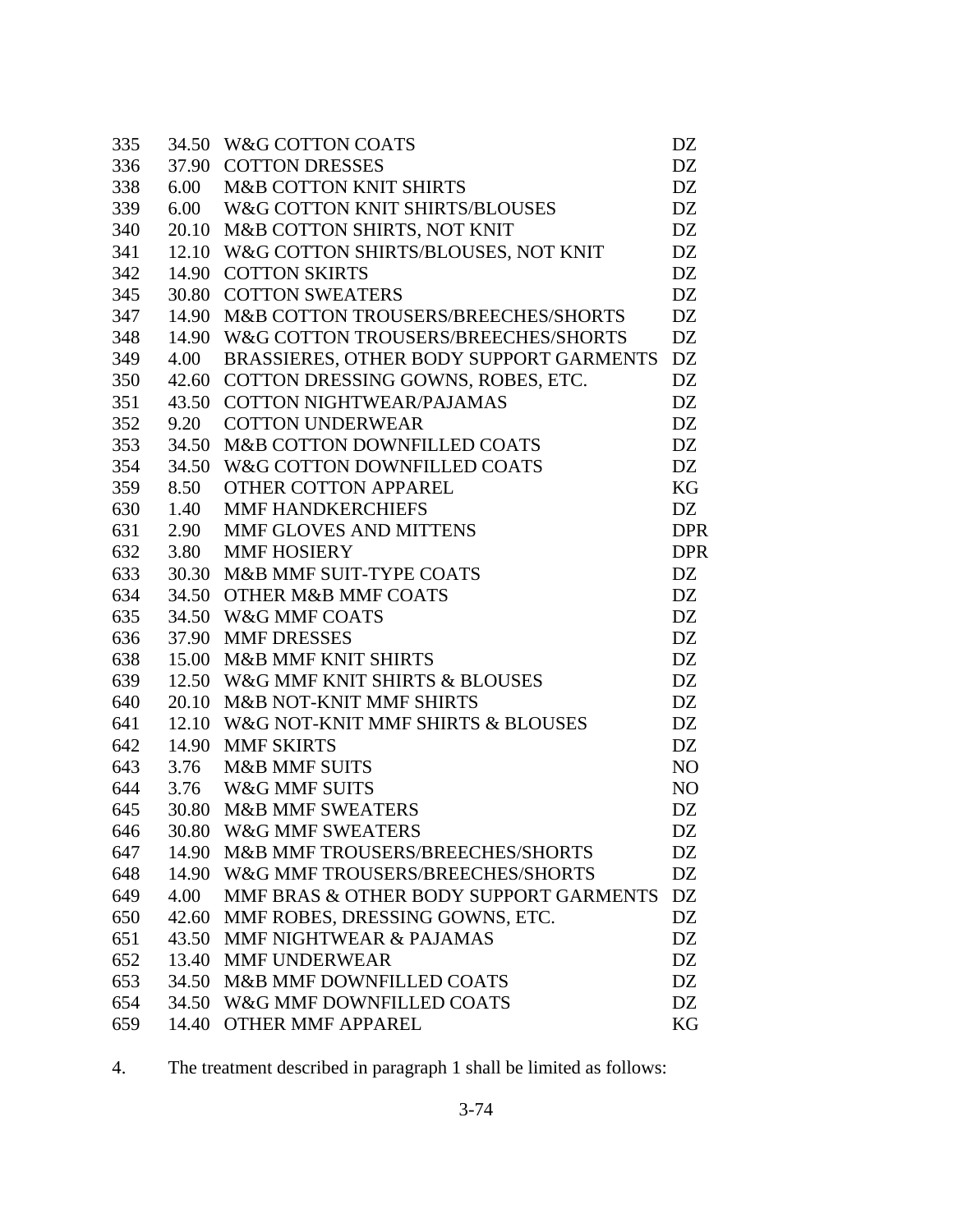- (a) in each of the first five years after the date of entry into force of this Agreement, to goods imported into the territory of the United States up to a quantity of 100,000,000 SME;
- (b) in the sixth year, to goods imported into the territory of the United States up to a quantity of 80,000,000 SME;
- (c) in the seventh year, to goods imported into the territory of the United States up to a quantity of 60,000,000 SME;
- (d) in the eighth year, to goods imported into the territory of the United States up to a quantity of 40,000,000 SME; and
- (e) in the ninth year, to goods imported into the territory of the United States up to a quantity of 20,000,000 SME.

Beginning the tenth year after the date of entry into force of this Agreement, this Annex shall cease to apply.